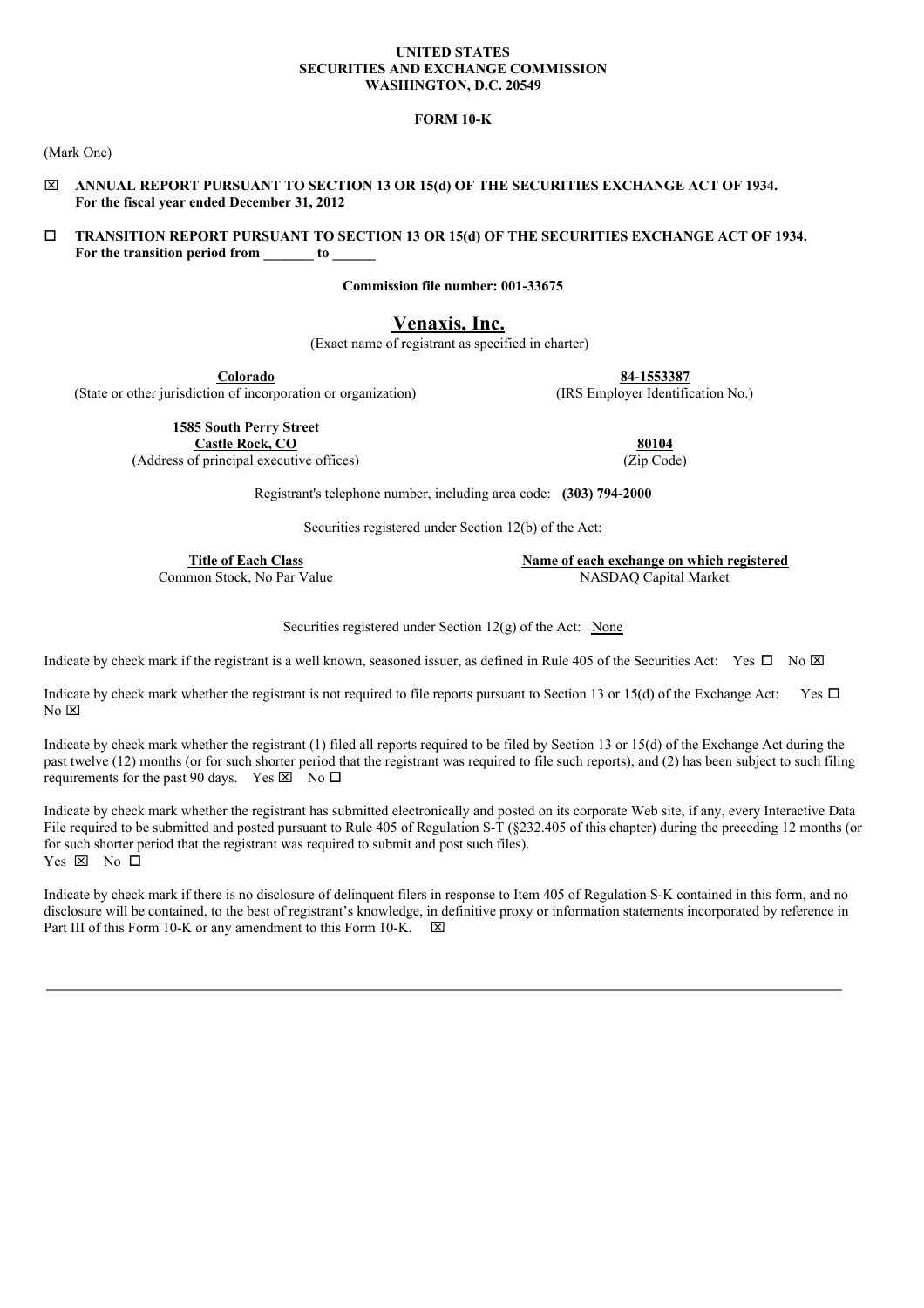Indicate by check mark whether the registrant is a large accelerated filer, an accelerated filer, a non-accelerated filer, or a smaller reporting company (as defined in Exchange Act Rule 12b-2).

Large accelerated filer  $\Box$ 

Accelerated filer  $\Box$ 

Non-accelerated filer  $\Box$ (Do not check if smaller reporting company) Smaller reporting company  $\boxtimes$ 

Indicate by check mark whether the registrant is a shell company (as defined in Rule 12b-2 of the Exchange Act): Yes  $\Box$  No  $\boxtimes$ 

The aggregate market value of Common Stock held by non-affiliates of the registrant as of June 30, 2012, computed by reference to the closing price on that date was \$14,507,000.

The number of shares outstanding of the registrant's common stock at March 20, 2013, was 9,954,380.

# DOCUMENTS INCORPORATED BY REFERENCE

Part III of this Form 10-K is incorporated by reference to the registrant's definitive proxy statement, which is due to be filed within 120 days after the end of the registrant's fiscal year ended December 31, 2012 (the Proxy Statement).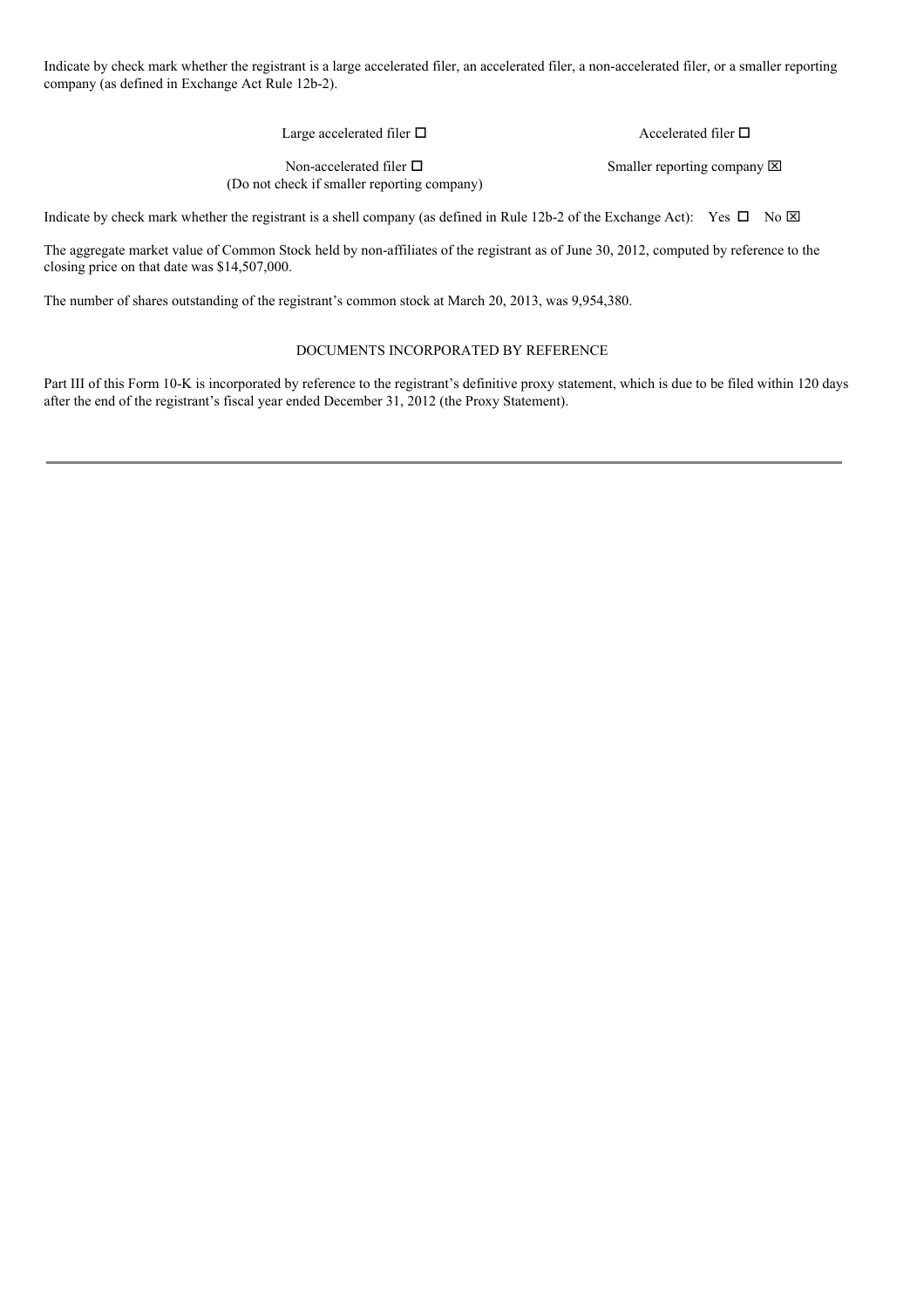## **VENAXIS, INC. INDEX TO ANNUAL REPORT ON FORM 10-K**

|             |                                                                                                   | Page           |
|-------------|---------------------------------------------------------------------------------------------------|----------------|
|             | <b>PART I</b>                                                                                     |                |
| Item 1.     | Business.                                                                                         | $\overline{2}$ |
| Item 1A.    | Risk Factors.                                                                                     | 10             |
| Item 1B.    | Unresolved Staff Comments.                                                                        | 18             |
| Item 2.     | Properties.                                                                                       | 18             |
| Item 3.     | Legal Proceedings.                                                                                | 18             |
| Item 4.     | Mine Safety Disclosures                                                                           | 19             |
|             |                                                                                                   |                |
|             | <b>PART II</b>                                                                                    |                |
| Item 5.     | Market for Registrant's Common Equity, Related Stockholder Matters and Issuer Purchases of Equity |                |
|             | Securities.                                                                                       | 20             |
| Item 6.     | Selected Financial Data.                                                                          | 21             |
| Item 7.     | Management's Discussion and Analysis of Financial Condition and Results of Operations.            | 22             |
| Item 7A.    | Quantitative and Qualitative Disclosures About Market Risk.                                       | 28             |
| Item 8.     | Financial Statements and Supplementary Data.                                                      | 28             |
| Item 9.     | Changes in and Disagreements with Accountants on Accounting and Financial Disclosure.             | 48             |
| Item 9A.    | Controls and Procedures.                                                                          | 49             |
| Item 9B.    | Other Information.                                                                                |                |
|             |                                                                                                   |                |
|             | <b>PART III</b>                                                                                   |                |
| Item $10$ . | Directors, Executive Officers and Corporate Governance.                                           |                |
| Item 11.    | Executive Compensation.                                                                           | 49             |
| Item 12.    | Security Ownership of Certain Beneficial Owners and Management and Related Stockholder Matters.   | 49             |
| Item 13.    | Certain Relationships and Related Transactions and Director Independence.                         | 49             |
| Item 14.    | Principal Accountant Fees and Services.                                                           | 49             |
|             |                                                                                                   |                |
|             | <b>PART IV</b>                                                                                    |                |
| Item $15$ . | Exhibits, Financial Statement Schedules.                                                          | 50             |
|             |                                                                                                   |                |

## DISCLOSURE REGARDING FORWARD-LOOKING STATEMENTS

Certain statements contained in this Report that are not historical facts constitute forward-looking statements, within the meaning of the Private Securities Litigation Reform Act of 1995, and are intended to be covered by the safe harbors created by that Act. Reliance should not be placed on forward-looking statements because they involve known and unknown risks, uncertainties, and other factors, which may cause actual results, performance, or achievements to differ materially from those expressed or implied. Any forward-looking statement speaks only as of the date made. We undertake no obligation to update any forward-looking statements to reflect events or circumstances after the date on which they are made.

These forward-looking statements are not guarantees of the future as there are a number of meaningful factors that could cause Venaxis' actual results to vary materially from those indicated by such forward-looking statements. These statements are based on certain assumptions made based on experience, expected future developments and other factors Venaxis believes are appropriate in the circumstances. Factors which could cause actual results to differ from expectations, many of which are beyond the control of Venaxis, include, but are not limited to, our ability to: successfully complete the clinical trial required for FDA submission, obtain FDA approval for, cost effectively manufacture and generate revenues from, the acute appendicitis test in development, and other new products developed by Venaxis in the future; retain the scientific management team to advance the products in development; execute agreements to provide Venaxis with rights to meet its objectives; overcome adverse changes in market conditions and the regulatory environment; obtain and enforce intellectual property rights; obtain adequate financing in the future through product licensing, co-promotional arrangements, public or private equity or debt financing or otherwise; and deal with general business conditions and competition; and other factors referenced herein in "Risk Factors".

1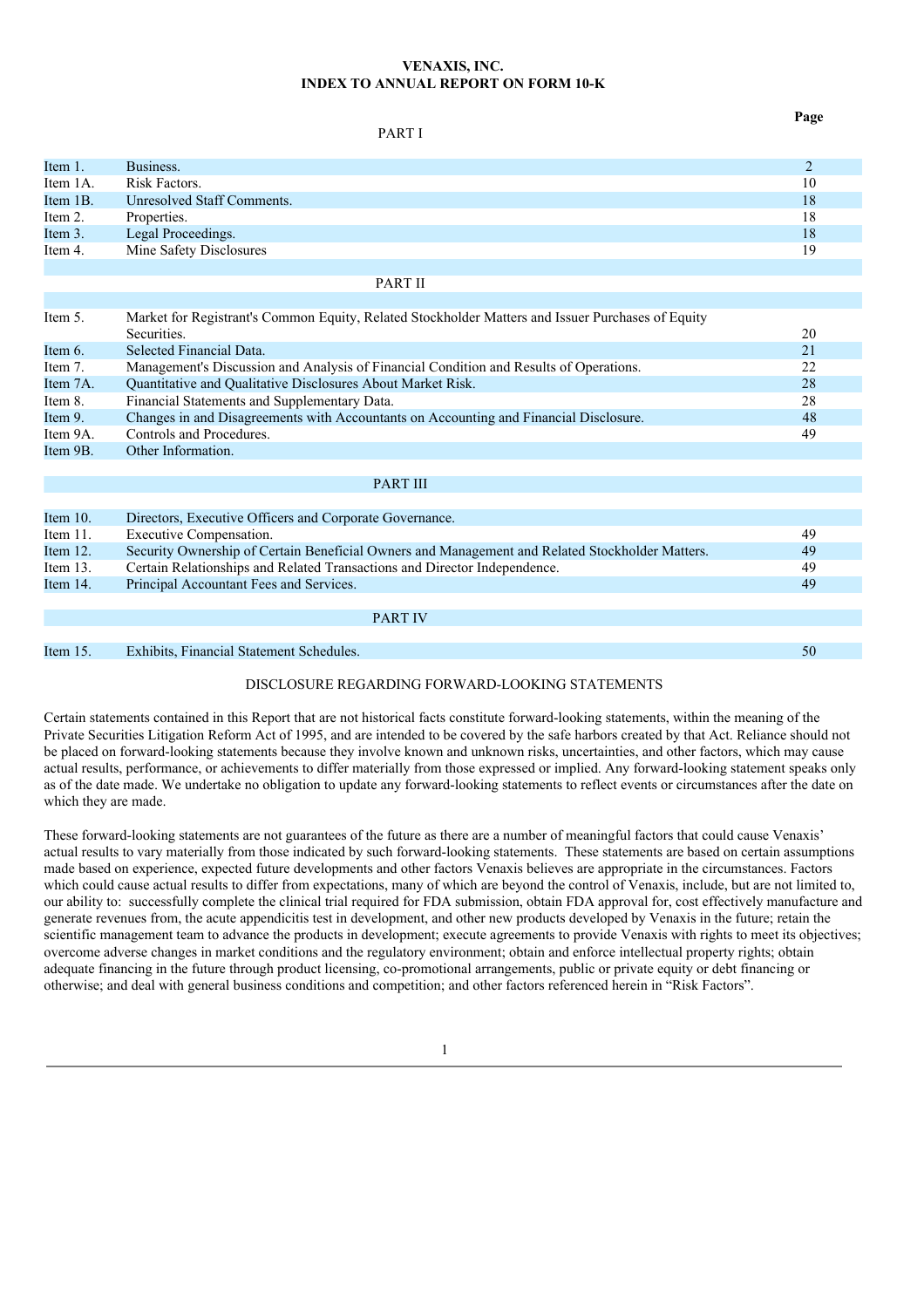## **ITEM 1. BUSINESS.**

#### *Overview*

Venaxis, Inc. (the "Company" or also "we", "us" or "our") is focused on advancing products that addresses unmet human diagnostic needs. Venaxis was formed in August 2000 as a Colorado corporation to produce purified proteins for diagnostic applications. To date, we have leveraged our science and technology to advance development of our APPY1 product candidate, and developed animal health-related assets, including intellectual property. In 2012, we out-licensed these animal health-related assets as described below. During December 2012, the Company's name was changed to Venaxis, Inc., from AspenBio Pharma, Inc.

Our business strategy is to focus on products and technologies we believe have attractive worldwide markets and significant product margin potential. Our acute appendicitis test, APPY1, our current primary focus, meets these objectives. We may also pursue technologies under "inlicensing" agreements with third parties such as universities, researchers or individuals; add value by advancing the stage of research and development on the technologies through proof of concept, and then will either "out-license" to global diagnostic companies or continue with in-house development towards regulatory approval, product introduction and launch. Our existing product candidate in development is under the regulatory jurisdiction of the U. S. Food and Drug Administration (FDA) for the United States.

The Company is developing a multi-marker blood test panel, APPY1, which is intended to be used by emergency department and urgent care physicians to aid them in the evaluation of possible appendicitis in children, adolescent and young adult patients (ages  $2 - 20$ ) that present with abdominal pain. We are aware of no blood test that is cleared by the FDA for the purpose of aiding in the rule out of appendicitis, and are not aware of any current competitors in this area. We expect the main benefit of APPY1 will be to provide the physician with objective information that will aid in the identification of patients at low risk for appendicitis and thereby potentially reducing the exposure to radiation from, and the expense associated with, the use of computed tomography (CT) scans that are currently performed on these patients. In addition, we believe the test can potentially save significant costs through improved patient throughput in emergency departments. We have completed design freeze for our APPY1 product candidate and, in early 2013, commenced a pivotal clinical trial to be used in connection with our application for FDA clearance. We also have commenced initial marketing and commercialization activities for our CE marked APPY1 products outside the United States.

## *APPY1*

### *Product Description and Development*

APPY1 is a multi-marker blood test panel of biomarkers consisting of the Company's patented MRP 8/14 (also known as S100A8/A9 or calprotectin) and C-reactive protein (CRP), along with White Blood Cell count (WBC). The scoring results of these individual components are analyzed using the Company's proprietary algorithm software embedded in the APPY reader, to provide an APPY1 result to the clinician. These results are displayed on the display screen and are also included on a patient print-out from the APPY reader, which is a small bioanalyzer (instrument or reader). The test is designed to be run in approximately 20 minutes by trained laboratory personnel, with the results being reported back to the emergency department or urgent care physician to assist triaging the patient to a more conservative treatment route.

A negative APPY1 result can be used by physicians, as an adjunct to signs and symptoms, to allow for more conservative diagnostic and treatment planning. We expect APPY1 will help physicians manage those patients who are suspected of having acute appendicitis by aiding in the determination of those that can be determined to be at sufficiently low risk to avoid imaging procedures which are costly and potentially harmful to patients. We believe APPY1 may potentially mitigate unnecessary radiologic imaging in a percentage of the patient population suspected of having acute appendicitis, but are at low risk for the disease. The use of APPY1 in emergency departments could also positively impact resource utilization, improve patient management and overall emergency department efficiency. The primary focus of our recent efforts is directed toward obtaining U.S. regulatory clearance for APPY1 for children and adolescents. We are focusing on this population because acute appendicitis is primarily a disease that impacts children, adolescents and young adults, and the young ages of these patients heightens the risk from exposure to ionizing radiation.

The following APPY1 data, which were presented earlier in 2012 at the National and Regional meetings, of the Society for Academic Emergency Medicine (SAEM) summarize the results of a 2011 pilot study we conducted:

| <b>APPY1 Multi-Marker Study Result</b> |          | 95% Confidence Interval |
|----------------------------------------|----------|-------------------------|
| Sensitivity                            | $96.5\%$ | $92.1 - 98.5$           |
| Specificity                            | $43.2\%$ | $38.2 - 48.3$           |
| NPV                                    | $96.9\%$ | $92.9 - 98.7$           |

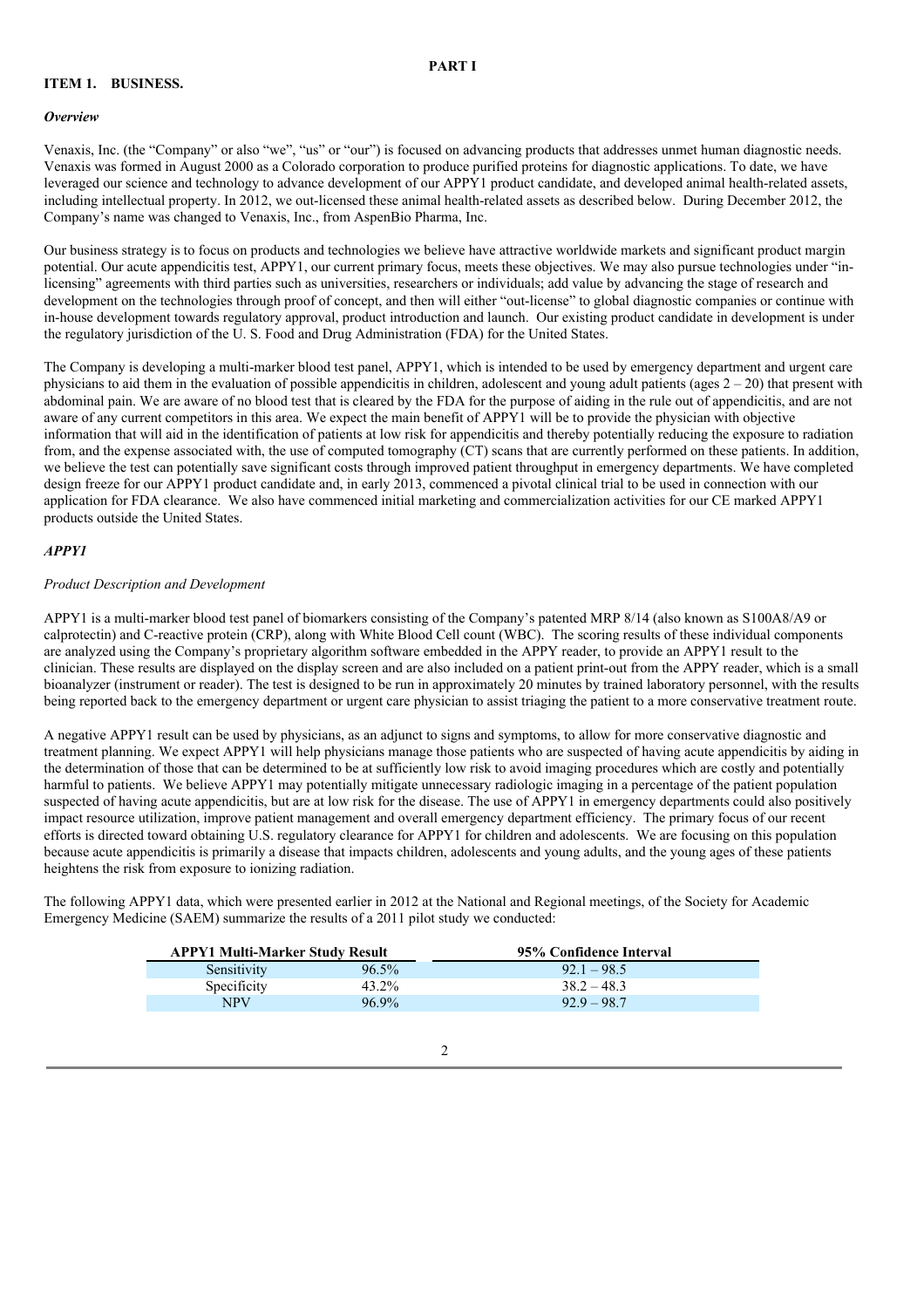These initial study data demonstrated high sensitivity and high negative predictive value (NPV) similar to other adjunctive tests for other conditions currently in use by physicians. These performance attributes should provide the physician with incremental diagnostic information that we believe will enhance their decision-making process. By way of example, with an NPV of 96.9%, the physician could be 96.9% confident that the patient with a negative result did not have the disease. The potential value of the APPY1 test is its ability to aid a physician in his evaluation allowing a more conservative evaluation and treatment path. Clinicians interviewed have indicated that this performance would be helpful to them in managing patients suspected for appendicitis. It would enable them to use the test to assist in the evaluation of potential appendicitis, and decrease their overall use of CT scans. Although the use of CT scans appears to be the most widely used diagnostic tool in the U.S., its results are subject to interpretation and can be inconclusive in addition to subjecting patients to large doses of radiation. As further described below, over the past decade there has been increasing concern identified regarding the radiation exposure caused by radiologic tests.

We began product development of APPY1 in 2003 with the objective of developing a blood-based, human diagnostic test to aid in the evaluation of patients suspicious for acute appendicitis. In December 2008, we completed an initial clinical trial (approximately 800 patients) using the original ELISA-based APPY1 test using MRP 8/14 as a single biomarker test, for use as an aid in the evaluation of acute appendicitis. The results of this study, based upon an MRP 8/14 APPY1 cut-off value of 15, showed sensitivity of 89%, negative predictive value of 89% and specificity of 38%. Based on these results, in June 2009 we submitted a 510(k) premarket notification application to the FDA to seek clearance of the APPY1 ELISA-based test used in this trial. In August 2009 the FDA responded to our submission with a request for additional information. As a result of a number of factors, primarily the need to revise the test's cut-off value, the Company withdrew its 510(k) submission in mid-2010.

In March 2010, we completed enrollment for an additional clinical trial (859 patients) of our second generation APPY1 ELISA-based test, based upon MRP 8/14 as a single biomarker test. The patients enrolled in this clinical trial were seen in the emergency departments of more than a dozen well-known hospitals across the United States. The statistical analysis report for this 2010 trial, based upon an MRP 8/14 cut-off value of 14, showed similar sensitivity (96%) and negative predictive value (92%) but lower specificity (16%) than seen in the 2008 ELISAbased study. The study data also revealed a wider range in prevalence of acute appendicitis among sites than had been anticipated. The overall prevalence of acute appendicitis was similar to that seen in the previous clinical trial, however inter-site variability was notably larger, with a wider range of patients enrolled with acute appendicitis observed between sites. We believe that the large inter-site variability in the prevalence reported is an indication of the clinical challenge of diagnosing acute appendicitis and the judgment of individual ED physicians in evaluating acute abdominal pain.

We performed, in conjunction with our consultants and scientific advisors, significant secondary analyses of the 2010 clinical trial results and data to explore the observed change in specificity in the 2010 trial as compared to the 2008 trial. These analyses suggested that the apparent differences between the two studies were primarily due to the conditions of transport for samples from the sites to the central laboratory, where the testing was conducted, in the 2010 trial. An increase in AppyScore test values that occurred in the "pre-measurement" phase between blood draw at the hospital and the testing at the central laboratory, which involved sample handling, time and transportation, resulted in an apparent increased level of false positives and, accordingly, decreased specificity. As a result of these analyses, we determined that we would not file a 510(k) premarket notification with the FDA based on the results of the 2010 AppyScore ELISA-based clinical trial, primarily due to the low specificity observed in the study not meeting the success criteria specified in the study's statistical analysis plan; and although the post hoc analysis of the 2010 clinical trial results was able to identify the likely source of the performance problems, conclusions based on such a post hoc analysis would not be deemed to be acceptable performance evidence by the FDA for filing a 510(k). A primary objective of originally developing the AppyScore ELISA-based product was to serve as the predicate for the rapid, single-use cassette version of the AppyScore assay. We believe that the poor performance arising from the pre-measurement sample handling should be mitigated by the cassette version of AppyScore, which will be run on site in the hospitals' laboratory shortly after the patient's blood has been drawn.

In late 2011, we completed enrollment and, in early 2012, completed the analysis of the data for a pilot trial (approximately 500 patients) of our APPY1 test, involving pediatric and adolescent patients aged 2 to 20 with symptoms suspicious for acute appendicitis who were enrolled from 11 hospital sites across the country. Based upon data obtained from samples at Venaxis, we measured MRP 8/14 values using both our cassette-based reader system as well as the ELISA-based test. As part of our development validation and research process, we also measured values for a number of other biomarkers using internal assays. As part of the patient enrollment and sample collection we also obtained numerous subjective and objective data points for each subject. This included the patient's WBC count as processed by the hospital. The results of this pilot study based on the current APPY1 multi-marker panel, showed negative predictive value of 97%, sensitivity of 96% and specificity of 43%. Prevalence of the disease in the pilot study was 29%.

3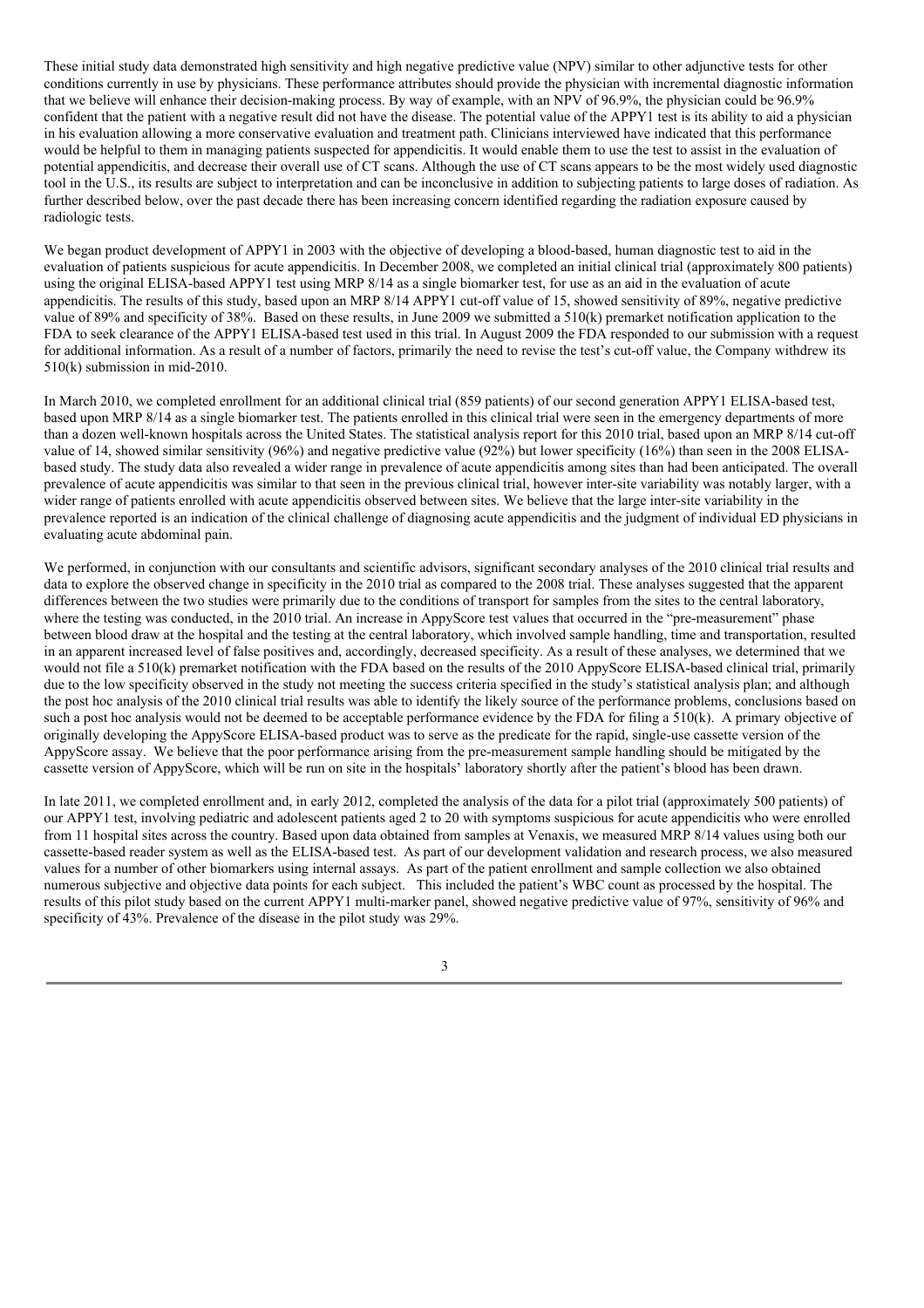In August 2012, we provided a pre-investigational device exemption (pre-IDE) submission to the FDA and had a meeting with the FDA in September 2012, as well as follow-up communications in January 2013. This submission and subsequent meetings documented the planned regulatory path for APPY1, which we believe to be de-novo 510(k), as well as achieved agreement on the statistical analysis plan and protocol for the clinical trial. This cooperative approach with the FDA led to an enhanced clinical trial protocol and proposed intended use statement for APPY1. In January 2013 we began enrolling patients into our pivotal clinical study in the United States. Based on current enrollment expectations, we anticipate completing enrollment for the study in six to eight months and pending data results and analysis, we intend to file with the FDA for regulatory clearance of APPY1 and, if successful, launch the product in the United States after FDA clearance.

### *Commercialization and Marketing*

In late 2012 we completed the steps required for a conformity mark under the European Economic Area (CE marking) for the APPY1 product. We were notified in January 2013 that we had obtained CE marking in Europe for APPY1. We are advancing on commercialization and marketing activities of APPY1 in the European Union, employing the clinical data gathered to date. During the initial launch phase, we expect key market development activities will include working to identify and sign collaboration agreements with key opinion leader hospitals for the purpose of completing well-defined outcome studies over the coming months. The studies are designed to further demonstrate the clinical utility and economic value of APPY1 in Europe. They are expected to help us determine the product's precise marketing approach as we move into the second phase of the EU launch, a full-scale distribution and sales effort for APPY1, which is anticipated later in 2013. In February 2013, we signed our first European commercial development agreement with Netherlands-based EMELCA Bioscience for the initial phase of our EU launch. Under the agreement, EMELCA will help us identify and engage with key opinion leaders and potential customers, as well as assess key market opportunities for APPY1 within the Benelux Territories, which includes Belgium, the Netherlands, and Luxembourg. Pursuant to the agreement, we also received an initial stocking order from EMELCA, marking the first purchase order for APPY1.

The APPY1 test is expected to be sold into the emergency medicine diagnostic market. If cleared by the FDA for sales in the U. S., we expect the test will be the only commercially available blood-based test specifically designed to aid in the evaluation of acute appendicitis for low risk children and young adult patients. We believe there is a significant worldwide market opportunity for this product.

### *Appendicitis*

Appendicitis is a rapidly progressing condition which typically causes lower abdominal pain to increase over a period of 12 to 48 hours from onset of symptoms to perforation. This progressive pain period is variable, however, and can be sustained for 48 hours or more. Failure to accurately diagnose and treat acute appendicitis before perforation can lead to serious complications and, in some cases, death. The current diagnostic and treatment paradigm for acute appendicitis includes many factors, such as a review of the patient's clinical presentation including signs and symptoms, health history, blood chemistry, temperature and white blood count. In the U.S., patients who are considered to be at risk for acute appendicitis are frequently sent for CT or ultrasound imaging for further diagnosis and then surgery if indicated. Unfortunately, imaging-based methods and interpretations can be inconclusive or lead to inaccurate or inconclusive diagnosis. To date, there appears to be no individual sign, symptom, test, or procedure capable of providing either a conclusive rule in or rule out diagnosis of acute appendicitis. Although the use of CT scans appears to be the most widely used diagnostic tool in the U.S., its results are subject to interpretation and can be inconclusive in addition to subjecting patients to large doses of radiation. Over the past decade there has been increasing concern over radiation exposure caused by imaging. In 2010, the FDA released a report titled "Initiative to Reduce Unnecessary Radiation Exposure from Medical Imaging." We believe that the risks highlighted in reports such as this FDA Report could have positive implications for a test like APPY1 which, if cleared could be used to help physicians determine which patients are at low risk for the disease and potentially avoid CT scanning. Misdiagnosis of acute appendicitis can lead not only to unnecessary surgery but also to the delay of proper therapy for the actual underlying condition. Physicians also face the dilemma of minimizing the negative appendectomy surgery rate without increasing the incidence of a life threatening perforation among patients presenting with symptoms of suspected acute appendicitis. We expect APPY1will provide an additional objective tool to assist physicians in their initial clinical evaluation of patients with acute abdominal pain suspicious for acute appendicitis.

It is estimated that approximately 5 to 7% of the population will be diagnosed with appendicitis in their lifetime with the peak age range for the disease being the early teens. Published data from several sources indicate that in the United States, 3-15% of appendectomies remove a normal appendix due primarily to incorrect diagnosis prior to surgery. In addition to health risks, hospital charges for unnecessary (negative) appendectomies are estimated to cost approximately \$740 million annually in the U.S. alone. Appendicitis is one of the leading causes of medical malpractice claims in the U.S. due to many factors, including high diagnostic error rates, negative appendectomies, and increased cost and complications in cases where the appendix perforates.

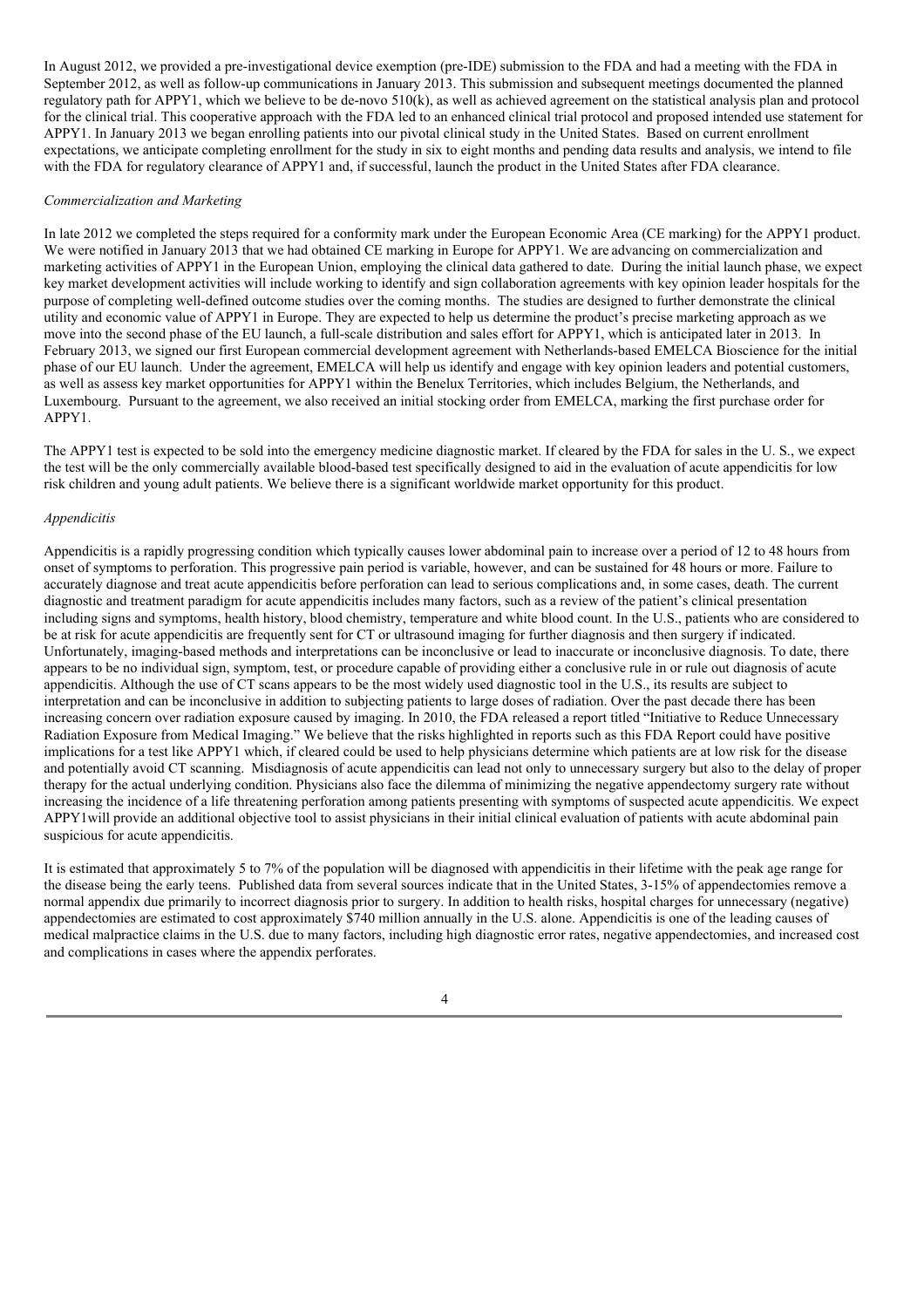The rate of negative appendectomy is thought to be impacted by the use of CT in that such rates are considerably higher in places that do not use CT. In the U.S. alone, according to National Hospital Ambulatory Medical Care Survey (NHAMCS) data from the Centers for Disease Control and Prevention (CDC) in 2009 there were approximately 9.6 million patients who entered emergency departments complaining of abdominal pain. Out of this total, 6.6 million had complete blood count (CBC) work-ups performed, 3.2 million underwent CT imaging studies and 1.2 million underwent ultrasound procedures. Approximately 280,000 of these total patients were diagnosed as having acute appendicitis and underwent appendectomies. Included in these totals were 2.1 million patients (approximately 21%) who were children, adolescents and young adults aged two to twenty. Out of this sub-population, 1.1 million had CBC work-ups performed, 417,000 underwent CT imaging and 259,000 underwent ultrasound procedures. Approximately 100,000 of this group of patients were diagnosed as having acute appendicitis and underwent appendectomies.

Acute appendicitis most frequently occurs in patients aged 10 to 30, but can affect all ages. Using a CT scan to rule out acute appendicitis can be particularly difficult in children and young adults because many patients in these age groups have low body fat resulting in poor tissue differentiation or contrast on the CT scan. The APPY1 test has the potential to enhance overall safety by reducing the amount of radiation exposure from unnecessary CT scans in the low-risk patient population.

Results from our development efforts, clinical and pilot trials performed to date indicate that the greatest benefit of the APPY1 test would be in aiding the physician in the evaluation of those patients at low risk for having acute appendicitis. We believe that APPY1has the potential to enhance the effectiveness and speed of patient evaluation and improve the standard of care for low risk patients. We anticipate that if APPY1 is cleared by the FDA, it will be incorporated in routine testing as a patient's blood sample is taken in the ordinary course of an initial assessment of the patient entering the emergency department or urgent care setting when the physician suspects appendicitis, but considers the patient at low risk for the disease. The APPY1 result is intended to cost-effectively help the physician determine if a patient is at a low risk for acute appendicitis.

# *APPY1 Raw Materials and Suppliers*

Our APPY1 products include a reader instrument and the consumable test products consisting of test cassettes, controls and packaging. The APPY reader is manufactured for us by a well-established vender based in Germany. Currently all readers are shipped to our facility for final testing and release prior to shipment to customers and clinical trial sites. Consumable test product components are manufactured at the Venaxis facility. Raw materials and certain sub-components are acquired from a number of suppliers. All significant vendors are qualified based upon a quality review, which may also include on-site quality audits.

# *APPY1 Distribution Methods*

Having recently obtained CE marking, we are advancing commercial and marketing activities in the EU. We have identified the initial target countries for our commercialization focus, which are the U.K., Italy, France, Germany, Turkey and the Benelux countries. The initial phase will involve finalizing agreements with selected distributors, working with those same distributors and placing APPY1 in the hands of select hospitals in each of our target European territories. Our strategy is to leverage the experience of key opinion leaders from these hospital sites in order to generate additional meaningful, multinational field data for APPY1 that will allow us to refine our approach to the broader EU market and prepare for full scale launch later in 2013.

Following FDA clearance of APPY1, direct sales activities would commence in the U. S. At this time, there are no plans to use third party distributors in the U. S. Customer fulfillment of purchase orders are anticipated to be made via direct shipments from the Company facility to the customer. Sales and marketing support is expected to be via a limited direct sales force and a customer web portal. Purchase agreements or purchase arrangements would be in place between the Company and each customer covering terms, pricing, etc.

#### *Animal Healthcare*

Effective May 1, 2004 we entered into an Exclusive License Agreement (WU License Agreement) with Washington University in St. Louis (WU) which granted us exclusive license and right to sublicense WU's technology (as defined under the WU License Agreement) for veterinary products worldwide, except where such products are prohibited under U.S. laws for export. The term of the WU License Agreement continues until the expiration of the last of WU's patents (as defined in the WU License Agreement). We have agreed to pay minimum annual royalties of \$20,000 annually during the term of the WU License Agreement and such amounts are creditable against future royalties and other payments. Royalties payable to WU under the WU License Agreement for covered product sales by us, directly or indirectly, carry a mid-single digit royalty rate and for sublicense fees received by us carry a low double-digit royalty rate. The WU License Agreement contains customary terms for confidentiality, prosecution and infringement provisions for licensed patents, publication rights, indemnification and insurance coverage. The WU License Agreement is cancelable by us with ninety days advance notice at any time and by WU with sixty days advance notice if we materially breach the WU License Agreement and fail to cure such breach in a designated period.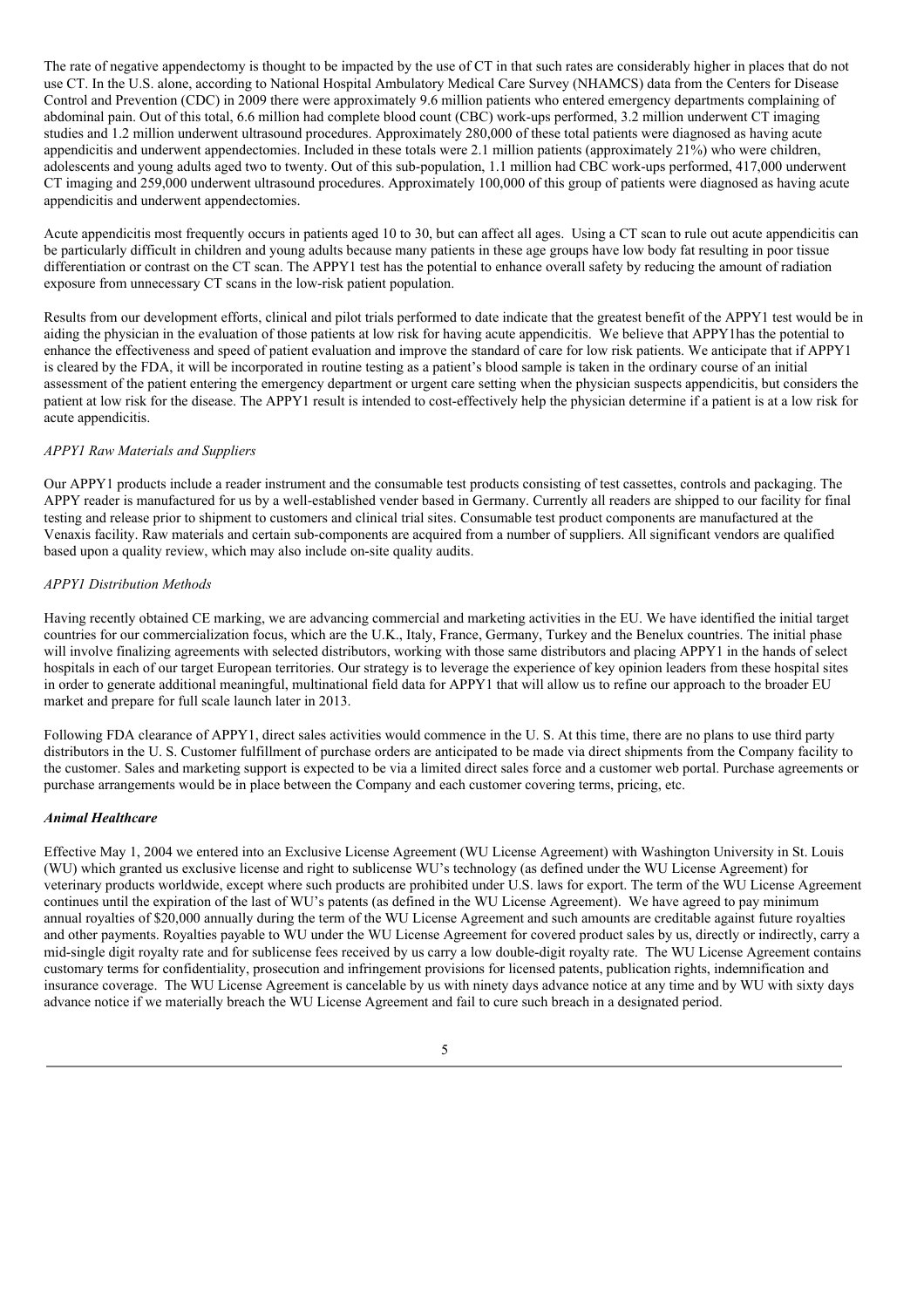In July 2012, we entered into an Exclusive License Agreement (License Agreement) with a licensee (Licensee), under which we granted the Licensee an exclusive royalty-bearing license to our intellectual property and other assets, including patent rights and know-how, relating to recombinant single chain reproductive hormone technology for use in non-human mammals (Company's Animal Health Assets). The License Agreement includes a sublicense of the technology licensed to us by WU and a license to the assets acquired from Novartis under the Termination Agreement described below. Under the terms of the WU License Agreement, a portion of license fees and royalties we receive from sublicensing agreements will be paid to WU.

Under the License Agreement, the Licensee obtained a worldwide exclusive license to develop, seek regulatory approval for and offer to sell, market, distribute, import and export luteinizing hormone (LH) and/or follicle-stimulating hormone (FSH) products for bovine (cattle), equine and swine in the field of the assistance and facilitation of reproduction in bovine, equine and swine animals. We also granted the Licensee an option and right of first refusal to develop additional animal health products outside of the licensed field of use or any diagnostic pregnancy detection tests for non-human mammals.

The animal health technology, licensed from WU in 2004 was sub-licensed in 2008 to Novartis Animal Health, Inc. (Novartis) under a longterm world-wide development and marketing agreement. In November 2011, we entered into a Termination Agreement with Novartis Animal Health, Inc. (Novartis Termination Agreement) to terminate the Novartis License Agreement. Under the Novartis Termination Agreement, the original termination obligation totaled \$1,374,000, with a remaining outstanding termination obligation of approximately \$398,000 at December 31, 2012, which is due in 2013. Upon execution of the Novartis Termination Agreement, we recorded a gain of \$938,896, arising from the elimination of both the then remaining deferred revenue and the net accounts payable to Novartis, the total of which exceeded the net total settlement obligation to Novartis.

## *Human Diagnostic Antigens*

Venaxis formerly supplied purified proteins for diagnostic applications to large medical diagnostic companies and research institutions. Our human antigens products were purified from human tissue or fluids. We manufactured and sold approximately 20-30 purified protein products primarily for use as controls by diagnostic test kit manufacturers and research facilities, to determine whether diagnostic test kits are functioning properly. As a result of focusing our activities on the APPY1 blood-based human diagnostic test, we substantially terminated operations of the antigen business in the first quarter of 2011. In 2012 and 2011, we had approximately \$42,000 and \$219,000, respectively, in revenue from wind-down sales of these products.

# **Intellectual Property**

Further enhancement and expansion of our proprietary patent position is ongoing with respect to the scope of protection for the Company's first generation and future generation versions of tests. Strong scientific and technical progress remains the basis for these innovative efforts.

## *APPY1 Intellectual Property*

Beginning in 2004, we initiated the establishment of an intellectual property portfolio for the acute appendicitis testing technology and products that have been used in the development of APPY1. We have filed for and are pursuing extensive patent coverage related to several aspects of the initial discovery and various test applications. Further enhancement and expansion of our proprietary patent position is ongoing with respect to the scope of protection for our first generation and future generation versions of the test. Scientific and technical progress remains the basis for these efforts. In March 2009, the United States Patent and Trademark Office issued our patent directed to methods relating to its appendicitis diagnostic technology. This patent, No. 7,501,256, is entitled 'Methods and Devices for Diagnosis of Appendicitis'. Additional U.S. patents, 7,659,087 and 7,670,769, were issued on February 9, 2010 and March 2, 2010, respectively. At this time, patents have been issued in the following foreign countries: Australia, Hong Kong, Israel, Japan, New Zealand, Singapore, and South Africa. A patent was also granted by the European Patent Office and subsequently validated in the following European countries: Belgium, Switzerland, Germany, Spain, France, The United Kingdom, Ireland, Italy, the Netherlands, and Sweden. Additionally, there are several patent applications currently in prosecution.

In late 2012 additional U.S. utility and PCT patent applications were filed for the appendicitis testing technology and products. The patent filings focus on the newly developed multiple-marker technology, providing patent coverage for using the MRP8/14 levels in a given sample in conjunction with CRP levels and WBC among a number of other evaluated marker combinations in order to provide an increasingly robust test to aid in the management of low risk patients suspicious for appendicitis. Additionally, the patent filings claim a method for ruling out appendicitis based on multiple markers, a device or system for assessing a subject based on a plurality of markers, and a kit or device to determine the value of a biomarker in a given sample. Currently, these filings are in application phase and not yet granted in any specific countries.

In May 2003, we entered into an Assignment and Consultation Agreement (the Bealer Agreement) with Dr. John Bealer. The Bealer Agreement transferred to us ownership rights from Dr. Bealer for inventions and related improvements to technology associated with human appendicitis diagnostics involving protein antigens. The consideration for the Bealer Agreement was the payment of a future royalty to Dr. Bealer based upon a low double digit rate applied to revenues, all as defined under the Bealer Agreement. The Bealer Agreement contains confidentiality provisions, provides for the assignment of all patent rights to us (which has occurred) and restrictions on the assignability of the agreement. The Bealer Agreement continues for the longer of twenty years or the expiration of the last of our applicable patents to expire. We may terminate the Bealer Agreement if we in our reasonable judgment decide we have no interest in pursuing the opportunity as defined under the agreement.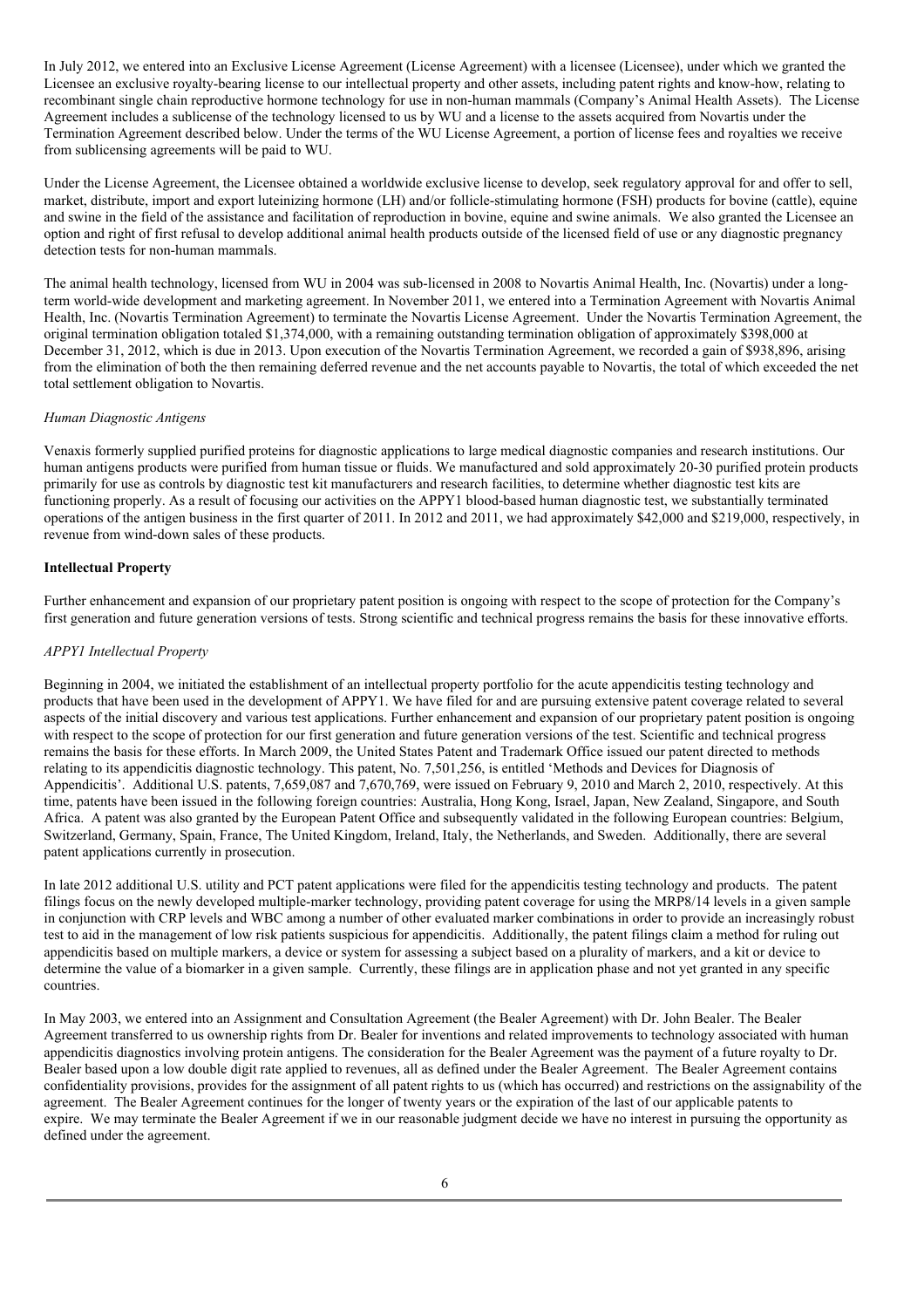## *Animal Health*

Our animal health patent portfolio originated under the exclusive license agreement with Washington University (St. Louis, MO), under which we obtained intellectual property rights to their patent estate. This extensive portfolio consists of both patents and pending patent applications (approximately 25 patents and numerous patent applications) related to our animal health products under development. The term of the WU License Agreement ends upon the expiration of the last patent to expire. Patents in the estate begin to expire in 2013, with the last of the current patents set to expire in 2028. WU has filed, and continues to file, patent applications to expand and extend the patent coverage of the WU technology. We reimburse WU for the costs of such patent filings, namely prosecution and maintenance fees. Additional patents in the animal health portfolio have been filed by us outside of the agreement with WU.

A patent filing for the recombinant luteinizing hormone technology was submitted in 2004, entitled "Methods and Kits for Maintaining Pregnancy, Treating Follicular Cysts, and Synchronizing Ovulation Using Luteinizing Hormone." This patent family claims methods of administering rLH, the timing of administration, and dosage given in order to increase formation of accessory corpora lutea and maintain pregnancies in treated animals. To date, three foreign patents have been granted for 'Methods and Kits for Maintaining Pregnancy, Treating Follicular Cysts, and Synchronizing Ovulation Using Luteinizing Hormone', New Zealand patent 542549 was granted March 12, 2009 (expiring March 2024), Australia 2004218365 was granted May 27, 2010 (expiring March 2024) and European patent 1610803 was granted December 15, 2010 (expiring March 2024). The patent granted by the European Patent Office and has been validated in the following countries: Belgium, France, Germany, Ireland, Italy, The Netherlands, Spain, Switzerland, and the United Kingdom. Currently, there are additional foreign patent applications that are in prosecution.

A patent filing for the recombinant bovine follicle stimulating hormone technology was submitted in 2008, entitled "Compositions and Methods Including Expression and Bioactivity of Bovine Follicle Stimulating Hormone." This patent family claims the rbFSH single-chains itself, as well as methods of administering rbFSH, the timing of administration, and dosage given in order to increase reproduction, induce superovulation or increase embryo production in ungulates. The patent family includes filings in the following countries: Argentina, Australia, Canada, New Zealand, Thailand, and the United States. The patent has also been filed with the European Patent Office. In October of 2011, the first patent in this family was granted by the European Patent Office (2134165). The patent has also been granted in New Zealand (579740). Following the grant of the patent in 2011 by the European Patent Office, the patent was validated in the following countries: France, Germany, Italy, and The Netherlands.

A patent filing for the equine follicle stimulating hormone technology was filed in 2008, entitled "Activity of Recombinant Equine Follicle Stimulating Hormone." This patent family provides coverage for the single chain eFSH itself, methods of administering reFSH, the timing of administration, and dosage given in order to increase reproductive activity in treated animals. To date, one patent has been allowed in the patent family in China, and is set to grant in late Q1 or early Q2 of 2013. Currently, there are additional foreign patent applications that are in prosecution.

Two separate patent applications relating to cattle pregnancy have been filed by us. A patent filing for the Bovine Pregnancy test technology was filed in 2007, entitled "Bovine Pregnancy Test." This patent family provides coverage for an assay device designed to detect pregnancy, the specific specifications of the device, for the antibodies used in the assay, as well as the type of sample used and the species for which the test is effective in detecting pregnancy. The parent application was granted in the United States in 2008 (No. 7,393,696), with the divisional application granted in 2010 (No. 7,687,281). Additionally, a patent filing for pregnancy detection was filed in 2003, entitled "Pregnancy Detection." This patent family provides coverage for an immunoassay test device, the specific specifications of the device, and for the antibodies used in the assay as well as the type of sample used. The patent has been issued in the following counties: Australia (No. 2003243199), New Zealand (No. 536229 & 572488), and the United States (No. 7,842,513).

# **General Operations**

*Backlog and Inventory* — The antigen business was not seasonal in nature when we were engaged in it. As a result of our activities being focused on APPY1 product development, we do not currently expend large amounts of capital to maintain human antigen inventory. We have developed and identified reliable sources of raw material and components as we progress towards commercialization of the APPY1 test.

*Payment terms* — Historically in connection with our human antigen business we did not provide extended payment terms, other than to support certain new product introductions, and then with terms of no more than 60 days.

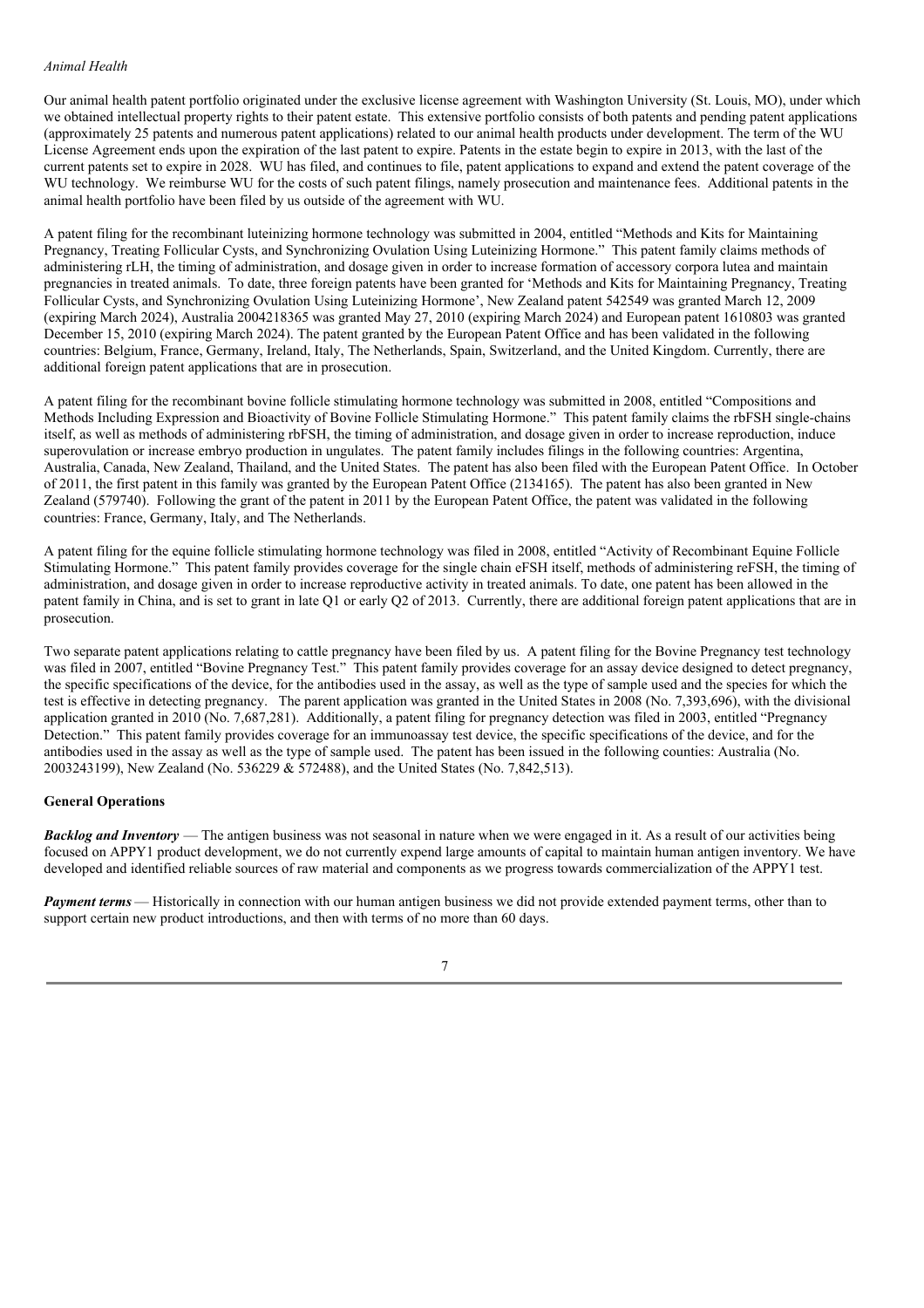*Revenues* — Historically the majority of our revenues have come from U.S. customers of our human antigen business with no long-term supply agreements and orders processed on a purchase-order basis. Three customers accounted for \$34,000 of the total 2012 sales and individually represented 40%, 30% and 13% of such sales. During the year ended December 31, 2012, two European-based customers accounted for a total of 3% of our net sales, and for the years ended December 31, 2011 and 2010, one European-based customer accounted for a total of 3% and 4%, respectively, of our net sales. Our U.S. based revenues for the years ended December 31, 2012, 2011 and 2010 were \$7,000, \$213,000 and \$355,000, respectively.

## **Research and Development**

We expended approximately \$3,838,000 on total research and development in fiscal 2012, \$5,666,000 in fiscal 2011 and \$6,112,000 in fiscal 2010. We anticipate that total expenditures for research and development for the fiscal year ending December 31, 2013 will increase as compared to the amounts expended in 2012, due primarily to the conduct of the APPY1 clinical trial in the U. S. during 2013 that is expected to enroll approximately 2,000 evaluable patients. These costs will be somewhat offset by lower expected product development expenses in 2013. Research and development activities for the animal health business are expected to be covered by the licensee in 2013.

Development and clinical test costs in support of the current product, as well as costs to file patents and revise and update previous filings on our technologies, will continue to be substantial. Our principal development product consists of the acute appendicitis test, APPY1. As we continue towards commercialization of this product, including evaluation of strategic alternatives to effectively maximize the value of our technology, we will need to consider a number of alternatives, including possible capital raising or other transactions and partnering opportunities, working capital requirements including possible product management and distribution alternatives and implications of product manufacturing and associated carrying costs. Certain costs such as manufacturing and license / royalty agreements have different implications depending upon the ultimate strategic path determined.

We have entered and expect to continue to enter, into additional agreements with contract manufacturers for the development/manufacture of certain of our products and system components for which we are seeking or plan to seek FDA clearance. The ultimate goal of this development process confirming current good manufacturing practices (cGMP) manufacturing compliance required for those products for which we are seeking FDA clearance. We enter into discussions from time to time with various potential manufacturers who meet full cGMP requirements, and are capable of large-scale manufacturing batches of our medical devices, and who can economically manufacture them to produce our products at an acceptable cost. These development and manufacturing agreements generally contain transfer fees and possible penalty and/or royalty provisions should we transfer our products to another contract manufacturer. We expect to continue to evaluate, negotiate and execute additional development and manufacturing agreements, some of which may be significant commitments during 2013. We may also consider acquisitions of development technologies or products, should opportunities arise that we believe fit our business strategy and would be appropriate from a capital standpoint.

## **Regulatory Matters**

## **FDA**

The FDA has regulatory marketing authority in the United States over our APPY1 products. Venaxis operates under ISO9001-4385 standards for cGMP manufacturing of medical devices.

The FDA's Center for Devices and Radiological Health (CDRH) is responsible for regulating firms who manufacture, repackage, re-label and or import medical devices sold in the United States. Medical devices are classified into Class I, II and III. Blood screening diagnostics are "licensed" and regulated by the Center for Biologics Evaluation and Research (CBER). Our APPY1 acute appendicitis test is anticipated to be classified as a non-invasive Class II medical device by the FDA, which will require de novo Premarket Notification 510(k) clearance. Generally FDA product clearance for diagnostic products is granted after specific clinical trials, GMP validations and quality control requirements have been achieved to the agency's satisfaction. There is no assurance that we will obtain FDA clearance to market our acute appendicitis test.

Any product clearances (or approvals) that are granted remain subject to continual FDA review, and newly discovered or developed safety or efficacy data may result in withdrawal of products from the market. Moreover, if and when such clearance is obtained, the manufacture and marketing of such products remain subject to extensive regulatory requirements administered by the FDA and other regulatory bodies, including compliance with current GMP, adverse event reporting requirements and the FDA's general prohibitions against promoting products for unapproved or "off-label" uses. Manufacturers are subject to inspection and market surveillance by the FDA for compliance with these regulatory requirements. Failure to comply with the requirements can, among other things, result in warning letters, product seizures, recalls, fines, injunctions, suspensions or withdrawals of regulatory approvals, operating restrictions and civil or criminal prosecutions. Any such enforcement action could have a material adverse effect on our business. Unanticipated changes in existing regulatory requirements or the adoption of new requirements could also have a material adverse effect on our business.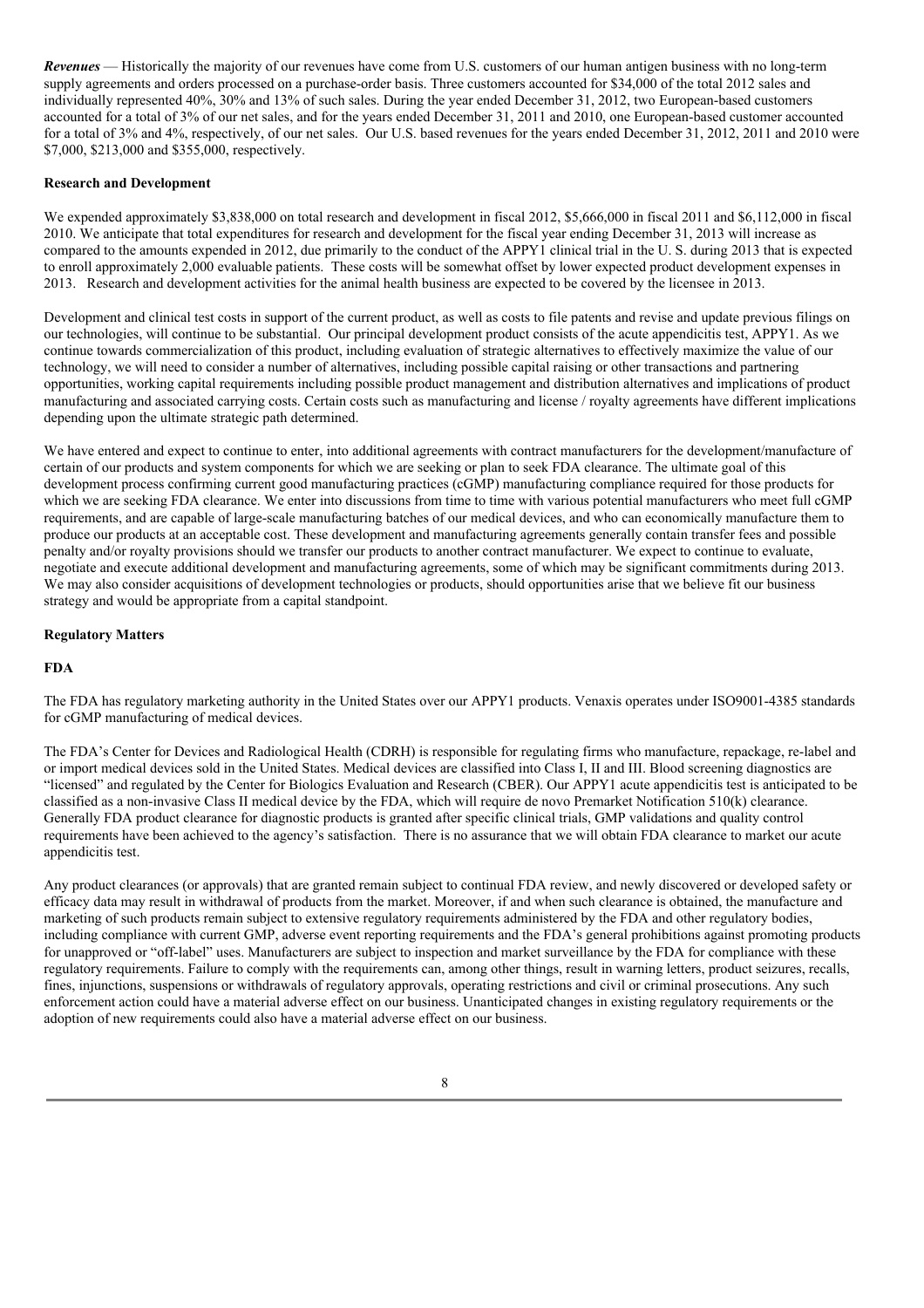## **European Regulations**

In the European Union, IVD medical devices are regulated under EU-Directive 98/79/EC (IVD Directive), and related provisions. The IVD Directive requirements include the safety and efficacy of the devices. According to the IVD Directive, the EU members presume compliance with these essential requirements in respect of devices which are in conformity with the relevant national standards transposing the harmonized standards of which the reference numbers have been published in the Official Journal of the European Communities. These harmonized standards include ISO 13485:2003, the quality standard for medical device manufacturers.

IVD medical devices must bear the CE marking of conformity when they are placed on the market. The CE mark is a declaration by the manufacturer that the product meets all the appropriate provisions of the relevant legislation implementing the relevant European Directive. As a general rule, the manufacturer must follow the procedure of the EC Declaration of conformity to obtain this CE marking. Each European country must adopt its own laws, regulations and administrative provisions necessary to comply with the IVD Directive. In January 2013, we obtained CE marking for APPY1.

### **Environmental Protection**

We are subject to various environmental laws pertaining to the disposal of hazardous medical waste. We contract for disposal of our hazardous waste with a licensed disposal facility. We do not expect to incur liabilities related to compliance with environmental laws; however, we cannot make a definitive prediction. The costs we incur in disposal of hazardous waste have not been significant.

### **Other Laws**

We are also subject to other federal, state and local laws, pertaining to matters such as safe working conditions and fire hazard control.

## **Glossary of Terms**

*Human Diagnostic Terms*:

Algorithm — a set of rules that precisely defines a sequence of operations, in the case of APPY1 using a mathematical computation in a *software program*

Biomarker tests — *tests that identify and quantify markers associated with disease or medical condition*

Complete Blood Count (CBC) — a blood test used to evaluate overall health and detect a wide range of disorders, including anemia, *infection and leukemia*

 $CRP - C$ -reactive protein.  $CRP$  is a protein produced in the liver and found in the blood, the levels of which rise in response to inflammation

De Novo Classification  $-a$  mechanism defined by the FDA Modernization Act (Section 513(f)) for classifying new medical devices for which there is no predicate, providing the product with a risk-based Class II classification allowing clearance under as a  $510(k)$ 

ELISA (Enzyme Linked Immunosorbant Assay) — *immunological method used to test a sample for a protein marker*

Genomics — *the study of the genomes of organisms*

GMP cGMP — *Good Manufacturing Practice Good Manufacturing Practice compliant*

Immunoassay-based — *test that uses antibody-antigen interaction as method of measure*

Multi-marker test  $-a$  diagnostic or other test that uses multiple protein biomarkers as part of a diagnostic test panel

Proteomics — *the study of an organism's complete complement of proteins*

Recombinant — *Novel DNA made by genetic engineering*

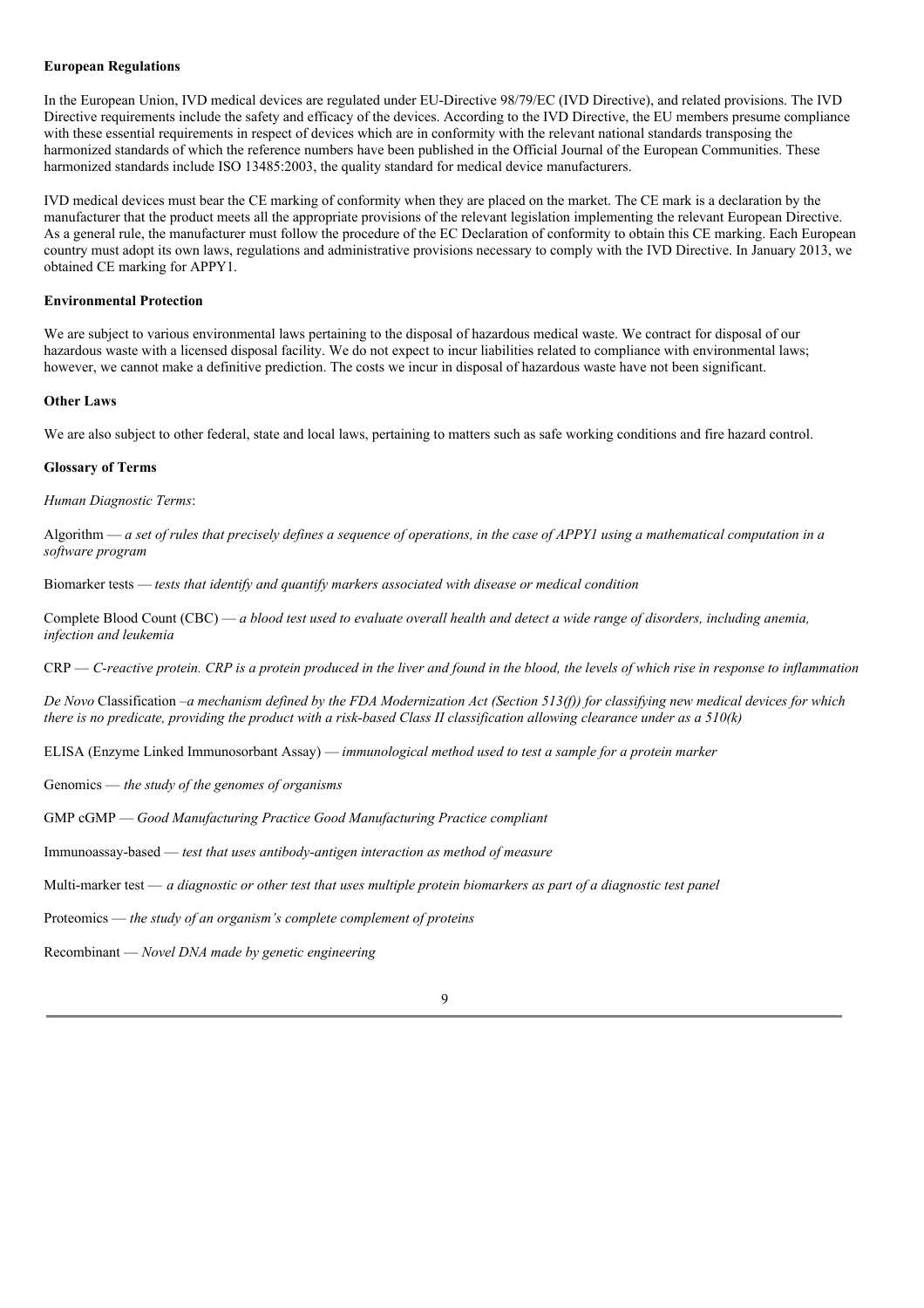$WBC - White blood cell count.$  The white blood cells are analyzed from a blood sample collected as part of a standard protocol for patients *suspected of having infections who have entered the Emergency Department of a hospital*

### *Corporate Information*

We are located at 1585 S. Perry Street, Castle Rock, CO 80104. Our phone number is (303) 794-2000 and our facsimile is (303) 798-8332. We currently employ twenty-two full-time employees and five part-time employees. We believe our relationships with our employees are good. We also regularly use part-time interns and additional temporary and contract personnel depending upon our research and development needs at any given time. We maintain a website at www.venaxis.com.

### *Available Information*

You can access, free of charge, our annual reports on Form 10-K, quarterly reports on Form 10-Q, current reports on Form 8-K, and amendments to these reports as filed with the Securities and Exchange Commission (SEC) under the Securities Exchange Act of 1934. These documents may be accessed on our website: www.venaxis.com. These documents are placed on our website as soon as is reasonably practicable after their filing with the SEC. The information contained in, or that can be accessed through, the website is not part of this annual report. These documents may also be found at the SEC's website at www.sec.gov.

# **ITEM 1A. — RISK FACTORS**

If any of the following risks actually occur, they could materially adversely affect our business, financial condition or operating results. In that case, the trading price of our common stock could decline.

# **Risks Related to Our Business**

# If we fail to obtain FDA clearance, which we expect to proceed under a 510(k) de novo classification path, we cannot market our product in the United States. An alternative path, which is longer and more restrictive, would be required. Such a process, called a premarket *approval (PMA) would place our product in FDA's Class III.*

Therapeutic or human diagnostic products require FDA clearance (or approval or licensing) prior to marketing and sale. This applies to our ability to market, directly or indirectly, our APPY1 acute appendicitis test. As a new product, this test must undergo lengthy and rigorous development testing and other extensive, costly and time-consuming procedures mandated by the FDA. In order to obtain required FDA clearance we must finalize development of our product, product labeling and successfully complete clinical testing. This process has taken, and will continue to take, a substantial amount of time and resources to complete. We may elect to delay or cancel our anticipated regulatory submissions for new indications for our proposed new products for a number of reasons. There is no assurance that any of our strategies for obtaining FDA clearance or approval in an expedient manner will be successful, and FDA clearance is not guaranteed. The actual timing of such completion, submission and clearance, could also impact our ability to realize market value from such products. If we do achieve FDA clearance or approval, it could subsequently be suspended or revoked, or we could be fined, based on a failure to continue to comply with ongoing regulatory requirements and standards. Similar regulatory approval or ongoing requirements and contingencies will also be encountered in major international markets.

If we fail to obtain FDA clearance or approval for our human diagnostic products, we will not be able to market and sell our products in the United States. As a result, we would not be able to recover the time and resources spent on research and development of such products.

## The successful development of a medical device such as our acute appendicitis test is highly uncertain and requires significant financial *expenditures and time.*

Successful development of medical devices is highly uncertain. Products that appear promising in research or development may be delayed or fail to reach later stages of development or the market for several reasons, including failure to obtain regulatory clearance or approval, manufacturing costs, pricing and reimbursement issues, or other factors that may render the product uneconomical to commercialize. In addition, success in pilot trials does not ensure that larger-scale clinical trials will be successful. Evolutions in development from early stage products to later state products may require additional testing or analysis. Clinical results are frequently susceptible to varying interpretations that may delay, limit, or prevent regulatory approvals. The length of time necessary to complete clinical trials and to submit an application for marketing approval for a final decision by a regulatory authority varies significantly and may be difficult to predict. If our large-scale clinical trials for a product are not successful, we will not recover our substantial investments in that product.

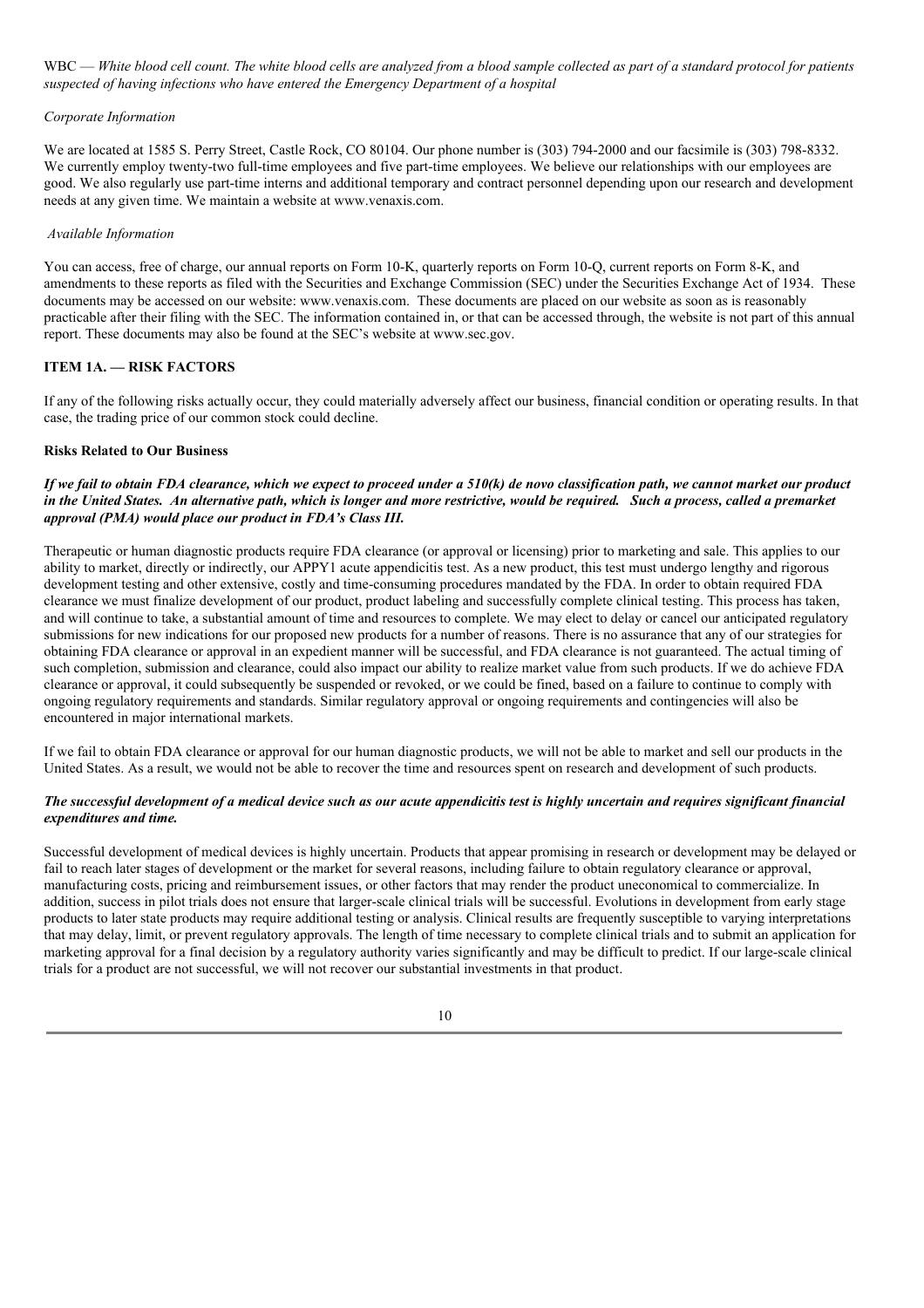Factors affecting our research and development productivity and the amount of our research and development expenses include, but are not limited to, the number of patients required to be enrolled, site costs (including site overhead) and the outcome of required clinical trials to be conducted by us and/or our collaborators.

## We may not be able to successfully launch sales of our products in the European Union countries or elsewhere outside of the U.S.

We obtained CE marking for our APPY1 products in January 2013. We have launched initial commercialization and marketing activities in the U.K., Italy, France, Germany, Turkey and the Benelux countries. Our strategy is to leverage the experience of key opinion leaders in select hospitals in such countries in order to generate additional meaningful, multinational field data for APPY1 products. We may not be able to implement such strategy on a timely basis, and may encounter the uncertainties and delays in adoption that accompany new diagnostic testing alternatives, pricing pressure for our products and difficulties developing the relationships necessary to conduct business outside of the United States.

## Clinical trials are expensive and we cannot assure that we will be able to complete our clinical trial program successfully within any specific time period, or if such clinical trial takes longer to complete than we project, our ability to execute our current business strategy *will be adversely af ected.*

Conducting clinical trials is a lengthy, time-consuming and expensive process. Before obtaining regulatory approvals for the commercial sale of any products, we must demonstrate through clinical trials the safety and effectiveness of our products. We have incurred, and we will continue to incur, substantial expense for, and devote a significant amount of time to, product development, pilot trial testing, clinical trials and regulated, compliant manufacturing processes.

Even if completed, we do not know if these trials will produce statistically significant or clinically meaningful results sufficient to support an application for marketing approval. Whether or not and how quickly we complete clinical trials is dependent in part upon the rate at which we are able to advance the rate of patient enrollment, and the rate to collect, clean, lock and analyze the clinical trial database.

Patient enrollment in trials is a function of many factors, including the design of the protocol, the size of the patient population, the proximity of patients to and availability of clinical sites, the eligibility criteria for the study, the perceived risks and benefits of the product candidate under study and of the control, if any, the medical investigators' efforts to facilitate timely enrollment in clinical trials, the patient referral practices of local physicians, the existence of competitive clinical trials, and whether other investigational, existing or new products are available or approved for the indication. If we experience delays in patient enrollment and/or completion of our clinical trial programs, we may incur additional costs and delays in our development programs, and may not be able to complete our clinical trials on a cost-effective or timely basis. Accordingly, we may not be able to complete the clinical trials within an acceptable time frame, if at all. If we fail to enroll and maintain the number of patients for which the clinical trial was designed, the statistical power of that clinical trial may be reduced which would make it harder to demonstrate that the product candidate being tested in such clinical trial is safe and effective. Further, if we or any third party have difficulty enrolling a sufficient number of patients in a timely or cost-effective manner to conduct clinical trials as planned, or if enrolled patients do not complete the trial as planned, we or a third party may need to delay or terminate ongoing clinical trials, which could negatively affect our business.

### We face competition in the biotechnology and pharmaceutical industries and new diagnostic tests, which may be developed by others could *impair our ability to maintain and grow our business and remain competitive.*

We face competition in the development, manufacture, marketing and commercialization of diagnostic products such as ours from a variety of sources, such as academic institutions, government agencies, research institutions and biotechnology and pharmaceutical companies, including other companies with similar diagnostic or *in vitro* testing technologies, including those with platform technologies. These platform technologies vary from very large analyzer systems to smaller and less expensive instruments similar to ours. These competitors are working to develop and market other diagnostic tests, systems, products, and other methods of detecting, preventing or reducing disease.

The development of new technologies or improvements in current technologies for diagnosing acute appendicitis, including CT imaging agents and products that would compete with our acute appendicitis test could have an impact on our ability to sell the acute appendicitis tests or the sales price of the tests. This could impact our ability to market the tests and/or secure a marketing partner both of which could have a substantial impact on the value of our acute appendicitis products.

Among the many experimental diagnostics and therapies being developed around the world, there may be diagnostics and therapies unknown to us that may compete with our technologies or products.

Many of our potential competitors have much greater capital resources, manufacturing, research and development resources and production facilities than we do. Many of them may also have more experience than we have in preclinical testing and clinical trials of new diagnostic tests and in obtaining FDA and foreign regulatory approvals.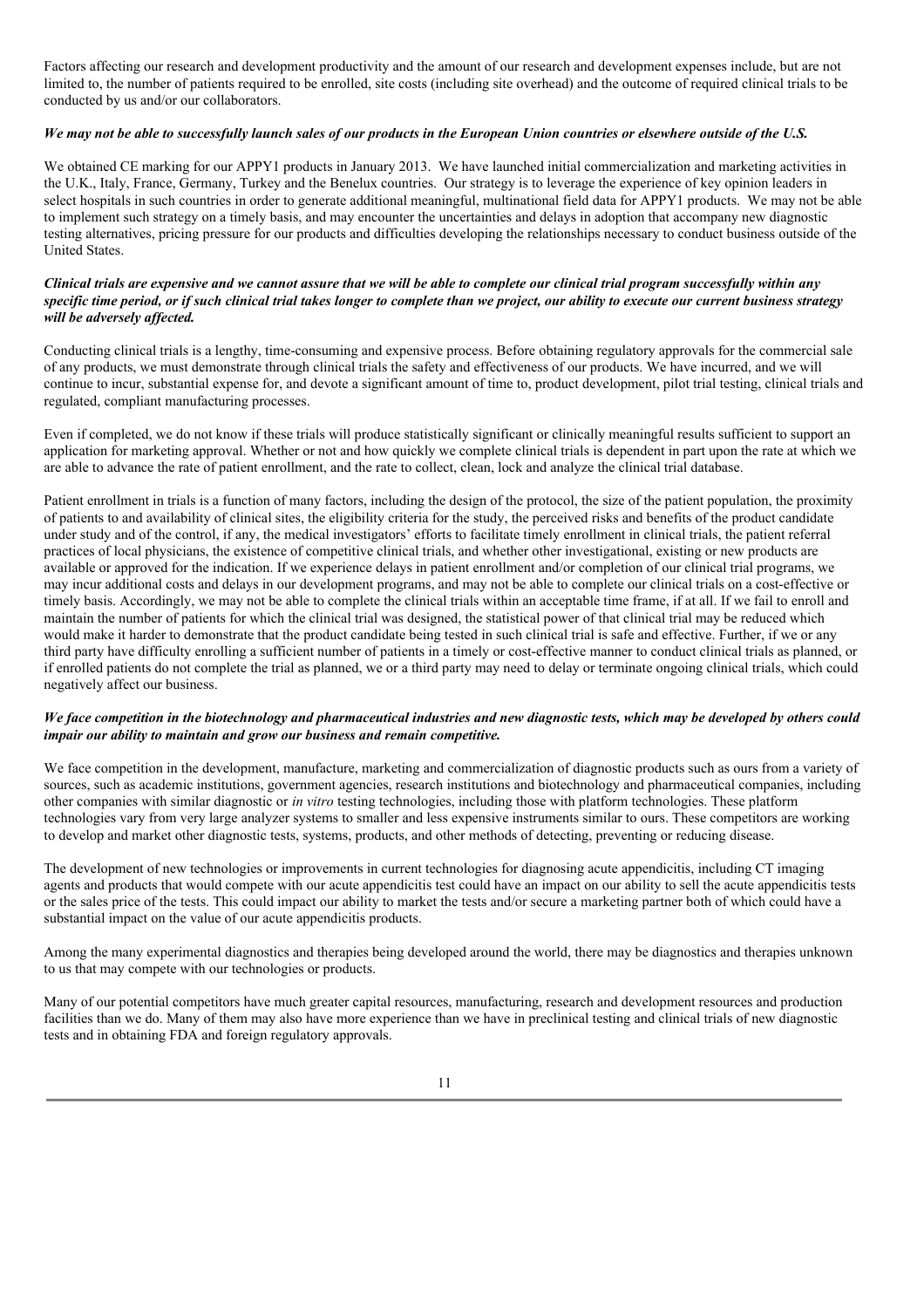Major technological changes can occur quickly in the biotechnology industry, and the development of technologically improved or different products or technologies may make our product candidates or platform technologies obsolete or noncompetitive.

Physicians, patients, third party payors and the medical community may be slow to adopt, and may not accept or utilize our acute appendicitis test products when and if approved. If our products, if and when approved, do not achieve significant market acceptance, our business, results of operations and financial condition may be materially adversely affected.

## Failure to obtain medical reimbursement for our products under development, as well as a changing regulatory environment, may impact *our business.*

The U.S. healthcare regulatory environment may change in a way that restricts our ability to market our acute appendicitis tests due to medical coverage or reimbursement limits. Sales of our human diagnostic tests will depend in part on the extent to which the costs of such tests are covered by health maintenance, managed care, and similar healthcare management organizations, or reimbursed by government health payor administration authorities, private health coverage insurers and other third-party payors. These healthcare payors are increasingly challenging the prices charged for medical products and services. The containment of healthcare costs has become a priority of federal and state governments. Accordingly, our potential products may not be considered to be cost effective, and reimbursement may not be available or sufficient to allow us to sell our products on a competitive basis. Legislation and regulations affecting reimbursement for our products may change at any time and in ways that are difficult to predict and these changes may be adverse to us. Any reduction in Medicare, Medicaid or third-party payor reimbursements could have a negative effect on our operating results. The recent addition of the medical device tax is also a challenge to the industry.

## We have very limited sales and marketing experience and limited sales capabilities, which may make commercializing our products *dif icult.*

We currently have very little marketing experience and limited sales capabilities. Therefore, in order to commercialize our products, once approved, we must either develop our own marketing and distribution sales capabilities or consider collaborating with a third party to perform these functions. We may, in some instances, rely significantly on sales, marketing and distribution arrangements with collaborative partners and other third parties. In these instances, our future revenues will be materially dependent upon the success of the efforts of these third parties.

We may not be able to attract and retain qualified personnel to serve in our sales and marketing organization, to develop an effective distribution network or to otherwise effectively support our commercialization activities. The cost of establishing and maintaining a sales and marketing organization may exceed its cost effectiveness. If we fail to develop sales and marketing capabilities, if sales efforts are not effective or if costs of developing sales and marketing capabilities exceed their cost effectiveness, our business, results of operations and financial condition would be materially adversely affected.

## If we successfully obtain FDA clearance or approval to market our acute appendicitis test, we (or our vendors) may experience manufacturing problems resulting in shortages or delays in production that could limit the near term growth of our revenue.

Our ability to successfully market the acute appendicitis test, once approved, will partially depend on our ability to obtain and manufacture sufficient quantities of the finished tests from qualified GMP suppliers. While we have identified and qualified suppliers, their ability to produce tests or component parts in sufficient quantities to meet possible demand may cause delays in securing products or could force us to seek alternative suppliers. The need to locate and use alternative suppliers could also cause delivery delays for a period of time. Delays in finalizing and progressing under agreements with cGMP facilities may delay our FDA clearance process and potentially delay sales of such products. In addition, we may encounter difficulties in production due to, among other things, the inability to obtain sufficient amounts of raw materials, components or finished goods inventory and quality control issues with raw materials, components or finished goods. These difficulties could reduce sales of our products, increase our costs, or cause production delays, all of which could damage our reputation and hurt our financial condition. To the extent that we enter into manufacturing arrangements with third parties, we will depend on them to perform their obligations in a timely manner and in accordance with applicable government regulations.

## *We may not achieve the anticipated revenue from the out-licensing of our animal health assets.*

In 2012 we entered into an exclusive license agreement with a third party to license all of our animal health assets in return for license fees, milestone and royalty payments. If product development efforts using our animal health assets are not successful in achieving commercial products, we may not receive all anticipated milestone and royalty payments.

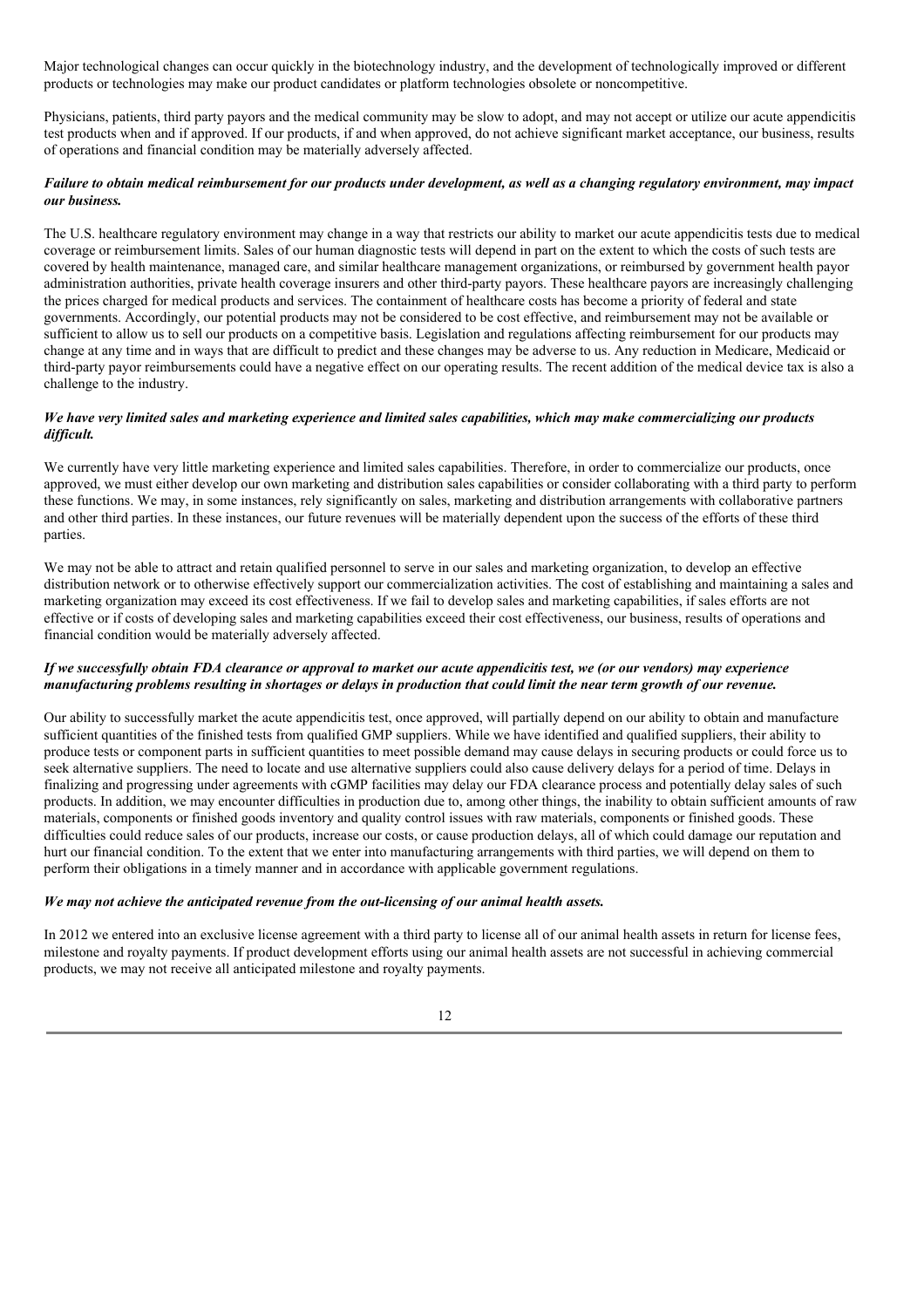## *Our results of operations could be af ected by our royalty payments due to third parties.*

Any revenues from products under development will likely be subject to royalty payments under licensing or similar agreements. Major factors affecting these payments include, but are not limited to:

- · coverage decisions by governmental and other third-party payors;
- · our ability to achieve meaningful sales of our products;
- · the achievement of milestones established in our license agreements; and
- our use of the intellectual property licensed in developing the products.

If we need to seek additional intellectual property licenses in order to complete our product development, our cumulative royalty obligations could adversely affect our net revenues and results of operations.

# Our success depends on our ability to successfully develop, obtain clearance or approval for and commercialize new products.

Our success depends on our ability to successfully develop and market new products. Although we were engaged in human diagnostic antigen manufacturing operations and historically, substantially all of our revenues have been derived from this business, our ability to substantially increase our revenues and generate net income is contingent on successfully developing one or more products. Our ability to develop any of products is dependent on a number of factors, including funding availability to complete development efforts, to adequately test and refine products, to seek required FDA clearance or approval and to commercialize our products, thereby generating revenues once development efforts prove successful. We have encountered in the past, and may again encounter in the future, problems in the testing phase for our products, which sometimes resulted in substantial setbacks in the development process. There can be no assurance that we will not encounter similar setbacks with the products in our pipeline, or that funding from outside sources and our revenues will be sufficient to bring any or all of our products to the point of commercialization. There can be no assurance that the products we are developing will work effectively in the marketplace, or that we will be able to produce them on an economical basis.

## If we fail to obtain regulatory approval in foreign jurisdictions, then we cannot market our products in those jurisdictions.

We plan to market some of our products in foreign jurisdictions. Specifically, we expect that APPY1 will be aggressively marketed in foreign jurisdictions. We may need to obtain regulatory approval from foreign jurisdictions to do so and obtaining such approval in one jurisdiction does not necessarily guarantee approval in another. We may be required to conduct additional testing or to provide additional information, resulting in additional expenses, to obtain necessary approvals. If we fail to obtain approval in such foreign jurisdictions, we would not be able to sell our products in such jurisdictions, thereby reducing the potential revenue from the sale of our products.

## *We may be unable to retain key employees or recruit additional qualified personnel.*

Because of the specialized scientific nature of our business, we are highly dependent upon qualified scientific, technical and managerial personnel. There is intense competition for qualified personnel in our business. A loss of the services of our qualified personnel, as well as the failure to recruit additional key scientific, technical and managerial personnel in a timely manner would harm our development programs and our business.

## *Our product liability insurance coverage may not be suf icient to cover claims.*

Our insurance policies currently cover claims and liabilities arising out of defective products for losses up to \$2.0 million. As a result, if a claim was to be successfully brought against us, we may not have sufficient insurance that would apply and would have to pay any costs directly, which we may not have the resources to do.

## **Risks Relating to our Intellectual Property**

## Our competitive position is contingent upon the production of our intellectual property and we may not be able to withstand challenges to *our intellectual property rights.*

We rely on our intellectual property, including our issued and applied for patents and our licenses, as the foundation of our business. If our intellectual property rights are challenged, no assurances can be given that our patents or licenses will survive claims alleging invalidity or infringement on other patents and/or licenses. Additionally, disputes may arise regarding inventorship of our intellectual property. There also could be existing patents of which we are unaware that our products may be infringing upon. As the number of participants in the market grows, the possibility of patent infringement claims against us increases. It is difficult, if not impossible, to determine how such disputes would be resolved. Furthermore, because of the substantial amount of discovery required in connection with patent litigation, there is a risk that some of our confidential information could be required to be publicly disclosed. In addition, during the course of patent litigation, there could be public announcements of the results of hearings, motions or other interim proceedings or developments in the litigation. Any litigation claims against us may cause us to incur substantial costs and could place a significant strain upon our financial resources, divert the attention of management or restrict our core business or result in the public disclosure of confidential information. The occurrence of any of the foregoing could materially impact our business.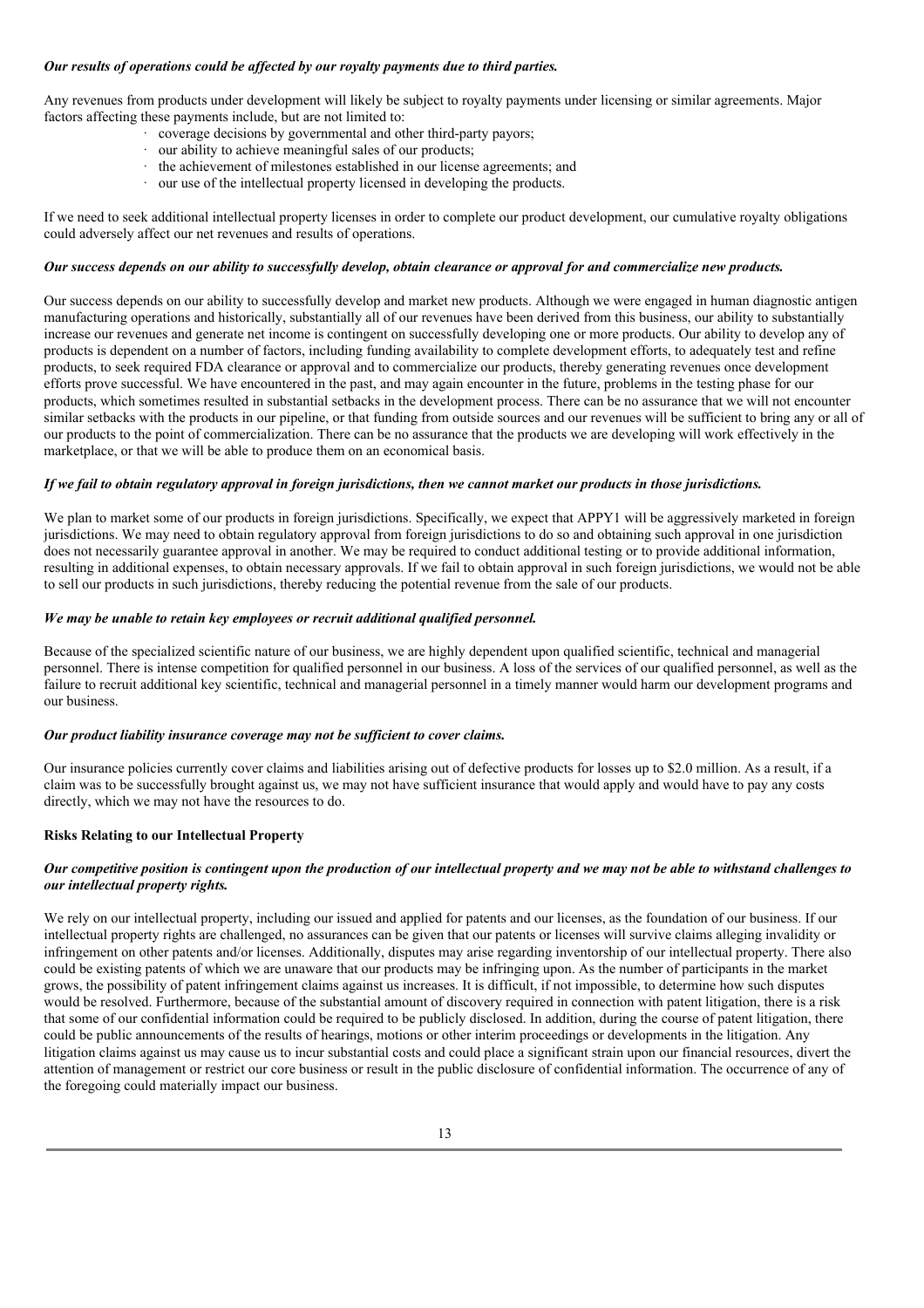## We may incur substantial costs as a result of litigation or other proceedings relating to patent and other intellectual property rights and we *may be unable to protect our rights to, or use of, our technology.*

Some or all of our patent applications may not issue as patents, or the claims of any issued patents may not afford meaningful protection for our technologies or products. In addition, patents issued to us or our licensors, if any, may be challenged and subsequently narrowed, invalidated or circumvented. Patent litigation is widespread in the biotechnology industry and could harm our business. Litigation might be necessary to protect our patent position or to determine the scope and validity of third-party proprietary rights.

If we choose to go to court to stop someone else from using the inventions claimed in our patents, that individual or company would have the right to ask the court to rule that such patents are invalid and/or should not be enforced against that third party. These lawsuits are expensive and we may not have the required resources to pursue such litigation or to protect our patent rights. In addition, there is a risk that the court will decide that these patents are not valid and that we do not have the right to stop the other party from using the inventions. There is also the risk that, even if the validity of these patents is upheld, the court will refuse to stop the other party on the ground that such other party's activities do not infringe our rights in these patents.

Furthermore, a third party may claim that we are using inventions covered by the third party's patent rights and may go to court to stop us from engaging in our normal operations and activities, including making or selling our product candidates. These lawsuits are costly and could affect our results of operations and divert the attention of managerial and technical personnel. There is a risk that a court would decide that we are infringing the third party's patents and would order us to stop the activities covered by the patents. In addition, there is a risk that a court will order us to pay the other party treble damages for having violated the other party's patents. The biotechnology industry has produced a proliferation of patents, and it is not always clear to industry participants, including us, which patents cover various types of products or methods of use. The coverage of patents is subject to interpretation by the courts, and the interpretation is not always uniform. If we are sued for patent infringement, we would need to demonstrate that our products or methods of use either do not infringe the claims of the relevant patent and/or that the patent claims are invalid, and we may not be able to do this. Proving invalidity in the United Sates, in particular, is difficult since it requires a showing of clear and convincing evidence to overcome the presumption of validity enjoyed by issued patents.

Because some patent applications in the United States may be maintained in secrecy until the patents are issued, patent applications in the United States and many foreign jurisdictions are typically not published until eighteen months after filing, and publications in the scientific literature often lag behind actual discoveries, we cannot be certain that others have not filed patent applications for technology covered by our issued patents or our pending applications or that we were the first to invent the technology. Our competitors may have filed, and may in the future file, patent applications covering technology similar to ours. Any such patent application may have priority over our patent applications and could further require us to obtain rights to issued patents covering such technologies. If another party has filed a U.S. patent application on inventions similar to ours, we may have to participate in an interference or other proceeding in the U.S. Patent and Trademark Office, or the PTO, or a court to determine priority of invention in the United States. The costs of these proceedings could be substantial, and it is possible that such efforts would be unsuccessful, resulting in a loss of our U.S. patent position with respect to such inventions.

Some of our competitors may be able to sustain the costs of complex patent litigation more effectively than we can because they have substantially greater resources. In addition, any uncertainties resulting from the initiation and continuation of any litigation could have a material adverse effect on our ability to raise the funds necessary to continue our operations.

## Obtaining and maintaining our patent protection depends upon compliance with various procedural, document submissions, fee payment and other requirements imposed by governmental patent agencies, and our patent protection could be reduced or eliminated for non*compliance with these requirements.*

The PTO and various foreign governmental patent agencies require compliance with a number of procedural, documentary, fee payment and other provisions during the patent process. There are situations in which noncompliance can result in abandonment or lapse of a patent or patent application, resulting in partial or complete loss of patent rights in the relevant jurisdiction. In such an event, competitors might be able to enter the market earlier than would otherwise have been the case.

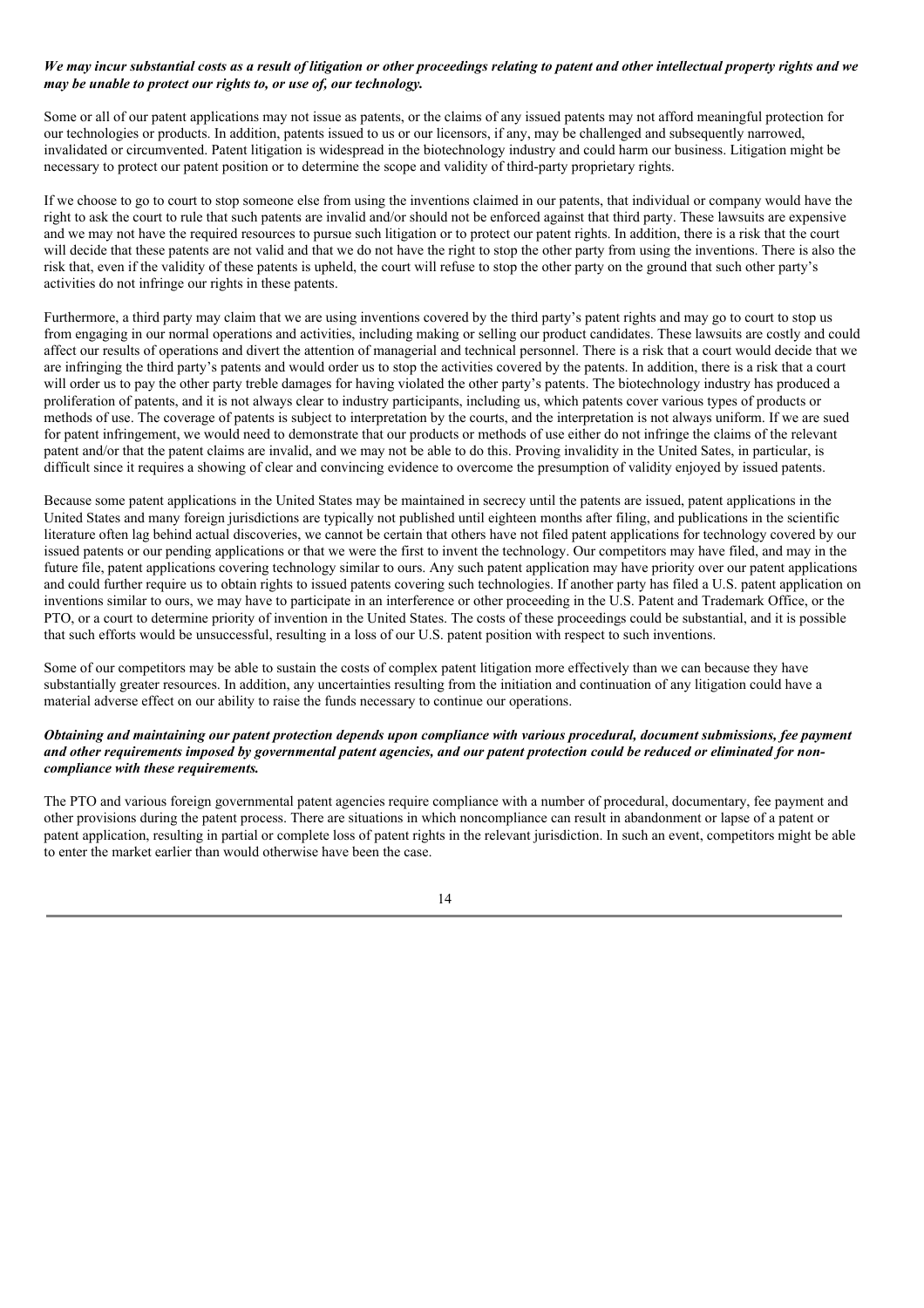### Our failure to secure trademark registrations could adversely affect our ability to market our product candidates and our business.

Our trademark applications in the United States, when filed, and any other jurisdictions where we may file may not be allowed for registration, and our registered trademarks may not be maintained or enforced. During trademark registration proceedings, we may receive rejections. Although we are given an opportunity to respond to those rejections, we may be unable to overcome such rejections. In addition, in the PTO and in comparable agencies in many foreign jurisdictions, third parties are given an opportunity to oppose pending trademark applications and to seek to cancel registered trademarks. Opposition or cancellation proceedings may be filed against our applications and/or registrations, and our applications and/or registrations may not survive such proceedings. Failure to secure such trademark registrations in the United States and in foreign jurisdictions could adversely affect our ability to market our product candidates and our business.

## Confidentiality agreements with employees and others may not adequately prevent disclosure of our trade secrets and other proprietary *information and may not adequately protect our intellectual property, which could impede our ability to compete.*

Because we operate in the highly technical field of biotechnology we rely in part on trade secret protection in order to protect our proprietary trade secrets and unpatented know-how. However, trade secrets are difficult to protect, and we cannot be certain that others will not develop the same or similar technologies on their own. We have taken steps, including entering into confidentiality agreements with all of our employees, consultants and corporate partners, to protect our trade secrets and unpatented know-how. These agreements generally require that the other party keep confidential and not disclose to third parties all confidential information developed by the party or made known to the party by us during the course of the party's relationship with us. We also typically obtain agreements from these parties which provide that inventions conceived by the party in the course of rendering services to us will be our exclusive property. However, these agreements may not be honored and may not effectively assign intellectual property rights to us. Enforcing a claim that a party illegally obtained and is using our trade secrets or know-how is difficult, expensive and time consuming, and the outcome is unpredictable. In addition, courts outside the United States may be less willing to protect trade secrets or know-how. The failure to obtain or maintain trade secret protection could adversely affect our competitive position.

## We may be subject to claims that our employees have wrongfully used or disclosed alleged trade secrets of their former employers.

As is common in the biotechnology and pharmaceutical industry, we employ individuals who were previously employed at other biotechnology or pharmaceutical companies, including our competitors or potential competitors. Although no claims against us are currently pending, we may be subject to claims that these employees or we have inadvertently or otherwise used or disclosed trade secrets or other proprietary information of their former employers. Litigation may be necessary to defend against these claims. Even if we are successful in defending against these claims, litigation could result in substantial costs and be a distraction to management.

### *We may not be able to adequately protect our intellectual property outside of the United States.*

The laws in some of those countries may not provide protection for our trade secrets and intellectual property. If our trade secrets or intellectual property are misappropriated in those countries, we may be without adequate remedies to address the issue. Additionally, we also rely on confidentiality and assignment of invention agreements to protect our intellectual property. These agreements provide for contractual remedies in the event of misappropriation. We do not know to what extent, if any, these agreements and any remedies for their breach, will be enforced by a foreign or domestic court. In the event our intellectual property is misappropriated or infringed upon and an adequate remedy is not available, our future prospects will greatly diminish.

Additionally, prosecuting and maintaining intellectual property (particularly patent) rights are very costly endeavors. We do not know whether legal and government fees will increase substantially and therefore are unable to predict whether cost may factor into our intellectual property strategy.

## **Risks Related to Our Securities**

### We require additional capital for future operations and we cannot assure you that capital will be available on reasonable terms, if at all, or *on terms that would not cause substantial dilution to our existing shareholders.*

We have historically needed to raise capital to fund our operating losses including development expenses, which have been significant. We expect to continue to incur operating losses in the 2013 calendar year and at least into 2014. If capital requirements vary materially from those currently planned, we may require additional capital sooner than expected. There can be no assurance that such capital will be available in sufficient amounts or on terms acceptable to us, if at all, especially in light of the state of the current financial markets which could impact the timing, terms and other factors in our attempts to raise capital. Any sale of a substantial number of additional shares may cause dilution to our existing shareholders and could also cause the market price of our common stock to decline.

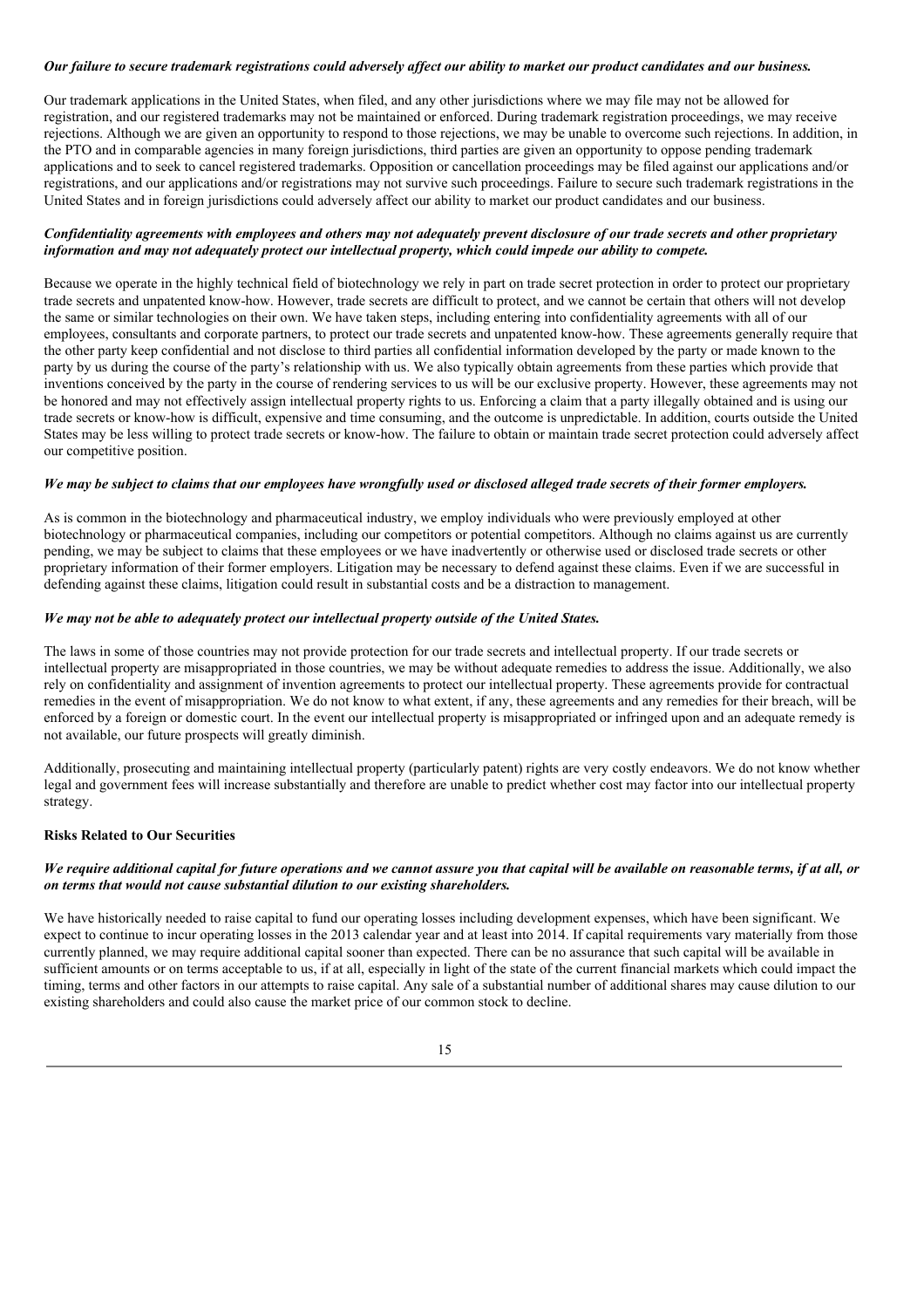## Current challenges in the commercial and credit environment may adversely affect our business and financial condition.

The global financial markets have recently experienced unprecedented levels of volatility. Our ability to generate cash flows from operations, issue debt or enter into other financing arrangements on acceptable terms could be adversely affected if there is a material decline in the demand for the Company's products or in the solvency of its customers or suppliers, deterioration in the Company's key financial ratios or credit ratings, or other significantly unfavorable changes in conditions. While these conditions and the current economic downturn have not meaningfully adversely affected our operations to date, continuing volatility in the global financial markets could increase borrowing costs or affect the company's ability to access the capital markets. Current or worsening economic conditions may also adversely affect the business of our customers, including their ability to pay for our products and services, and the amount spent on healthcare in general. This could result in a decrease in the demand for our potential products and services, longer sales cycles, slower adoption of new technologies and increased price competition. These conditions may also adversely affect certain of our suppliers, which could cause a disruption in our ability to produce our products.

## We do not anticipate paying any dividends in the foreseeable future and, as a result, our investors' sole source of gain, if any, will depend *on capital appreciation, if any.*

The Company does not intend to declare any dividends on our shares of common stock in the foreseeable future and currently intends to retain any future earnings for funding growth. As a result, investors should not rely on an investment in our securities if they require the investment to produce dividend income. Capital appreciation, if any, of our shares may be investors' sole source of gain for the foreseeable future. Moreover, investors may not be able to resell their shares of our common stock at or above the price they paid for them.

### *Our stock price, like that of many biotechnology companies, is volatile.*

The market prices for securities of biotechnology companies, in general, have been highly volatile and may continue to be highly volatile in the future, particularly in light of the current financial markets. In addition, the market price of our common stock has been and may continue to be volatile, especially on the eve of Company announcements which the market is expecting, as is the case with clinical trial results. Among other factors, the following may have a significant effect on the market price of our common stock:

- · announcements of clinical trial results, FDA correspondence or interactions, developments with regard to our intellectual property rights, technological innovations or new commercial products by us or our competitors;
- · publicity regarding actual or potential medical results related to products under development or being commercialized by us or our competitors;
- · regulatory developments or delays affecting our products under development in the United States and other countries; and
- · new proposals to change or reform the U.S. healthcare system, including, but not limited to, new regulations concerning reimbursement programs.

## As a public company we are subject to complex legal and accounting requirements that require us to incur substantial expenses, and our financial controls and procedures may not be sufficient to ensure timely and reliable reporting of financial information, which, as a public *company, could materially harm our stock price and listing on the NASDAQ Capital Market.*

As a public company, we are subject to numerous legal and accounting requirements that do not apply to private companies. The cost of compliance with many of these requirements is substantial, not only in absolute terms but, more importantly, in relation to the overall scope of the operations of a small company. Failure to comply with these requirements can have numerous adverse consequences including, but not limited to, our inability to file required periodic reports on a timely basis, loss of market confidence, delisting of our securities and/or governmental or private actions against us. We cannot assure you that we will be able to comply with all of these requirements or that the cost of such compliance will not prove to be a substantial competitive disadvantage vis-à-vis our privately held and larger public competitors.

The Sarbanes-Oxley Act of 2002 (Sarbanes-Oxley) requires, among other things, that we maintain effective internal controls over financial reporting and disclosure controls and procedures. In particular, we must perform system and process evaluation and testing of our internal control over financial reporting to allow management to report on the effectiveness of our internal control over financial reporting, as required by Section 404 of Sarbanes-Oxley. Our compliance with Section 404 of Sarbanes-Oxley requires that we incur substantial accounting expense and expend significant management efforts. The effectiveness of our controls and procedures may in the future be limited by a variety of factors, including:

- faulty human judgment and simple errors, omissions or mistakes;
- fraudulent action of an individual or collusion of two or more people;
- inappropriate management override of procedures; and
- · the possibility that any enhancements to controls and procedures may still not be adequate to assure timely and accurate financial information.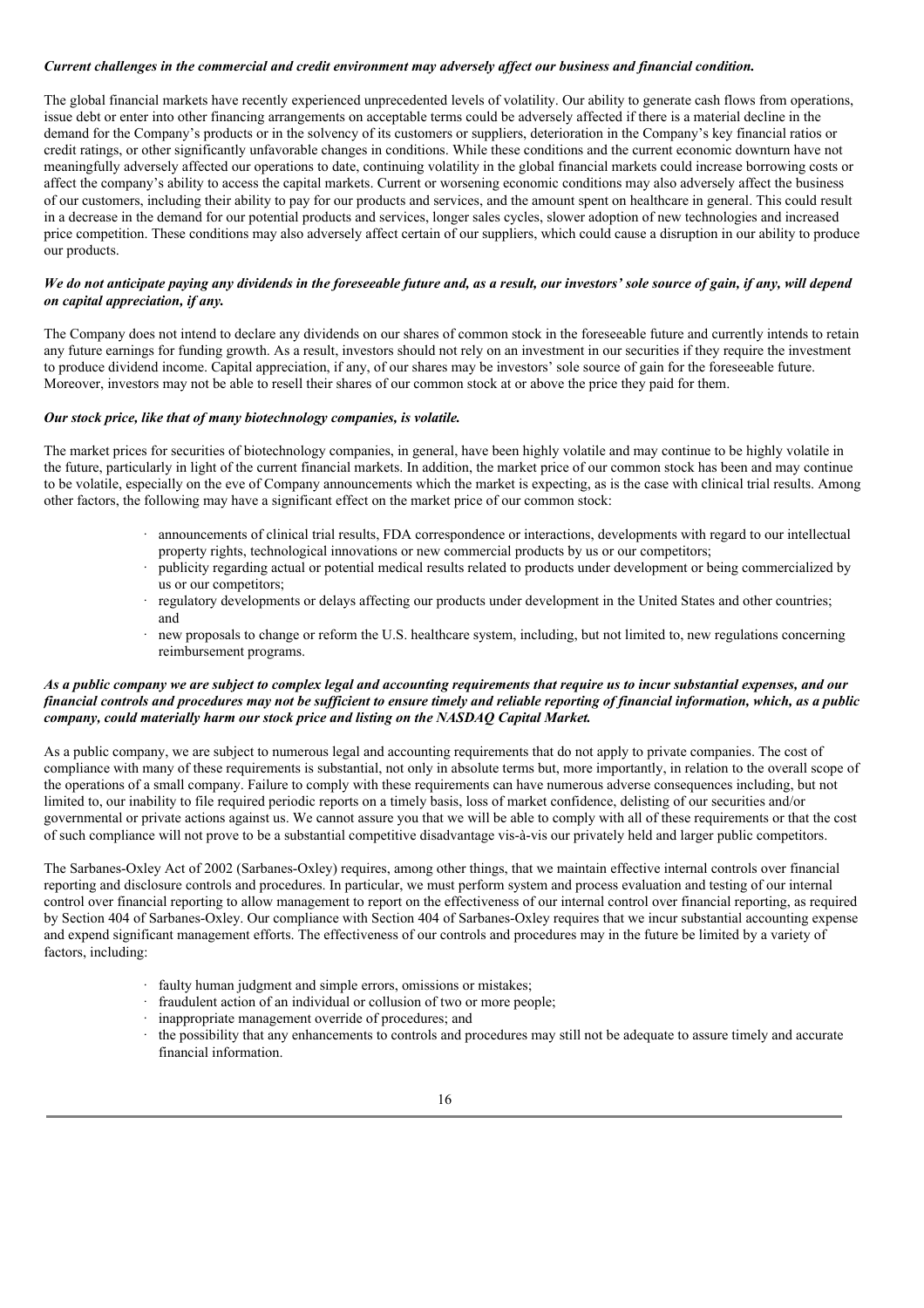If we are not able to comply with the requirements of Section 404 in a timely manner, or if we or our independent registered public accounting firm identifies deficiencies in our internal control over financial reporting that are deemed to be material weaknesses, we may be subject to NASDAQ delisting, investigations by the SEC and civil or criminal sanctions.

Our ability to successfully implement our business plan and comply with Section 404 requires us to be able to prepare timely and accurate financial statements. We expect that we will need to continue to improve existing, and implement new operational, financial and accounting systems, procedures and controls to manage our business effectively.

Any delay in the implementation of, or disruption in the transition to, new or enhanced systems, procedures or controls may cause our operations to suffer, and we may be unable to conclude that our internal control over financial reporting is effective as required under Section 404 of Sarbanes-Oxley. If we are unable to complete the required Section 404 assessment as to the adequacy of our internal control over financial reporting, if we fail to maintain or implement adequate controls, our ability to obtain additional financing could be impaired. In addition, investors could lose confidence in the reliability of our internal control over financial reporting and in the accuracy of our periodic reports filed under the Exchange Act. A lack of investor confidence in the reliability and accuracy of our public reporting could cause our stock price to decline.

## *The price of our common stock may continue to be volatile.*

Our common stock is currently traded on the NASDAQ Capital Market. The trading price of our common stock from time to time has fluctuated widely and may be subject to similar volatility, in the future. For example in the calendar year ended December 31, 2012, our common stock traded as low as \$1.33 and as high as \$5.88. In the calendar year ended December 31, 2011, our common stock traded as low as \$5.82 and as high as \$25.50 (each on a post reverse stock splits basis). The trading price of our common stock in the future may be affected by a number of factors, including events described in these "Risk Factors." In recent years, broad stock market indices, in general, and smaller capitalization companies, in particular, have experienced substantial price fluctuations. In a volatile market, we may experience wide fluctuations in the market price of our common stock. These fluctuations may have a negative effect on the market price of our common stock regardless of our operating performance. In the past, following periods of volatility in the market price of a company's securities, securities class action litigation has often been instituted. A securities class action suit against us could result in substantial costs, potential liabilities and the diversion of management's attention and resources, and could have a material adverse effect on our financial condition.

# We may not be able to maintain our current listing on the NASDAQ Capital Market and a delisting could limit the liquidity of our stock, *increase its volatility and hinder our ability to raise capital.*

On February 13, 2012, the Company received notice from NASDAQ that the Company's stock trading price was not in compliance with NASDAQ's requirement that listed companies maintain a price of at least \$1.00 per share. Further, on May 15, 2012, the Company received notice from NASDAQ of the Company's non-compliance with the listing requirement to maintain stockholders' equity of at least \$2,500,000. Following the completion of a public offering in June 2012, and a one-for-six reverse stock split effected on June 20, 2012, the Company regained compliance with both standards for continued listing on the NASDAQ Capital Market. There can be no assurance that we will be able to maintain the listing of our common stock in the future.

If our common stock is delisted by NASDAQ, our common stock may be eligible for quotation on an over-the-counter quotation system or on the pink sheets. Upon any such delisting, our common stock would become subject to the regulations of the SEC relating to the market for penny stocks. A penny stock is any equity security not traded on a national securities exchange that has a market price of less than \$5.00 per share. The regulations applicable to penny stocks may severely affect the market liquidity for our common stock and could limit the ability of shareholders to sell securities in the secondary market. In such a case, an investor may find it more difficult to dispose of or obtain accurate quotations as to the market value of our common stock, and there can be no assurance that our common stock will be eligible for trading or quotation on any alternative exchanges or markets.

Delisting from NASDAO could adversely affect our ability to raise additional financing through public or private sales of equity securities, would significantly affect the ability of investors to trade our securities and would negatively affect the value and liquidity of our common stock. Delisting could also have other negative results, including the potential loss of confidence by employees, the loss of institutional investor interest and fewer business development opportunities.

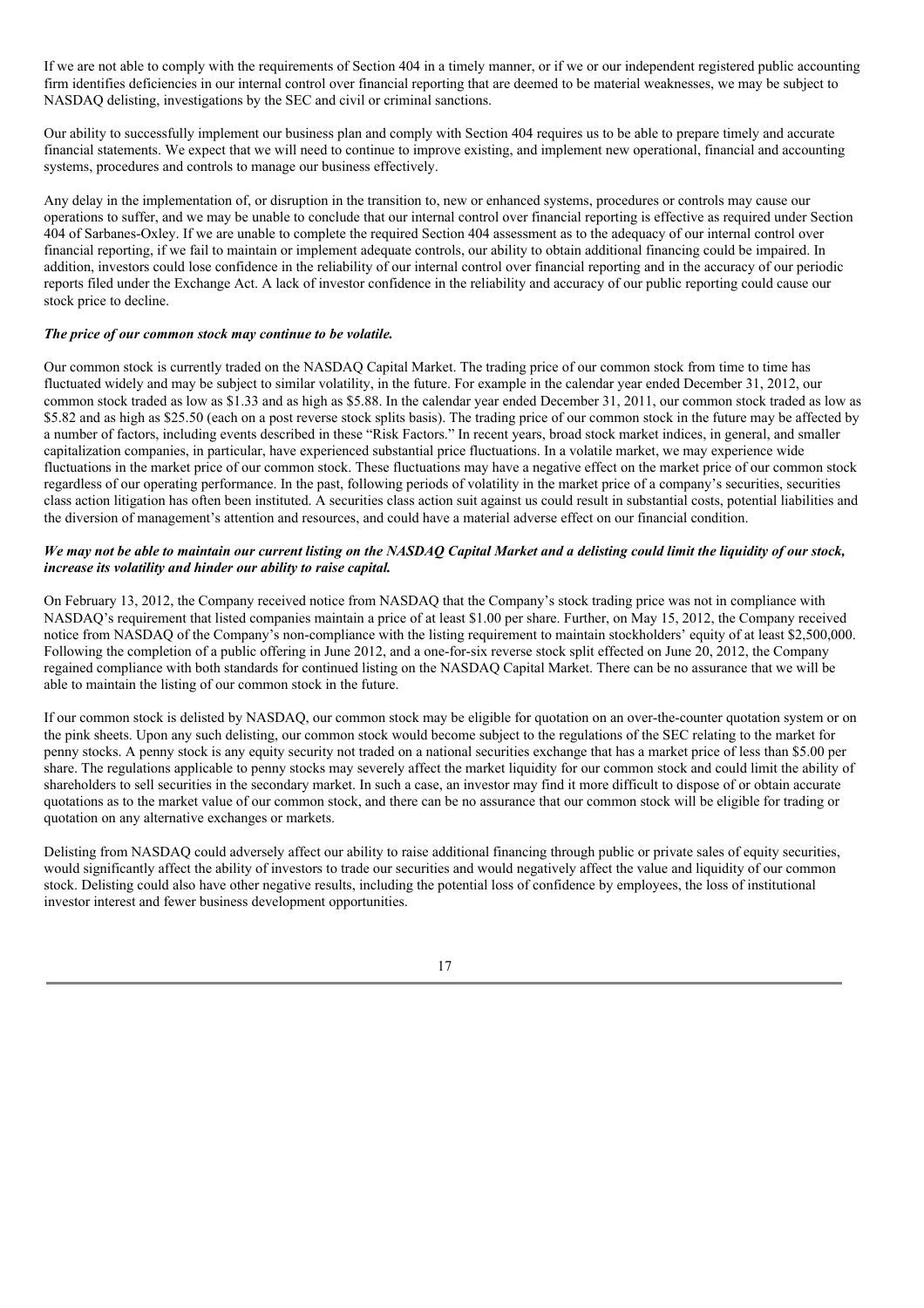### **ITEM 1B. UNRESOLVED STAFF COMMENTS.**

None.

# **ITEM 2. PROPERTIES.**

We maintain our administrative office, laboratory and production operations in a 40,000 square foot building in Castle Rock, Colorado, which was constructed for us in 2003. We presently do not plan any renovation, improvements, or development of this property. We may utilize a portion of the currently un-used space, which amounts to approximately 14,000 square feet for expansion at some point in the future. The Company believes that its facilities are adequate for its near-term needs.

We own the property subject to a mortgage with an outstanding balance of approximately \$2,435,000 at December 31, 2012, payable in monthly installments of approximately \$23,500 and bearing interest at an approximate average rate of 7%. The first mortgage on the property has a balloon payment of approximately \$1.6 million payable in July 2013. In the opinion of management, the Company maintains adequate insurance coverage on the property.

# **ITEM 3. LEGAL PROCEEDINGS.**

On September 1, 2010, the Company received a complaint, captioned Mark Chipman v. AspenBio Pharma, Inc. (now Venaxis, Inc.), Case No. 2:10-cv-06537-GW-JC ("Chipman Suit"). The complaint was filed in the U.S. District Court in the Central District of California by an individual investor. The complaint included allegations of fraud, negligent misrepresentation, violations of Section 10(b) of the Exchange Act and SEC Rule 10b-5, and violations of Sections 25400 and 25500 of the California Corporations Code, all related to the Company's bloodbased acute appendicitis test in development. On the Company's motion, the action was transferred to the U.S. District Court for the District of Colorado by order dated January 21, 2011. The action was assigned a District of Colorado Civil Case No. 11-cv-00163-REB-KMT.

On October 7, 2011, the Company filed a motion to dismiss the complaint. On September 17, 2012, the United States District Court for Colorado granted the Company's motion to dismiss, dismissing the plaintiff's claims against the Company without prejudice. On the same day, the court also entered final judgment without prejudice in favor of the Company and against the plaintiff in the Chipman Suit. The Order to dismiss the action found in favor of the Company. The plaintiff in the Chipman Suit did not file a notice of appeal.

On October 1, 2010, the Company received a complaint, captioned John Wolfe, individually and on behalf of all others similarly situated v. AspenBio Pharma, Inc. (now Venaxis, Inc.) et al., Case No. CV10 7365 ("Wolfe Suit"). This federal securities purported class action was filed in the U.S. District Court in the Central District of California on behalf of all persons, other than the defendants, who purchased common stock of the Company during the period between February 22, 2007 and July 19, 2010, inclusive. The complaint named as defendants certain officers and directors of the Company during such period. The complaint included allegations of violations of Section 10(b) of the Exchange Act and SEC Rule 10b-5 against all defendants, and of Section 20(a) of the Exchange Act against the individual defendants, all related to the Company's blood-based acute appendicitis test in development. On the Company's motion, this action was also transferred to the U.S. District Court for the District of Colorado by order dated January 21, 2011. The action has been assigned a District of Colorado Civil Case No. 11-cv-00165-REB-KMT. On July 11, 2011, the court appointed a lead plaintiff and approved lead counsel. On August 23, 2011, the lead plaintiff filed an amended putative class action complaint, alleging the same class period. Based on a review of the amended complaint, the Company and the individual defendants believe that the plaintiffs' allegations are without merit, have vigorously defended against these claims, and intend to continue to do so.

On October 7, 2011, the Company filed a motion to dismiss the amended complaint, and the plaintiff's response and the Company's reply thereto were subsequently filed. On September 13, 2012, the United States District Court for Colorado granted the Company's motion to dismiss, dismissing the plaintiffs' claims against all defendants without prejudice. On September 14, 2012, the court entered Final Judgment without prejudice on behalf of all defendants and against all plaintiffs in the Wolfe Suit. The Order to dismiss the action found in favor of the company and all of the individual defendants. On October 12, 2012, the plaintiffs filed a Notice of Appeal of the Order granting the motion to dismiss and of the Final Judgment in the Wolfe Suit. The plaintiffs filed their opening brief with the Tenth Circuit Court of Appeals on March 1, 2013.

On January 4, 2011, a plaintiff filed a complaint in the U.S. District Court for the District of Colorado captioned Frank Trpisovsky v. Pusey, et al, Civil Action No. 11-cv-00023-PAB-BNB, that purports to be a shareholder derivative action on behalf of the Company against thirteen individual current or former officers and directors. The complaint also names the Company as a nominal defendant. The plaintiff asserts violations of Section 14(a) of the Exchange Act, SEC Rule 14a-9, breach of fiduciary duty, waste of corporate assets, and unjust enrichment. On motion of the Company and the individual defendants, the U.S. District Court has stayed this derivative action by order dated March 15, 2011, and this action continues to be stayed. On October 18, 2012, the parties filed a Joint Status Report, reporting on updates in the Chipman Suit and the Wolfe Suit and stating that the stay should remain in place at this time and that a further status report should be submitted after appeals in the Wolfe Suit have been resolved. On October 25, 2012, the magistrate judge issued a recommendation that the case be administratively closed, subject to reopening for good cause. The U.S. District Court on November 14, 2012, accepted the recommendation and ordered this action administratively closed, subject to reopening for good cause.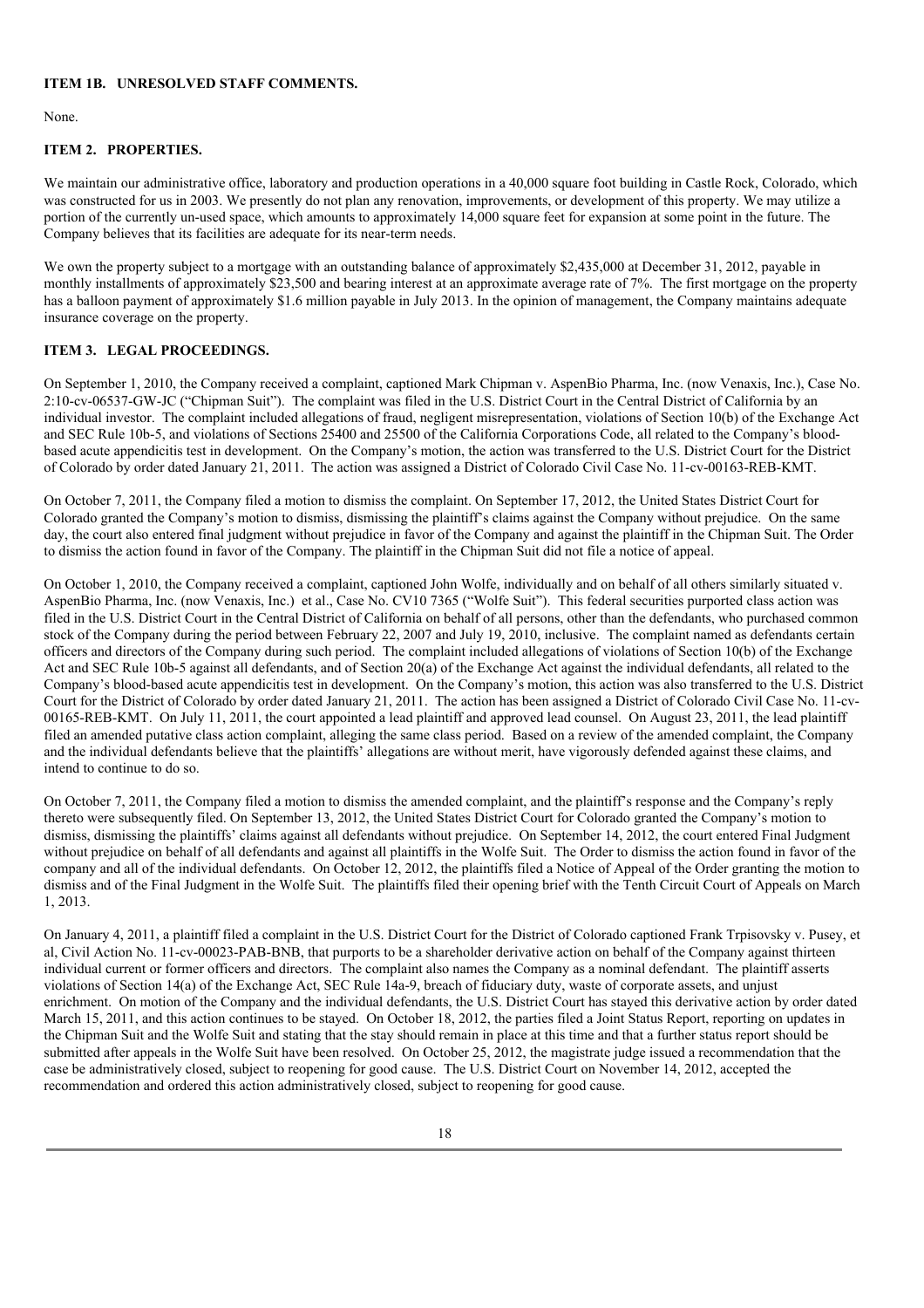In the ordinary course of business and in the general industry in which the Company is engaged, it is not atypical to periodically receive a third party communication which may be in the form of a notice, threat, or 'cease and desist' letter concerning certain activities. For example, this can occur in the context of the Company's pursuit of intellectual property rights. This can also occur in the context of operations such as the using, making, having made, selling, and offering to sell products and services, and in other contexts. The Company makes rational assessment of each situation on a case-by-case basis as such may arise. The Company periodically evaluates its options for trademark positions and considers a full spectrum of alternatives for trademark protection and product branding.

We are not a party to any other legal proceedings, the adverse outcome of which would, in our management's opinion, have a material adverse effect on our business, financial condition and results of operations.

## **ITEM 4. MINE SAFETY DISCLOSURES.**

Not applicable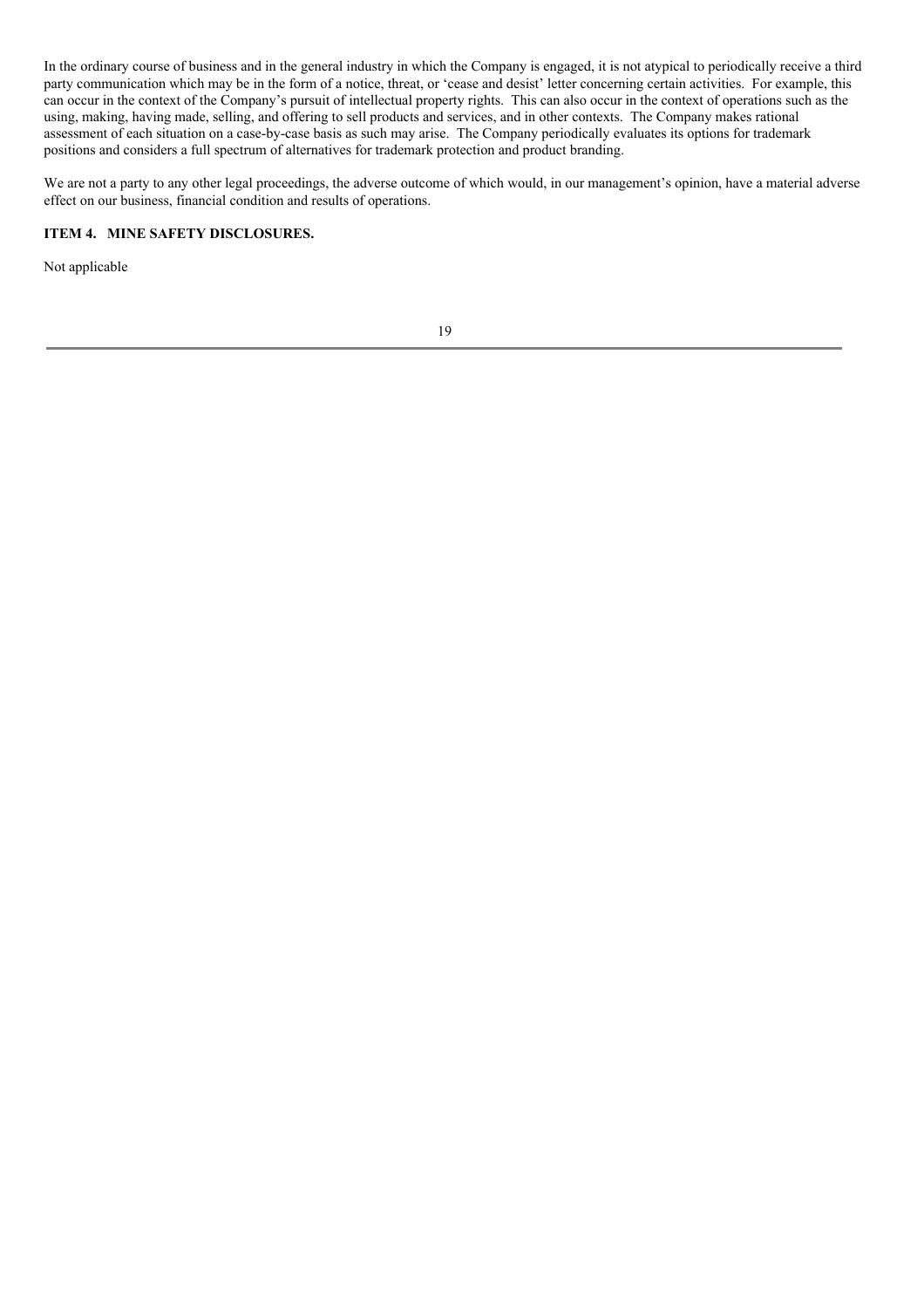# **PART II**

# **ITEM 5. MARKET FOR REGISTRANT'S COMMON EQUITY, RELATED STOCKHOLDER MATTERS AND ISSUER PURCHASES OF EQUITY SECURITIES.**

# **Market Information**

Our common stock began trading on the Nasdaq Capital Market under the symbol "APPY" as of August 28, 2007. The following table sets forth, for the periods indicated, the high and low closing prices of our shares, on a post-split basis, as reported by www.Nasdaq.com.

| <b>Ouarter ended</b> |    | High  |          |       |
|----------------------|----|-------|----------|-------|
|                      |    |       |          |       |
| March 31, 2011       | S  | 25.50 | - \$     | 16.80 |
| June 30, 2011        | S  | 23.61 | \$.      | 18.60 |
| September 30, 2011   | S  | 22.50 | -8       | 14.40 |
| December 31, 2011    | \$ | 17.53 | - S      | 5.82  |
| March 31, 2012       | \$ | 5.88  | -S       | 3.90  |
| June 30, 2012        | \$ | 4.44  | - S      | 1.88  |
| September 30, 2012   | \$ | 2.77  | <b>S</b> | 1.33  |
| December 31, 2012    | S  | 2.93  | S        | 2.04  |

As of March 20, 2013 we had approximately 950 holders of record (excluding an indeterminable number of stockholders whose shares are held in street or "nominee" name) of our common stock.

The closing price of our common stock on March 20, 2013 was \$2.29 per share.

During the last two fiscal years we have not paid any dividend on any class of equity securities. We anticipate that for the foreseeable future all earnings will be retained for use in our business and no cash dividends will be paid to stockholders. Any payment of cash dividends in the future on the Common Stock will be dependent upon our financial condition, results of operations, current and anticipated cash requirements, plans for expansion, as well as other factors that the Board of Directors deems relevant.

# **Securities Authorized under Equity Compensation Plans Information**

The Company currently has one equity compensation plan. The 2002 Stock Incentive Plan, as amended (the Plan) was approved by the Board of Directors and adopted by the stockholders in 2002 and is used for plan-based awards for officers, other employees, consultants, advisors and non-employee directors. The Plan was amended and restated on June 1, 2007 and further amended on June 9, 2008, November 20, 2009, November 22, 2010, July 8, 2011, May 22, 2012 and December 11, 2012, primarily to increase the number of shares available for awards under the Plan, with the most recent increase to 1,487,205 shares, as approved by the shareholders.

The following table gives information about the Company's Common Stock that may be issued upon the exercise of options and rights under the Plan as of December 31, 2012:

| Number of<br>securities to be<br>issued upon<br>exercise of<br>outstanding<br>options |                          | <b>Number of securities</b><br>remaining available for<br>future issuance |
|---------------------------------------------------------------------------------------|--------------------------|---------------------------------------------------------------------------|
|                                                                                       | 13.98                    | 779,265                                                                   |
|                                                                                       |                          |                                                                           |
|                                                                                       | 13.98                    | 779,265                                                                   |
|                                                                                       | 707,940 \$<br>707,940 \$ | Weighted average<br>exercise price of<br>outstanding<br>options           |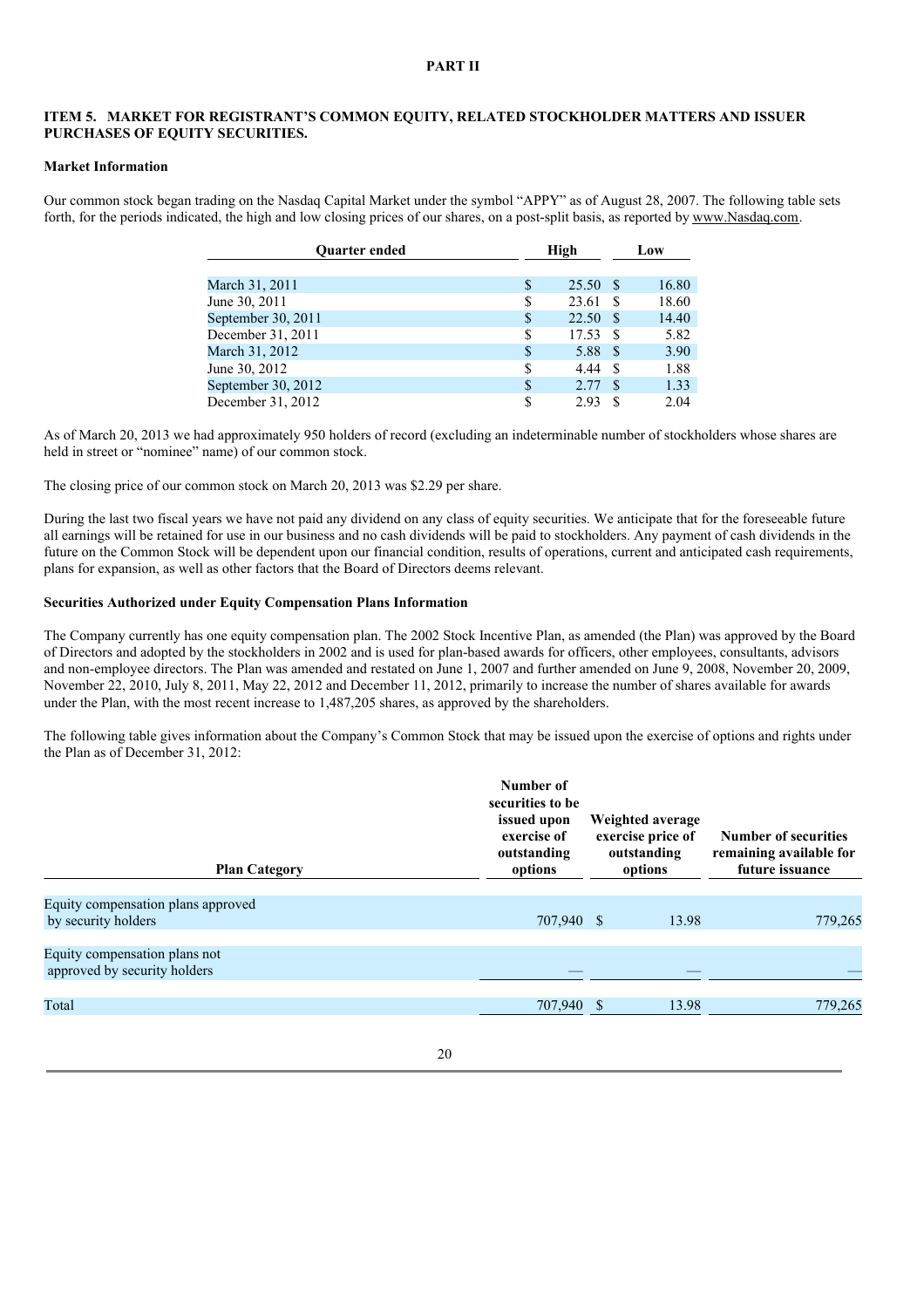# **Recent Sales of Unregistered Securities**

None.

# **Purchases of Equity Securities by the Issuer and Affiliated Purchasers**

During the last quarter of the year ended December 31, 2012 the Company's Board of Directors terminated the previous 2008 authorized common stock repurchase program originally providing up to \$5 million that could have been used to make repurchases of common stock from time to time at prevailing prices as permitted by securities laws and other requirements, and subject to market conditions and other factors. No repurchases had been made under this program since 2008. The program was administered by management.

# **ITEM 6. SELECTED FINANCIAL DATA.**

|                                        | For the Fiscal Years Ended December 31, |             |              |                   |      |                    |               |                   |     |             |
|----------------------------------------|-----------------------------------------|-------------|--------------|-------------------|------|--------------------|---------------|-------------------|-----|-------------|
|                                        |                                         | 2012        |              | 2011              |      | 2010               |               | 2009              |     | 2008        |
| Summary Statement of Operations Items: |                                         |             |              |                   |      |                    |               |                   |     |             |
| Total revenues                         | \$                                      | 42,000      | <sup>S</sup> | 219,000           | - \$ | 370,000            | <sup>S</sup>  | 291,000 \$        |     | 821,000     |
| Net loss                               | \$                                      | (9,212,000) | <sup>S</sup> | $(10,214,000)$ \$ |      | (13,338,000)       | -S            | $(15,518,000)$ \$ |     | (9,658,000) |
| Basic and diluted loss per share       | $\mathbb{S}$                            | $(1.84)$ \$ |              | $(7.61)$ \$       |      | $(10.17)$ \$       |               | $(14.03)$ \$      |     | (9.21)      |
| Weighted average shares<br>Outstanding |                                         | 4,996,827   |              | 1,341,379         |      | 1,310,956          |               | 1,105,639         |     | 1,039,095   |
|                                        |                                         |             |              |                   |      | As of December 31, |               |                   |     |             |
|                                        |                                         |             |              |                   |      |                    |               |                   |     |             |
|                                        |                                         | 2012        |              | 2011              |      | 2010               |               | 2009              |     | 2008        |
| Summary Balance Sheet Information:     |                                         |             |              |                   |      |                    |               |                   |     |             |
| Current assets                         | \$                                      | 12,528,000  | \$.          | 4.321,000         | \$.  | 12,307,000         | <sup>\$</sup> | 14.427,000 \$     |     | 18,871,000  |
| Total assets                           | \$                                      | 16,615,000  | S.           | 8,728,000         | S.   | 17,159,000         | \$            | 19,378,000        | S.  | 24,187,000  |
| Long term liabilities                  | \$                                      | 1,845,000   | S            | 2.830,000         | S.   | 3,180,000          | <sup>\$</sup> | 3,290,000         | - S | 3,553,000   |
| <b>Total liabilities</b>               |                                         | 5,924,000   | \$.          | 4.902.000         | \$   | 5,912,000          | \$.           | 6,564,000         | \$. | 6,299,000   |

21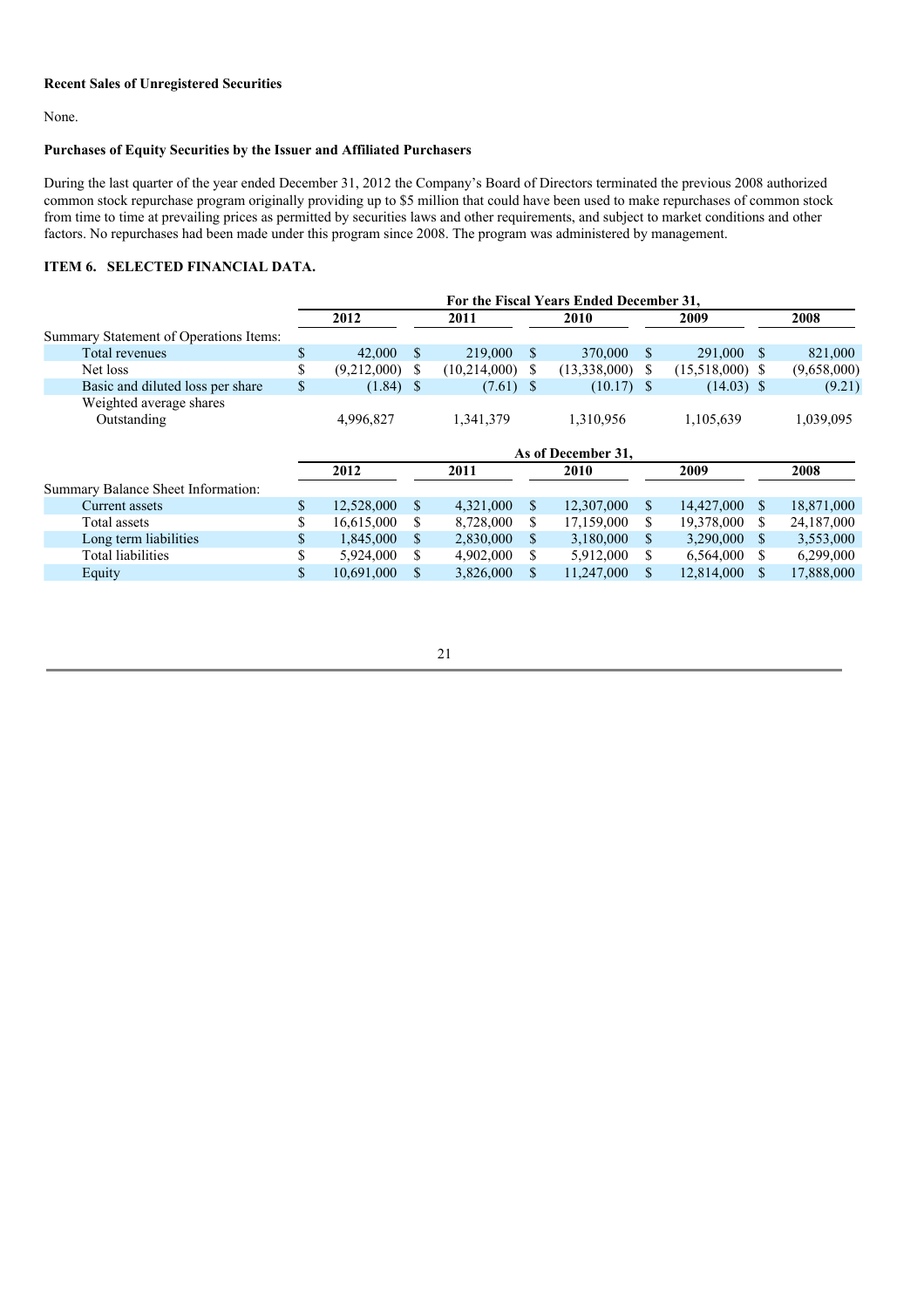## **ITEM 7. MANAGEMENT'S DISCUSSION AND ANALYSIS OF FINANCIAL CONDITION AND RESULTS OF OPERATIONS.**

The discussion and analysis below includes certain forward-looking statements that are subject to risks, uncertainties and other factors, as described in "Risk Factors" and elsewhere in this Annual Report on Form 10-K, that could cause our actual growth, results of operations, performance, financial position and business prospects and opportunities for this fiscal year and the periods that follow to differ materially from those expressed in, or implied by, those forward-looking statements.

## **RESULTS OF OPERATIONS**

### **Management's plans and basis of presentation**

The Company has experienced recurring losses and negative cash flows from operations. At December 31, 2012, following the completion of its 2012 public offerings, the Company had cash and liquid investments of \$12,141,000, working capital of \$8,449,000, total stockholders' equity of \$10,691,000 and an accumulated deficit of \$74,233,000. To date, the Company has in large part relied on equity financing to fund its operations. The Company expects to continue to incur losses from operations for the near-term and these losses could be significant as product development, clinical and regulatory activities, initial commercial and marketing activities, contract consulting and other product development related expenses are incurred. The Company believes that its current working capital position will be sufficient to meet its estimated cash needs for the remainder of 2013 and at least into 2014. If the Company does not obtain additional capital, the Company would potentially be required to reduce the scope of its research and development activities or cease operations. The Company continues to explore obtaining additional financing. The Company is closely monitoring its cash balances, cash needs and expense levels.

Management's strategic plans include the following:

- continuing to advance development of the Company's products, particularly APPY1;
- pursuing additional capital raising opportunities;
- continuing to explore prospective partnering or licensing opportunities with complementary opportunities and technologies;
- continuing to monitor and implement cost control initiatives to conserve cash; and
- refinance the portion of the mortgage payable in July 2013.

### **Revenues**

# *Year 2012 compared to Year 2011*

Sales of the Company's antigen products for the year ended December 31, 2012, totaled \$42,000, which was a \$178,000 or 81% decrease from the 2011 period. The decrease in sales is primarily attributable to the Company's previous strategic decision to terminate antigen production and focus available scientific resources on APPY1 product development. Three customers accounted for \$34,000 of the total 2012 sales and individually represented 40%, 30%, and 13% of such sales

In July 2012, the Company entered into an Exclusive License Agreement (License Agreement) with a licensee (Licensee) under which the Company granted the Licensee an exclusive royalty-bearing license to the Company's intellectual property and other assets, including patent rights and know-how, relating to recombinant single chain reproductive hormone technology for use in non-human mammals (Company's Animal Health Assets). The net total payments received under this agreement were recorded as deferred revenue and are being recognized as revenue over future periods. During the year ended December 31, 2012, \$21,000 of such license payments was recognized as revenue.

Cost of sales for the year ended December 31, 2012 decreased by \$15,800 compared to the 2011 period. As a percentage of sales, gross profit was 99% in the 2012 period as compared to gross profit of 93% in the 2011 period.

## *Year 2011 compared to Year 2010*

Sales of the Company's antigen products for the year ended December 31, 2011 totaled \$219,000, which was a \$151,000 or 41% decrease from the 2010 period. This decrease in sales is primarily attributable to the Company's strategic decision in 2010 to suspend antigen production and focus available scientific resources on the acute appendicitis project and single-chain animal product development. Two customers accounted for \$93,000 of the total 2011 sales and individually represented 28% and 14% of such sales.

In November 2011, the Company entered into a Termination Agreement with Novartis Animal Health (Novartis) which terminated the Company's 2008 license agreement and development agreement with Novartis. Accordingly, the Company did not recognize any revenue related to the Novartis license agreement in the year ended December 31, 2012. During the years ending December 31, 2011 and 2010, \$62,000 and \$68,000 of such Novartis license revenue was recognized.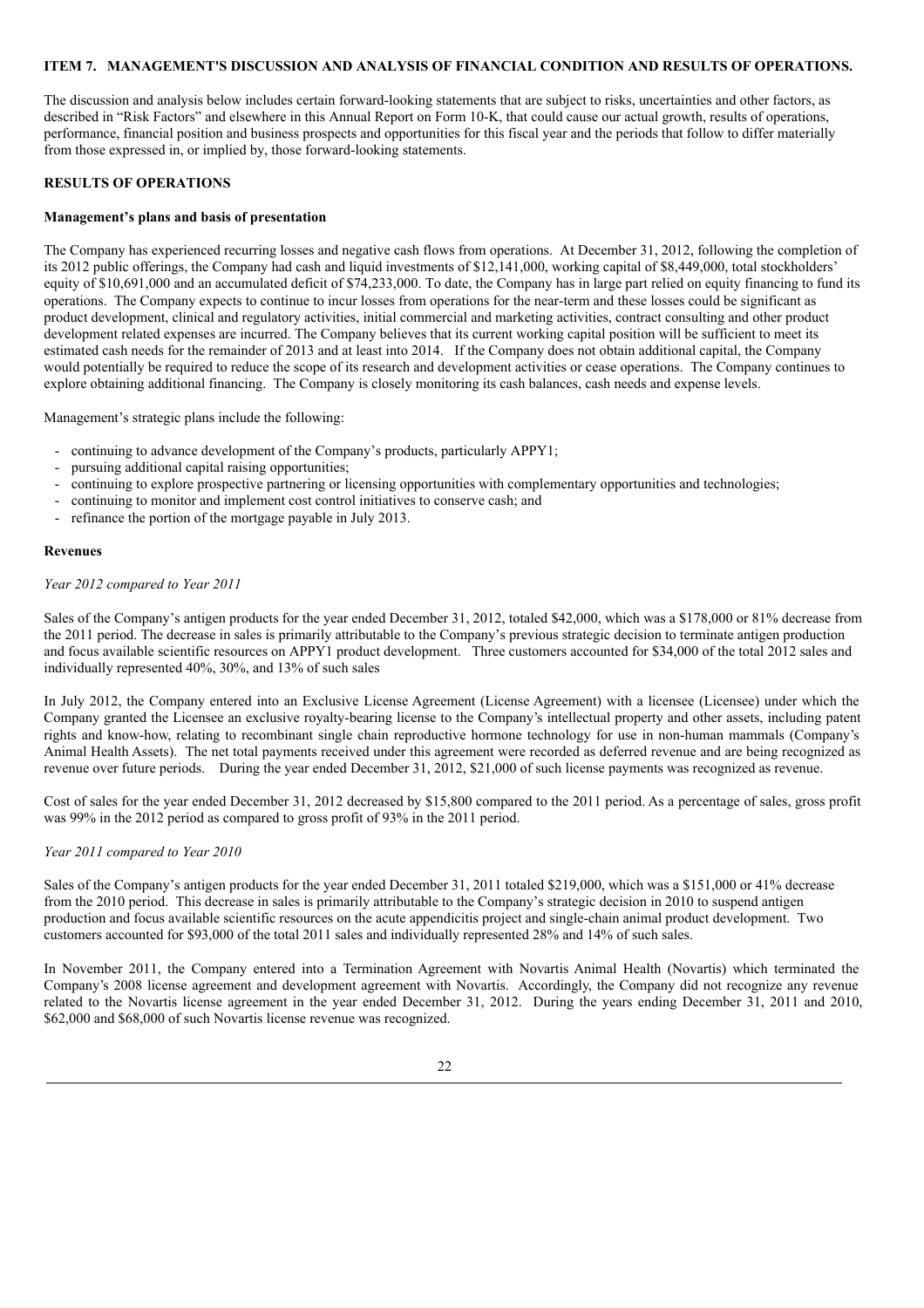Cost of sales for the year ended December 31, 2011 totaled \$16,000, which was a \$342,000 or 95% decrease as compared to the 2010 period. As a percentage of sales, 2011 gross profit was 93% as compared to 3% in 2010. The improvement in the gross profit percentage resulted from \$153,000 in inventory write downs recorded in 2010 compared to \$1,000 in write downs in 2011, combined with no fixed production cost incurred in the 2011 period.

## **Selling, General and Administrative Expenses**

## *Year 2012 compared to Year 2011*

Selling, general and administrative expenses in the year ended December 31, 2012, totaled \$5,185,000, which was a \$390,000 or 7% decrease as compared to the 2011 period. A reduction in personnel from 2011 to 2012 resulted in a decrease in compensation related costs of approximately \$307,000. Total stock-based compensation and non-qualified option expenses were approximately \$419,000 lower in the 2012 period, primarily due to lower values associated with options granted in 2012. During the year ended December 31, 2012, expenses associated with legal and accounting fees decreased by \$66,000 and public company expenses decreased by \$68,000. These decreases were offset by an increase of \$495,000 in expenses associated with marketing and commercialization activities in 2012. Insurance costs increased by approximately \$74,000 due generally to normal price increases.

## *Year 2011 compared to Year 2010*

Selling, general and administrative expenses in the year ended December 31, 2011, totaled \$5,575,000, which was a \$1,842,000 or 25% decrease as compared to the 2010 period. Total stock-based compensation and non-qualified option expenses decreased \$1,044,000 in 2011 primarily due to fewer options being granted combined with lower computed Black-Scholes values attributable to the options granted. Compensation expenses also decreased \$359,000 in 2011 due to lower employee costs including a reduced amount accrued for incentive pay in the 2011 period compared to the 2010 period. Expenses associated with public company costs decreased \$379,000 in 2011 and legal fees decreased \$104,000 compared to 2010.

## **Research and Development**

## *Year 2012 compared to Year 2011*

Research and development expenses in the year ended December 31, 2012 totaled \$3,838,000, which is a \$1,828,000 or 32% decrease as compared to the 2011 period. APPY1 test development and research expenses in 2012 decreased by approximately \$1,238,000, as compared to 2011 expenses. This decrease included a decrease of approximately \$1,006,000 in reduced expenses for development of the cassette and reader expenses inclusive of reduced regulatory costs and additional marker discovery efforts and approximately \$232,000 related to reduced clinical trial costs as the 2011 APPY1 clinical pilot trial was completed in 2011. Expenses incurred for the single-chain animal product development decreased by approximately \$363,000 in the 2012 period following the execution of the animal health license agreement. Patent related expenses, including patent impairment expenses in 2012 decreased by approximately \$239,000 over 2011 amounts.

## *Year 2011 compared to Year 2010*

Research and development expenses in the 2011 period totaled \$5,666,000, which is a \$446,000 or 7% decrease as compared to the 2010 period. The completion of the Enzyme Linked Immunosorbant Assay (ELISA) based appendicitis clinical trial in mid-2010 resulted in a  $$1,269,000$  decrease which was offset by \$1,030,000 in expenses in 2011 for the APPY<sub>1</sub> pilot trial. Discovery efforts related to the identifying additional markers for the appendicitis test increased expenses by approximately \$488,000 compared to the 2010 period and general appendicitis research decreased \$131,000 in the 2011 period. Expenses incurred for the single-chain animal product development decreased by approximately \$963,000 in the 2011 period due to lower expenses associated with the shared development costs under the Novartis agreement. Research and development expense increased by \$250,000 for salaries primarily related to development activities on the appendicitis test and related discovery work. Amortization expenses associated with patents in 2011 increased by \$162,000, over 2010 expenses primarily due to patent and trademark amortization and write-offs.

## **Other Income and Expense**

## *Year 2012 compared to Year 2011*

Interest and other expense for the year ended December 31, 2012, increased to an expense of \$251,000, compared to income of \$762,000 in the 2011 period. The increase in interest expense is primarily due to imputed interest expense under the Novartis Termination Agreement and the financing of certain insurance obligations. Other income in 2011 includes a gain of approximately \$939,000 resulting from the Termination Agreement with Novartis.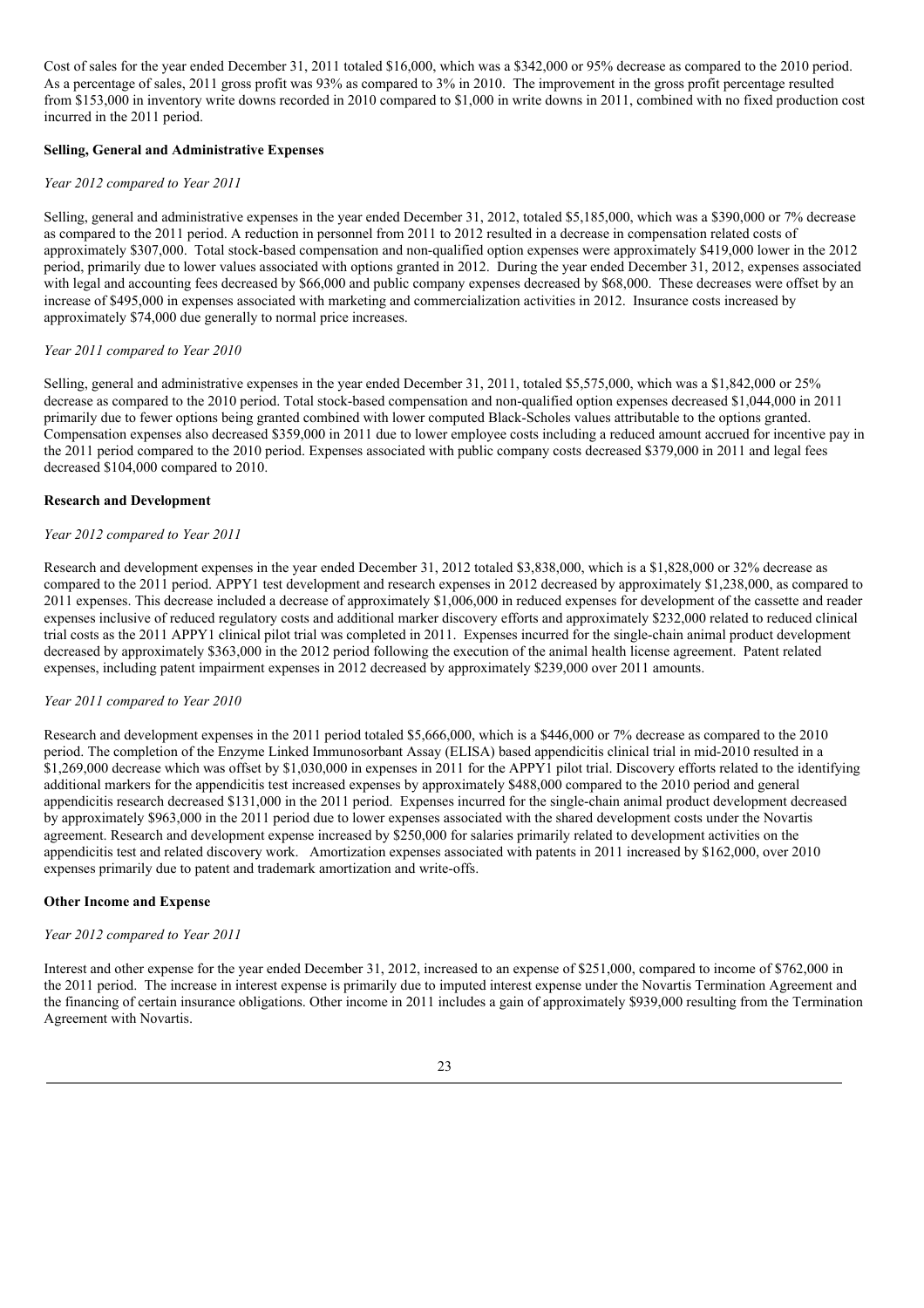In 2011 other income includes a gain of approximately \$939,000 resulting from the Termination Agreement with Novartis. Under the Termination Agreement, the Company's liabilities associated with the Novartis arrangements exceeded its net settlement payable to Novartis, resulting in a gain on the contract termination, net of related legal fees incurred of approximately \$7,500.

Primarily as a result of lower average cash and investment balances in 2011 as compared to 2010, interest income of approximately \$16,000 was earned in 2011 as compared to \$62,000 in 2010. Interest expense for the year ended December 31, 2011, increased to \$197,000, compared to \$194,000 the 2010 year. The increase in interest expense is primarily due to the financing of certain insurance premiums.

## **Income Taxes**

No income tax benefit was recorded on the loss for the year ended December 31, 2012, as management of the Company was unable to determine that it was more likely than not that such benefit would be realized. At December 31, 2012, the Company had a net operating loss carry forwards for income tax purposes of approximately \$68 million, expiring through 2032.

# **LIQUIDITY AND CAPITAL RESOURCES**

At December 31, 2012, we had working capital of \$8,449,000, which included cash, cash equivalents and short term investments of \$12,141,000. We reported a net loss of \$9,212,000 during the year ended December 31, 2012, which included \$1,387,000 in net non-cash expenses including, stock-based compensation totaling \$931,000, depreciation and amortization totaling \$430,000, impairment and other items, net totaling \$26,000.

Currently, our primary focus is to continue the development activities on our acute appendicitis diagnostic test, including advancement of the steps required for FDA clearance, as well as advancing on commercialization and marketing activities following the recent attainment of CE marking in Europe (EU).

In June 2012, the Company completed a public offering of securities consisting of 6,100,000 shares of common stock at an offering price of \$2.00 per share, generating approximately \$12.2 million in total proceeds. Fees and other expenses totaled \$1,261,000, including an underwriter's fee of 7%. Under the terms of the Underwriting Agreement, the underwriter received warrants to purchase a total of 305,000 shares of common stock. The exercise price of the warrants is \$2.50 per share; the warrants become exercisable in June 2013 and expire in June 2017. The purpose of the offering was to raise funds for working capital, new product development and general corporate purposes.

In November 2012, the Company completed a public offering of securities consisting of 1,946,000 shares of common stock at an offering price of \$2.10 per share, generating approximately \$3.6 million in total proceeds. Fees and other expenses totaled \$445,000, including an underwriter's fee of 7%. Under the terms of the Underwriting Agreement, the underwriter exercised an over-allotment option to purchase 291,900 additional shares of common stock at the public offering price of \$2.10 per share generating approximately \$566,000 in net proceeds after deducting fees and expenses of approximately \$47,000. The purpose of the offering was to raise funds for working capital, new product development and general corporate purposes.

We expect to continue to incur losses from operations for the near-term and these losses could be significant as we incur product development, clinical and regulatory activities, contract consulting and other product development and commercialization related expenses. We believe that our current working capital position will be sufficient to meet our estimated cash needs for the remainder of 2013 and at least into 2014. The Company is pursuing additional financing opportunities; however, there can be no assurance that the Company will be able to obtain sufficient additional financing on terms acceptable to the Company, if at all. We are closely monitoring our cash balances, cash needs and expense levels. The accompanying financial statements do not include any adjustments to reflect the possible future effects on the recoverability and classification of assets or the amounts and classification of liabilities that might result in the possible inability of the Company to continue as a going concern.

We expect that our primary expenditures will be to continue enrollment of our FDA clinical trial for APPY1 and to support commercialization and marketing activities of our appendicitis test in Europe following the recent successful completion of CE marking. Based upon our experience, clinical trial expenses can be significant costs. During the years ended December 31, 2012, 2011, and 2010, we expended approximately \$2,150,000, \$3,388,000 and \$3,371,000, respectively, in direct costs for APPY1 development and related clinical and regulatory efforts. Steps to achieve commercialization of the acute appendicitis product will be an ongoing and evolving process with expected improvements and possible subsequent generations being evaluated for the test. Should we be unable to achieve FDA clearance of the APPY1 appendicitis test or generate sufficient revenues from the product, we would need to rely on other business or product opportunities to generate revenues and costs that we have incurred for the acute appendicitis patent may be deemed impaired.

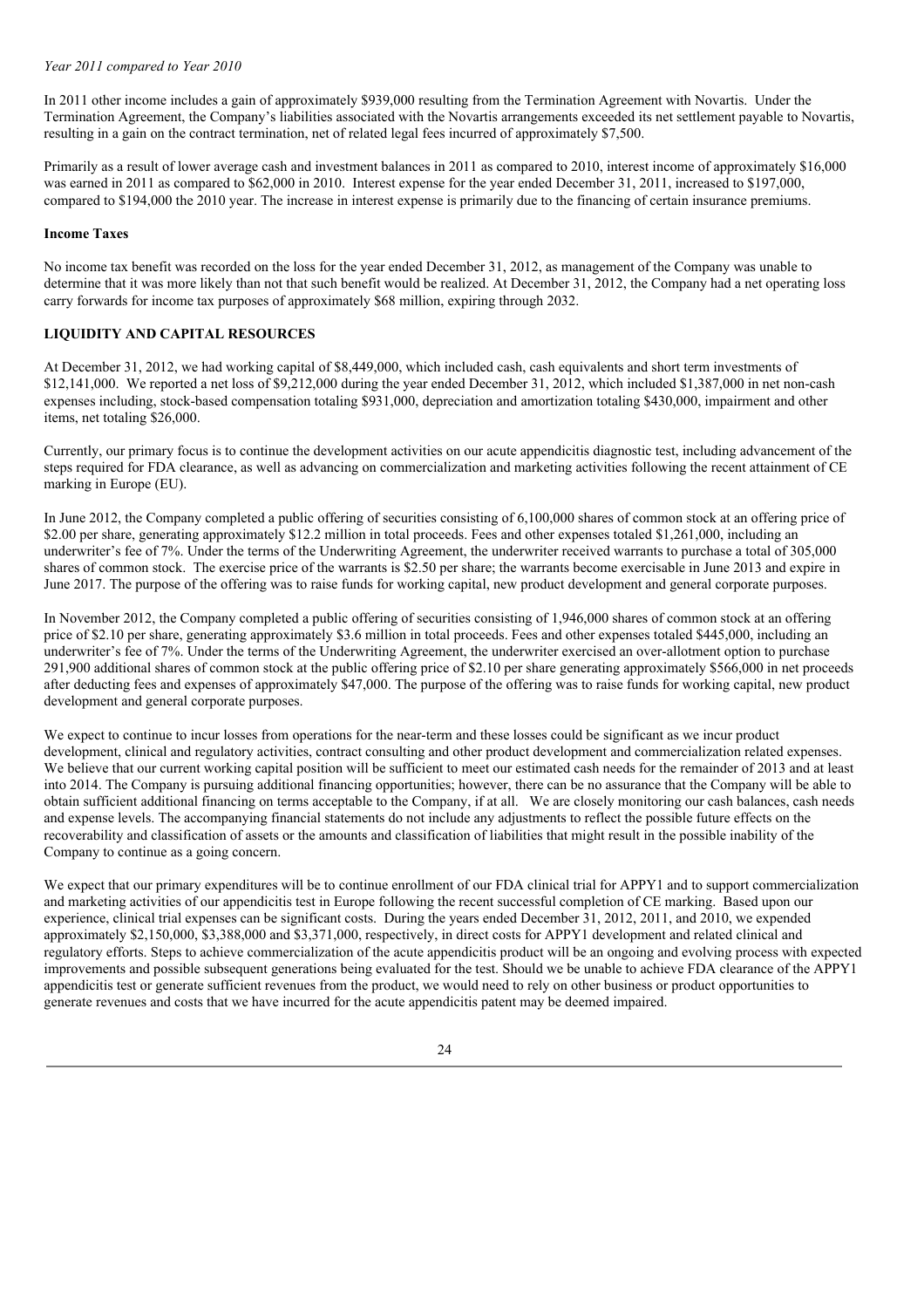In November 2011, the Company entered into a Termination Agreement with Novartis Animal Health, Inc. (Novartis Termination Agreement) to terminate the 2008 Novartis License Agreement. Under the Novartis termination Agreement, the termination obligation totaled \$1,374,000, and at December 31, 2012, the remaining outstanding termination obligation totaled approximately \$398,000 which is due in 2013.

During July 2012, the Company entered into a License Agreement with the Licensee, under which the Company granted the Licensee an exclusive royalty-bearing license to the Company's Animal Health Assets. The License Agreement includes a sublicense of the technology licensed to the Company by WU. Under the terms of the WU License Agreement, a portion of license fees and royalties Venaxis receives from sublicensing agreements will be paid to WU. The obligation for such license fees due to WU is included in accrued expenses at December 31, 2012.

Under the License Agreement, the following future license fees and milestone payments will be paid to the Company, assuming future milestones are successfully achieved by the Licensee:

- License fees of \$408,000 payable in quarterly installments of \$204,000:
- · Milestone payments, totaling up to a potential of \$1.1 million in the aggregate, based on the satisfactory conclusion of milestones as defined in the License Agreement;
- Potential for milestone payments of up to an additional \$2 million for development and receipt of regulatory approval for additional licensed products; and
- Royalties, at low double digit rates, based on sales of licensed products.

We have entered and expect to continue to enter into additional agreements with contract manufacturers for the development / manufacture of certain of our products for which we are seeking FDA approval. The goal of this development process is to establish current good manufacturing practices (cGMP) required for those products for which we are seeking FDA approval. These development and manufacturing agreements generally contain transfer fees and possible penalty and /or royalty provisions should we transfer our products to another contract manufacturer. We expect to continue to evaluate, negotiate and execute additional and expanded development and manufacturing agreements, some of which may be significant commitments. We may also consider acquisitions of development technologies or products, should opportunities arise that we believe fit our business strategy and would be appropriate from a capital standpoint.

Capital expenditures, primarily for production, laboratory and facility improvement costs for the year ending December 31, 2013 are anticipated to total approximately \$75,000-\$125,000. We anticipate these capital expenditures to be financed through working capital.

The Company periodically enters into generally short-term consulting and development agreements primarily for product development, testing services and in connection with clinical trials conducted as part of the Company's FDA clearance process. Such commitments at any point in time may be significant but the agreements typically contain cancellation provisions.

We have a permanent mortgage on our land and building that commenced in July 2003. The mortgage is held by a commercial bank and includes a portion guaranteed by the U. S. Small Business Administration. The loan is collateralized by the real property and is also personally guaranteed by a former officer of the Company. The interest rate on the bank portion is one percentage over the Wall Street Journal Prime Rate (minimum 7%), with 7% being the approximate effective rate, and the SBA portion bears interest at the rate of 5.86%. The commercial bank portion of the loan requires total monthly payments of approximately \$14,200, which includes approximately \$9,500 per month in contractual interest, through July 2013 when the then remaining principal balance is due, which is estimated to be approximately \$1,577,000 at that time. We are presently working with the lender and other prospective lenders to attempt to re-finance the balloon payment, which will be due in July 2013. The SBA portion of the loan requires total monthly payments of approximately \$9,200 through July 2023, which includes approximately \$3,900 per month in contractual interest and fees.

During the last quarter of the year ended December 31, 2012 the Company's Board of Directors terminated the previous 2008 authorized common stock repurchase program originally providing up to \$5 million that could have been used to make repurchases of common stock from time to time at prevailing prices as permitted by securities laws and other requirements, and subject to market conditions and other factors. No repurchases had been made under this program since 2008.

Due to recent market events that have adversely affected all industries and the economy as a whole, management has placed increased emphasis on monitoring the risks associated with the current environment, particularly the investment parameters of the short term investments, the recoverability of current assets, the fair value of assets, and the Company's liquidity. At this point in time, there has not been a material impact on the Company's assets and liquidity. Management will continue to monitor the risks associated with the current environment and their impact on the Company's results.

#### **Off-Balance Sheet Arrangements**

We do not have any off-balance sheet arrangements.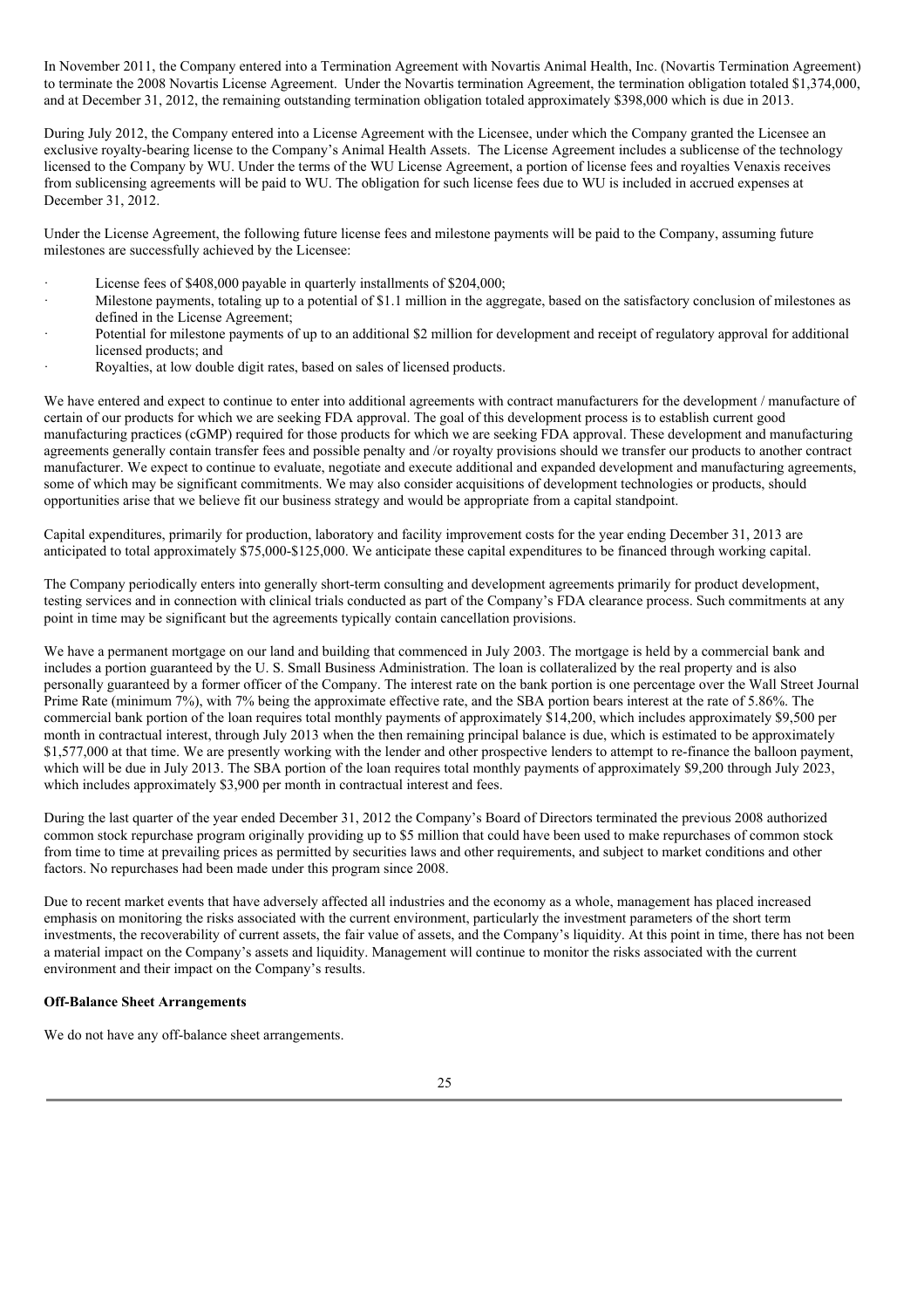## **Operating Activities**

Net cash consumed by operating activities was \$5,489,000 during the year ended December 31, 2012. Cash was consumed by the loss of \$9,212,000, less non-cash expenses of \$931,000 for stock-based compensation, depreciation and amortization totaling \$430,000 and impairment and other items, net totaling \$26,000. For the year ended December 31, 2012, decreases in accounts receivable generated cash of \$35,000. Decreases in prepaid and other current assets of \$408,000 provided cash, primarily related to routine changes in operating activities. There was a \$306,000 increase in accounts payable and accrued expenses in the year ended December 31, 2012, primarily due to increases in the activity levels at year end for the Company's APPY1 clinical, regulatory, and marketing activities. An increase of \$405,000 in accrued compensation provided cash. Cash provided by operations included an increase of \$1,182,000 in deferred revenue, following the execution of the License Agreement for the Company's animal health assets.

Net cash consumed by operating activities was \$8,333,000 during the year ended December 31, 2011. Cash was consumed by the loss of \$10,214,000, less net non-cash expenses of \$1,093,000, including stock-based compensation totaling \$1,336,000, \$491,000 for depreciation and amortization, impairment and related charges totaling \$275,000 and a \$939,000 non-cash gain related to the Novartis Termination Agreement. For the year ended December 31, 2011, a \$38,000 decrease in accounts receivable associated with lower antigen sales generated cash. A decrease in prepaid and other current assets of \$427,000 provided cash, primarily related to routine changes in operating activities. Cash increased from an increase of \$292,000 in accounts payable, net of the non-cash adjustment of \$837,000 decreasing the accounts payable balance associated with the Novartis Termination Agreement settlement. Accrued expenses decreased \$31,000 in the year ended December 31, 2011 also generated cash, primarily due to a combination of an increase in accrued expenses related to APPY1 pilot trial expenses and a decrease of \$180,000 in accrued compensation, due to a decrease in amounts accrued for incentive pay for the 2011 period.

Net cash consumed by operating activities was \$10,707,000 during the year ended December 31, 2010. Cash was consumed by the loss of \$13,338,000, less non-cash expenses totaling \$2,895,000 relating to stock-based compensation totaling \$2,364,000 and depreciation and amortization totaling \$492,000 and other items net, which totaled \$39,000. In late 2009, we substantially suspended the production of antigen products as a result of our strategic decision to focus available scientific resources on acute appendicitis and single-chain animal product development. As a result of this decision we recorded a write down of approximately \$153,000 in antigen inventories in 2010. Due to the suspension of antigen sales the net investment in accounts receivable and inventories, decreased by \$297,000 in 2010 generating cash including the inventory write down of approximately \$153,000. A decrease in prepaid and other current assets of \$81,000 provided cash, primarily related to routine changes in operating activities. Cash used by operations included a \$642,000 reduction in accounts payable and accrued expenses in 2010, primarily due to the decrease in expenses related to the recent completion of the Company's APPY1 clinical trial.

## **Investing Activities**

Net cash outflows from investing activities consumed \$316,000 during the year ended December 31, 2012. Sales of marketable securities investments totaled approximately \$2,832,000 and marketable securities purchased totaled approximately \$2,992,000. Cash totaling \$156,000 was used for additions to capitalized patent filings and equipment additions.

Net cash inflows from investing activities generated \$1,611,000 during the year ended December 31, 2011. Marketable securities investments purchased totaled approximately \$1.0 million and marketable securities sold totaled approximately \$3.0 million. Cash totaling \$228,000 was used for additions to patents and additions to equipment totaling \$90,000.

Net cash outflows from investing activities consumed \$2,923,000 during the year ended December 31, 2010. Marketable securities investments acquired totaled approximately \$7.6 million and sales of marketable securities totaled approximately \$5.2 million. Cash was used for additions to intangibles of \$310,000 for costs incurred from patent filings and equipment additions totaling \$192,000.

## **Financing Activities**

Net cash inflows from financing activities generated \$13,815,000 during the year ended December 31, 2012. The Company received net proceeds of \$15,146,000 from the sale of common stock in public offerings of securities and repaid \$1,331,000 in scheduled payments under its debt agreements including payments under the Novartis Termination Agreement.

Net cash inflows from financing activities generated \$782,000 during the year ended December 31, 2011. The Company received net proceeds of \$1,456,000 from the sale of common stock in a December 2011 Registered Direct offering and repaid \$674,000, in scheduled payments under its debt agreements.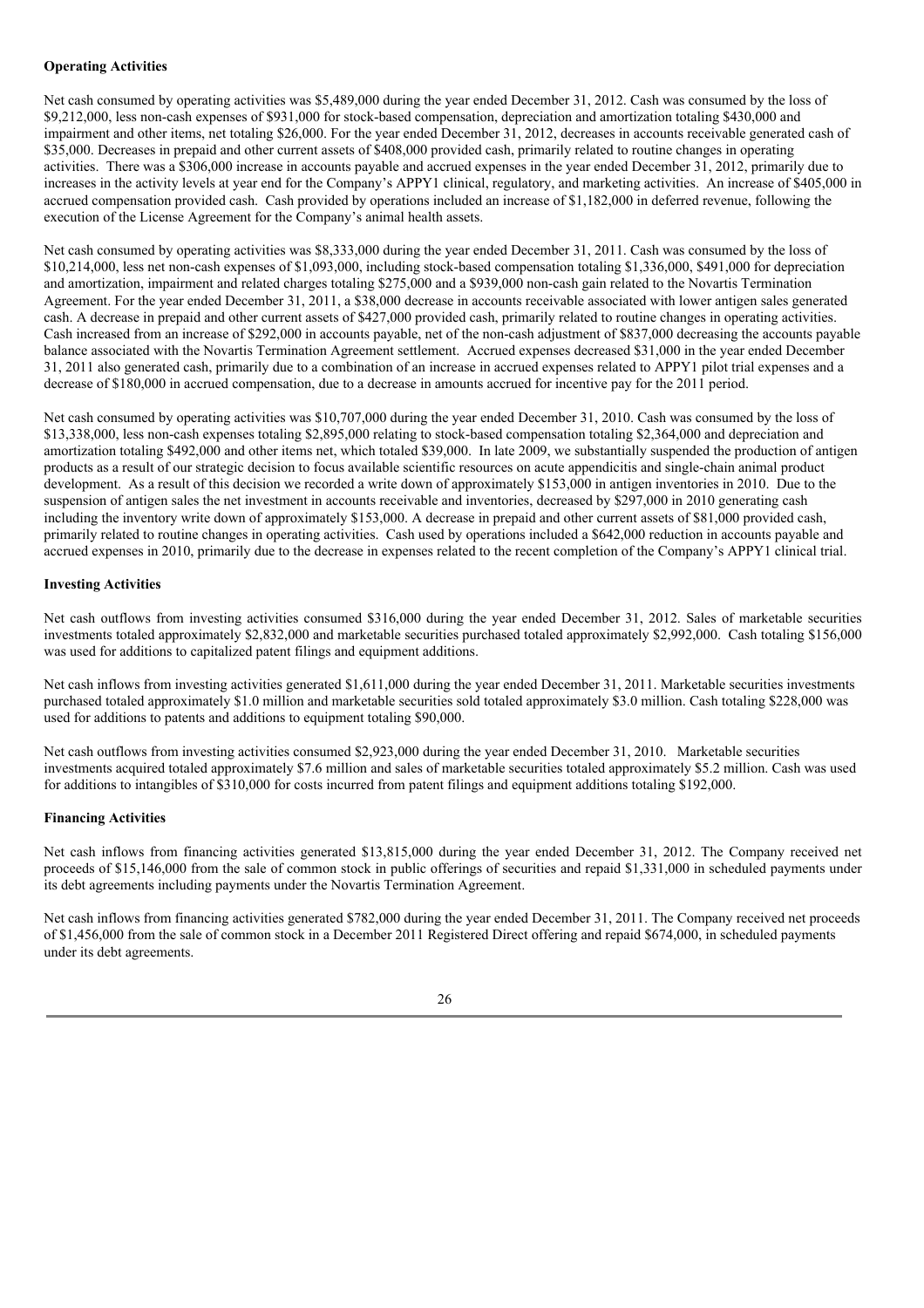Net cash inflows from financing activities generated \$9,171,000 during the year ended December 31, 2010. The Company received net proceeds of \$9,117,000 from the sale of common stock and \$291,000 in proceeds from the exercise of stock options. The Company repaid \$236,000, in scheduled payments under its debt agreements.

## **Critical Accounting Policies**

The preparation of financial statements in conformity with accounting principles generally accepted in the United States of America (GAAP) requires management to make estimates and assumptions about future events that affect the amounts reported in the financial statements and accompanying notes. Future events and their effects cannot be determined with absolute certainty. Therefore, the determination of estimates requires the exercise of judgment. Actual results inevitably will differ from those estimates, and such differences may be material to the financial statements. The most significant accounting estimates inherent in the preparation of our financial statements include estimates associated with revenue recognition, impairment analysis of intangibles and stock-based compensation.

The Company's financial position, results of operations and cash flows are impacted by the accounting policies the Company has adopted. In order to get a full understanding of the Company's financial statements, one must have a clear understanding of the accounting policies employed. A summary of the Company's critical accounting policies follows:

**Investments:** The Company invests excess cash from time to time in highly liquid debt and equity securities of highly rated entities which are classified as trading securities. Such amounts are recorded at market and are classified as current, as the Company does not intend to hold the investments beyond twelve months. Such excess funds are invested under the Company's investment policy but an unexpected decline or loss could have an adverse and material effect on the carrying value, recoverability or investment returns of such investments. Our Board has approved an investment policy covering the investment parameters to be followed with the primary goals being the safety of principal amounts and maintaining liquidity of the fund. The policy provides for minimum investment rating requirements as well as limitations on investment duration and concentrations.

**Intangible Assets:** Intangible assets primarily represent legal costs and filings associated with obtaining patents on the Company's new discoveries. The Company amortizes these costs over the shorter of the legal life of the patent or its estimated economic life using the straight-line method. The Company tests intangible assets with finite lives upon significant changes in the Company's business environment. The testing resulted in approximately \$45,000, \$275,000, and \$107,000 of patent impairment charges during the years ended December 31, 2012, 2011, and 2010 respectively.

**Long-Lived Assets:** The Company records property and equipment at cost. Depreciation of the assets is recorded on the straight-line basis over the estimated useful lives of the assets. Dispositions of property and equipment are recorded in the period of disposition and any resulting gains or losses are charged to income or expense when the disposal occurs. The Company reviews for impairment whenever there is an indication of impairment. The required annual testing resulted in no impairment charges being recorded to date.

**Revenue Recognition**: The Company's revenues are recognized when products are shipped or delivered to unaffiliated customers. The Securities and Exchange Commission's Staff Accounting Bulletin (SAB) No. 104, provides guidance on the application of generally accepted accounting principles to select revenue recognition issues. The Company has concluded that its revenue recognition policy is appropriate and in accordance with SAB No. 104. Revenue is recognized under sales, license and distribution agreements only after the following criteria are met: (i) there exists adequate evidence of the transactions; (ii) delivery of goods has occurred or services have been rendered; and (iii) the price is not contingent on future activity and (iv) collectability is reasonably assured.

**Stock-based Compensation:** ASC 718, *Share-Based Payment*, defines the fair-value-based method of accounting for stock-based employee compensation plans and transactions used by the Company to account for its issuances of equity instruments to record compensation cost for stock-based employee compensation plans at fair value as well as to acquire goods or services from non-employees. Transactions in which the Company issues stock-based compensation to employees, directors and consultants and for goods or services received from non-employees are accounted for based on the fair value of the equity instruments issued. The Company utilizes pricing models in determining the fair values of options and warrants issued as stock-based compensation. These pricing models utilize the market price of the Company's common stock and the exercise price of the option or warrant, as well as time value and volatility factors underlying the positions.

## **Recently issued and adopted accounting pronouncements:**

The Company has evaluated all recently issued accounting pronouncements and believes such pronouncements do not have a material effect on the Company's financial statements.

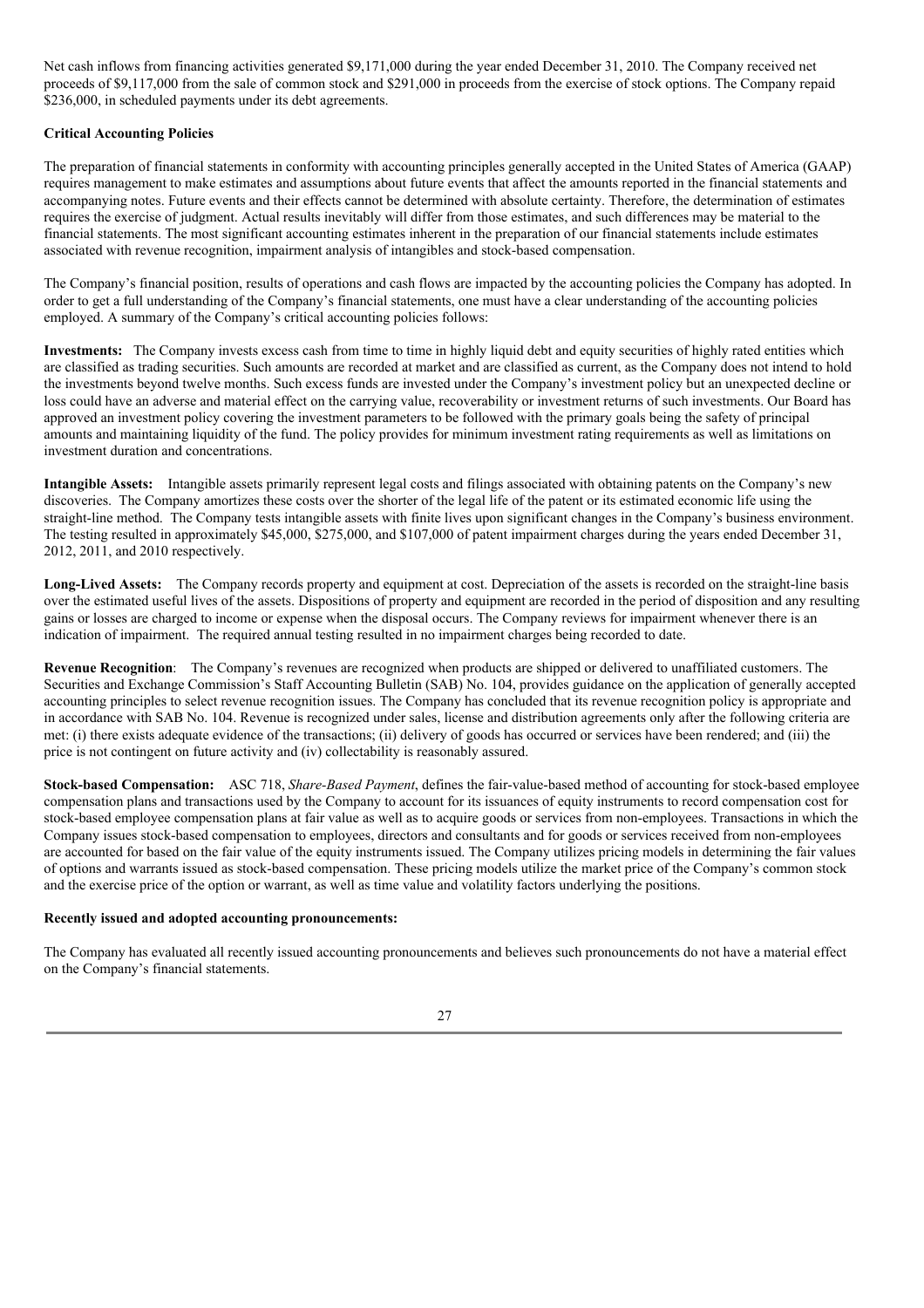## **Reclassifications:**

Certain prior period amounts in the accompanying financial statements have been reclassified to conform to the presentation used in 2012.

# **ITEM 7A. QUANTITATIVE AND QUALITATIVE DISCLOSURE ABOUT MARKET RISK.**

## **General**

We have limited exposure to market risks from instruments that may impact the *Balance Sheets*, *Statements of Operations*, and *Statements of Cash Flows*. Such exposure is due primarily to changing interest rates.

# **Interest Rates**

The primary objective for our investment activities is to preserve principal while maximizing yields without significantly increasing risk. This is accomplished by investing excess cash in highly liquid debt and equity investments of highly rated entities which are classified as trading securities. As of December 31, 2012, approximately 89% of the investment portfolio was in cash equivalents with very short term maturities and therefore not subject to any significant interest rate fluctuations. We have no investments denominated in foreign currencies and therefore our investments are not subject to foreign currency exchange risk.

# **ITEM 8. FINANCIAL STATEMENTS AND SUPPLEMENTARY DATA.**

| Report of Independent Registered Public Accounting Firm                                 | 29 |
|-----------------------------------------------------------------------------------------|----|
| Balance Sheets at December 31, 2012 and 2011                                            | 30 |
| Statements of Operations for the years ended December 31, 2012, 2011 and 2010           | 31 |
| Statements of Stockholders' Equity for the years ended December 31, 2012, 2011 and 2010 | 32 |
| Statements of Cash Flows for the years ended December 31, 2012, 2011 and 2010           | 33 |
| Notes to Financial Statements                                                           | 34 |

## 28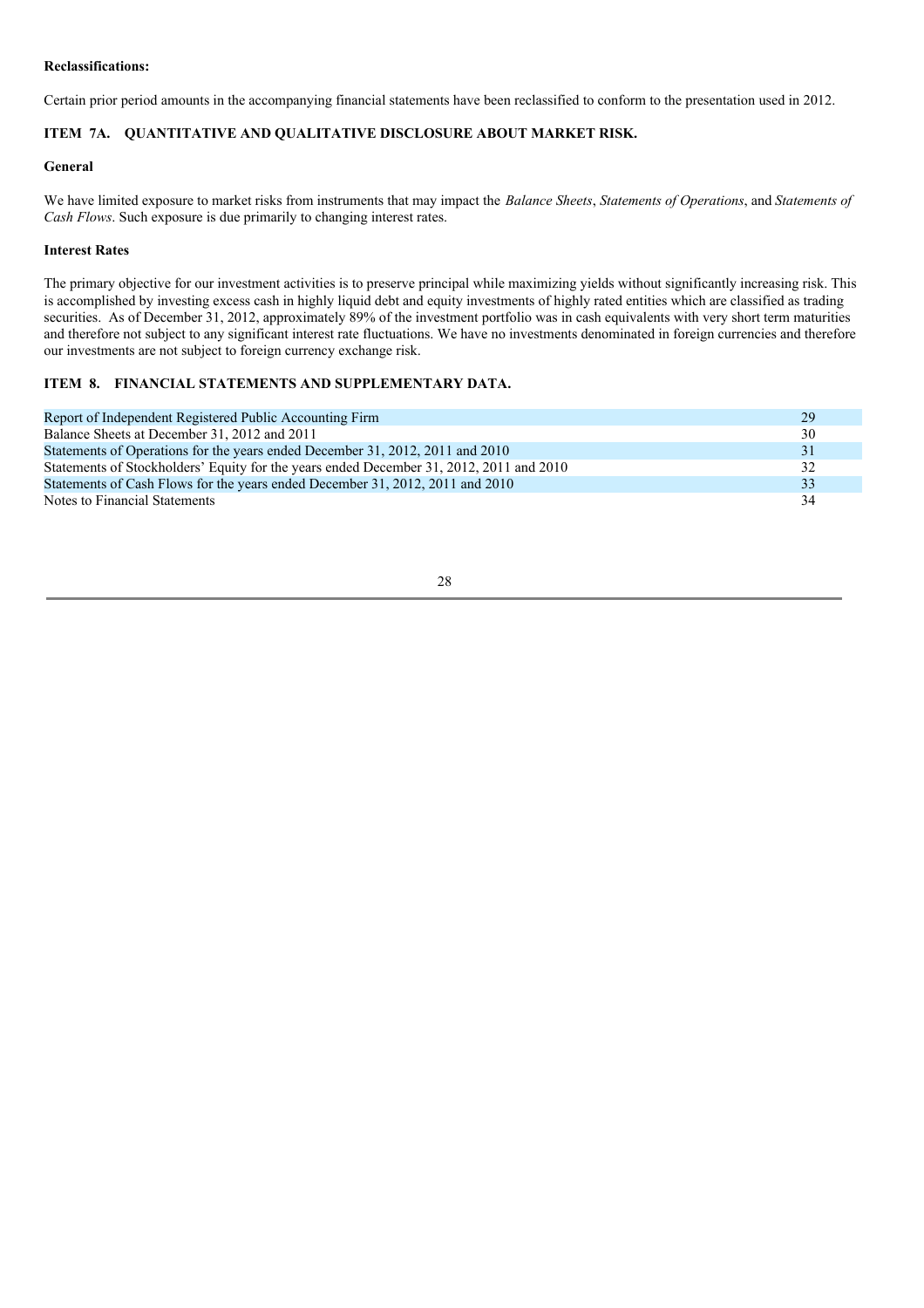### **REPORT OF INDEPENDENT REGISTERED PUBLIC ACCOUNTING FIRM**

Board of Directors and Shareholders Venaxis, Inc.

We have audited the accompanying balance sheets of Venaxis, Inc. (formerly AspenBio Pharma, Inc.) ("the Company") as of December 31, 2012 and 2011, and the related statements of operations, stockholders' equity, and cash flows for each of the three years in the period ended December 31, 2012. These financial statements are the responsibility of the Company's management. Our responsibility is to express an opinion on these financial statements based on our audits.

We conducted our audits in accordance with the standards of the Public Company Accounting Oversight Board (United States). Those standards require that we plan and perform the audit to obtain reasonable assurance about whether the financial statements are free of material misstatement. An audit includes examining, on a test basis, evidence supporting the amounts and disclosures in the financial statements. An audit also includes assessing the accounting principles used and significant estimates made by management, as well as evaluating the overall financial statement presentation. We believe that our audits provide a reasonable basis for our opinion.

In our opinion, the financial statements referred to above present fairly, in all material respects, the financial position of Venaxis, Inc. as of December 31, 2012 and 2011, and the results of its operations and its cash flows for each of the three years in the period ended December 31, 2012, in conformity with accounting principles generally accepted in the United States of America.

/s/ GHP HORWATH, P.C.

Denver, Colorado March 26, 2013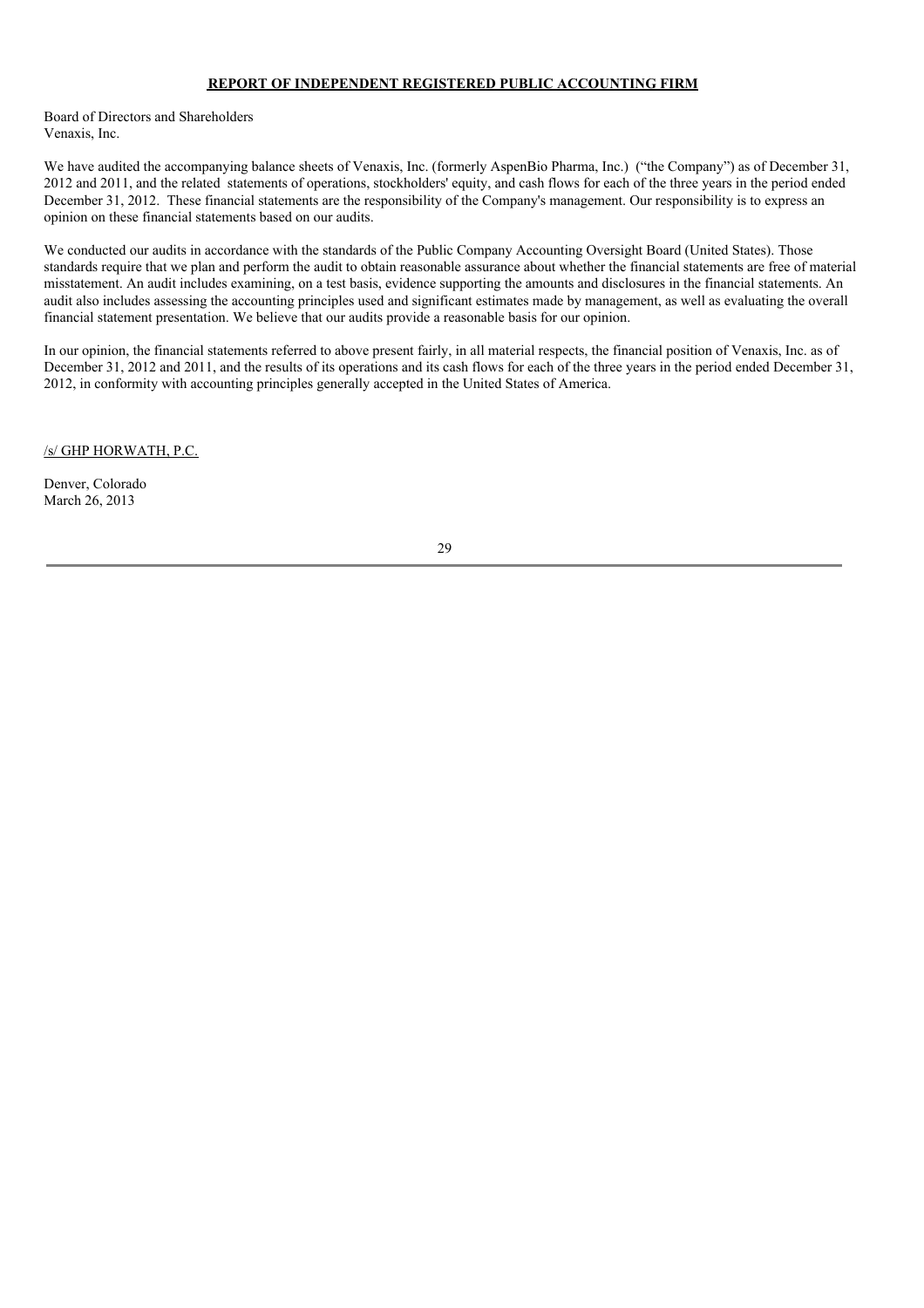## **Venaxis, Inc. Balance Sheets December 31,**

|                                                              | 2012             |               | 2011         |
|--------------------------------------------------------------|------------------|---------------|--------------|
| <b>ASSETS</b>                                                |                  |               |              |
| Current assets:                                              |                  |               |              |
| Cash and cash equivalents                                    | \$<br>10,977,974 | <sup>\$</sup> | 2,968,104    |
| Short-term investments (Note 1)                              | 1,162,904        |               | 1,003,124    |
| Accounts receivable (Note 1)                                 |                  |               | 35,016       |
| Prepaid expenses and other current assets                    | 387,480          |               | 314,800      |
| Total current assets                                         | 12,528,358       |               | 4,321,044    |
| Property and equipment, net (Note 2)                         | 2,484,539        |               | 2,795,149    |
| Other long term assets, net (Notes 1 and 3)                  | 1,601,894        |               | 1,611,652    |
|                                                              |                  |               |              |
| Total assets                                                 | \$<br>16,614,791 | \$            | 8,727,845    |
|                                                              |                  |               |              |
| LIABILITIES AND STOCKHOLDERS' EQUITY<br>Current liabilities: |                  |               |              |
| Accounts payable                                             | \$<br>613,925    | S             | 581,713      |
| Accrued compensation                                         | 452,878          |               | 47,622       |
| Accrued expenses                                             | 642,055          |               | 368,406      |
| Notes and other obligations, current portion (Note 4)        | 2,290,292        |               | 1,074,185    |
| Deferred revenue, current portion (Note 7)                   | 79,803           |               |              |
|                                                              |                  |               |              |
| Total current liabilities                                    | 4,078,953        |               | 2,071,926    |
|                                                              |                  |               |              |
| Notes and other obligations, less current portion (Note 4)   | 763,132          |               | 2,830,041    |
| Deferred revenue, less current portion (Note 7)              | 1,081,706        |               |              |
| <b>Total liabilities</b>                                     | 5,923,791        |               | 4,901,967    |
|                                                              |                  |               |              |
| Commitments and contingencies (Notes 7 and 10)               |                  |               |              |
| Stockholders' equity (Notes 5 and 6):                        |                  |               |              |
| Common stock, no par value, 30,000,000 shares authorized;    |                  |               |              |
| 9,954,380 and 1,608,146 shares issued and outstanding        | 84,924,133       |               | 68,846,796   |
| Accumulated deficit                                          | (74, 233, 133)   |               | (65,020,918) |
| Total stockholders' equity                                   | 10,691,000       |               | 3,825,878    |
| Total liabilities and stockholders' equity                   | \$<br>16,614,791 | \$            | 8,727,845    |
|                                                              |                  |               |              |

See Accompanying Notes to Financial Statements

| ۰.<br>۰. |
|----------|
|          |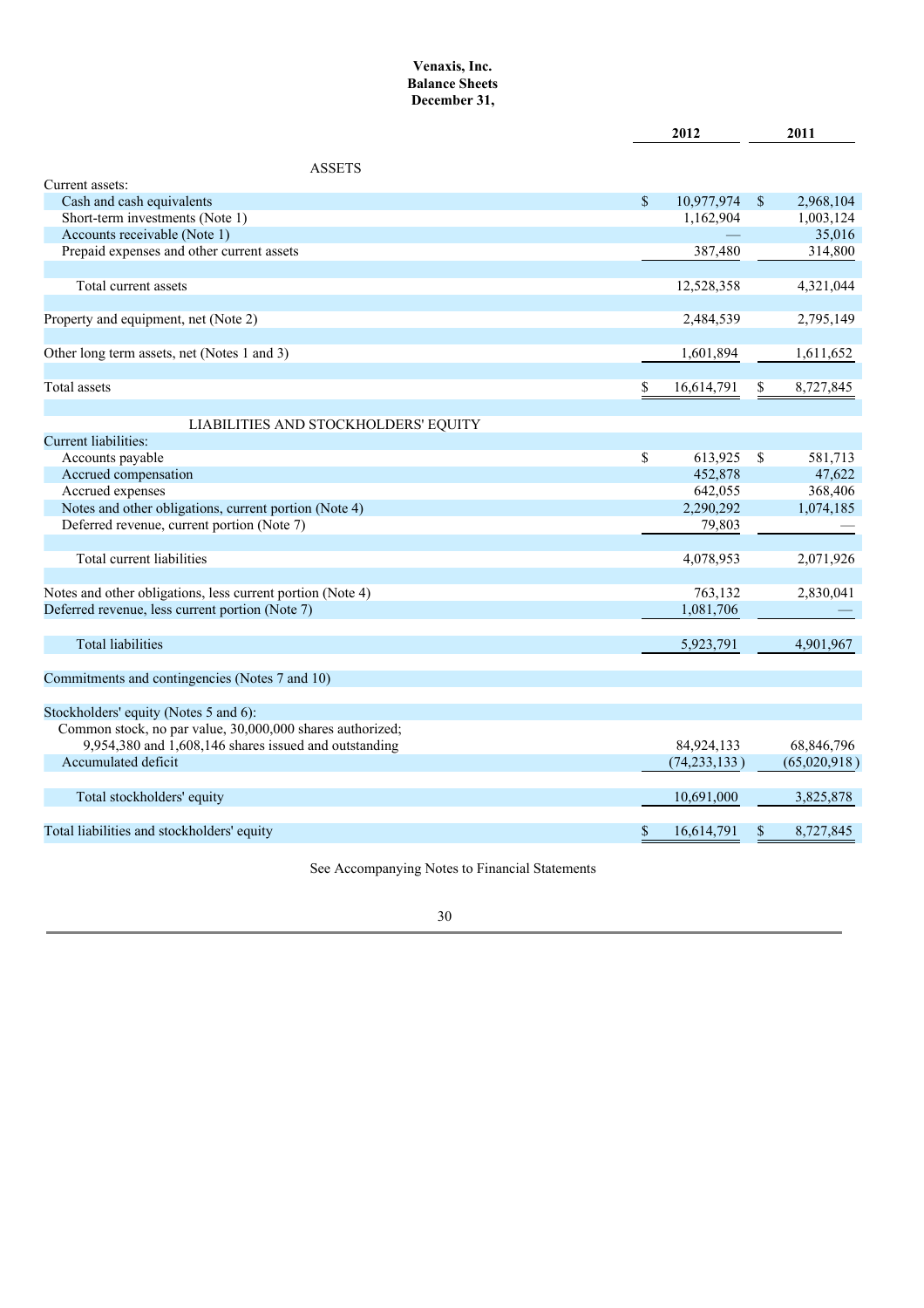## **Venaxis, Inc. Statements of Operations Years ended December 31,**

|                                               | 2012              |               | 2011           |               | 2010           |
|-----------------------------------------------|-------------------|---------------|----------------|---------------|----------------|
| Sales (Note 1)                                | \$<br>41,557      | \$            | 219,420        | $\mathbb{S}$  | 370,229        |
| Cost of sales                                 | 592               |               | 16,345         |               |                |
|                                               |                   |               |                |               | 358,094        |
| Gross profit                                  | 40,965            |               | 203,075        |               | 12,135         |
| Other revenue - fee (Note 7)                  | 20,571            |               | 62,179         |               | 68,394         |
| Operating expenses:                           |                   |               |                |               |                |
| Selling, general and administrative           | 5,184,823         |               | 5,575,221      |               | 7,417,686      |
| Research and development                      | 3,838,375         |               | 5,666,221      |               | 6,112,405      |
|                                               |                   |               |                |               |                |
| Total operating expenses                      | 9,023,198         |               | 11,241,442     |               | 13,530,091     |
|                                               |                   |               |                |               |                |
| Operating loss                                | (8,961,662)       |               | (10, 976, 188) |               | (13, 449, 562) |
|                                               |                   |               |                |               |                |
| Other income (expense):                       |                   |               |                |               |                |
| Interest, net                                 | (248, 629)        |               | (180, 509)     |               | (132,786)      |
| Gain on contract termination (Note 7)         |                   |               | 938,896        |               |                |
| Other income (expense) (Note 8)               | (1, 924)          |               | 4,000          |               | 244,629        |
| Total other (expense) income                  | (250, 553)        |               | 762,387        |               | 111,843        |
|                                               |                   |               |                |               |                |
| Net loss                                      | (9,212,215)<br>\$ | S             | (10,213,801)   | <sup>\$</sup> | (13, 337, 719) |
| Basic and diluted net loss per share (Note 1) | (1.84)<br>\$      | <sup>\$</sup> | (7.61)         | <sup>\$</sup> | (10.17)        |
| Basic and diluted weighted average number     |                   |               |                |               |                |
| of common shares outstanding (Notes 1 and 5)  | 4,996,827         |               | 1,341,379      |               | 1,310,956      |

See Accompanying Notes to Financial Statements

31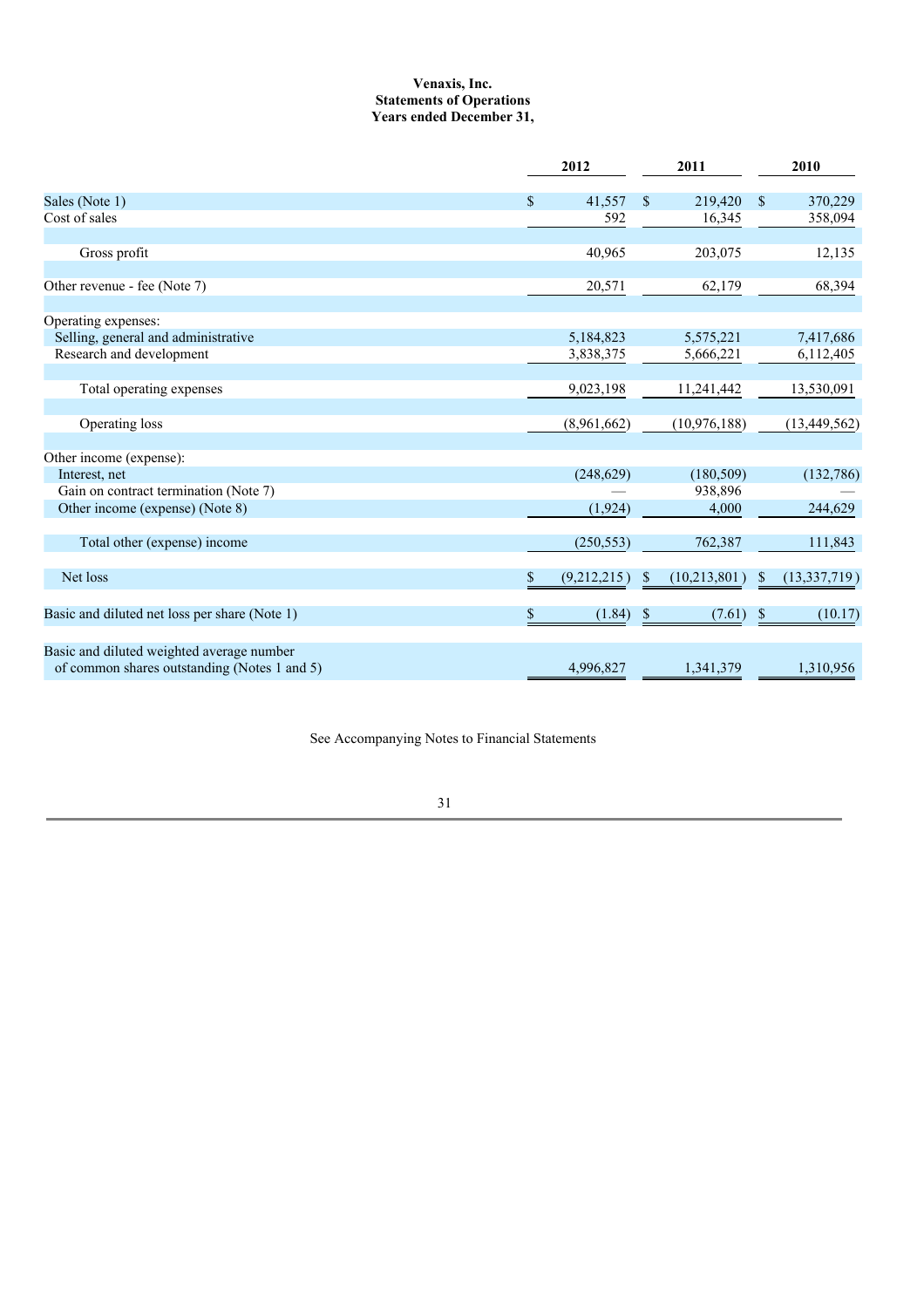### **Venaxis, Inc. Statements of Stockholders' Equity Years ended December 31, 2012, 2011 and 2010**

|                                                                       | <b>Common Stock</b> |                              | Accumulated                          |                |
|-----------------------------------------------------------------------|---------------------|------------------------------|--------------------------------------|----------------|
|                                                                       | <b>Shares</b>       | Amount                       | <b>Deficit</b>                       | <b>Total</b>   |
| Balance, January 1, 2010                                              | 1,251,624           | 54, 283, 126<br>$\mathbf{s}$ | $(41, 469, 398)$ \$<br><sup>\$</sup> | 12,813,728     |
| Common stock options exercised                                        | 8,701               | 291,028                      |                                      | 291,028        |
| Stock-based compensation issued for services                          |                     | 2,363,871                    |                                      | 2,363,871      |
| Common stock issued for cash, net<br>of offering costs of \$883,471   | 80,321              | 9,116,529                    |                                      | 9,116,529      |
| Net loss for the year                                                 |                     |                              | (13, 337, 719)                       | (13, 337, 719) |
| Balance, December 31, 2010                                            | 1,340,646           | 66,054,554                   | (54,807,117)                         | 11,247,437     |
| Stock-based compensation issued for services                          |                     | 1,336,177                    |                                      | 1,336,177      |
| Common stock issued for cash, net<br>of offering costs of \$181,035   | 267,500             | 1,456,065                    |                                      | 1,456,065      |
| Net loss for the year                                                 |                     |                              | (10,213,801)                         | (10,213,801)   |
| Balance, December 31, 2011                                            | 1,608,146           | 68,846,796                   | (65,020,918)                         | 3,825,878      |
| Stock-based compensation issued for services                          |                     | 901,161                      |                                      | 901,161        |
| Common stock issued for consulting services                           | 8.334               | 29,776                       |                                      | 29,776         |
| Common stock issued for cash, net<br>of offering costs of \$1,753,190 | 8,337,900           | 15,146,400                   |                                      | 15,146,400     |
| Net loss for the year                                                 |                     |                              | (9,212,215)                          | (9,212,215)    |
| Balance, December 31, 2012                                            | 9,954,380           | 84,924,133<br>S.             | $(74, 233, 133)$ \$<br>\$            | 10,691,000     |

See Accompanying Notes to Financial Statements

# 32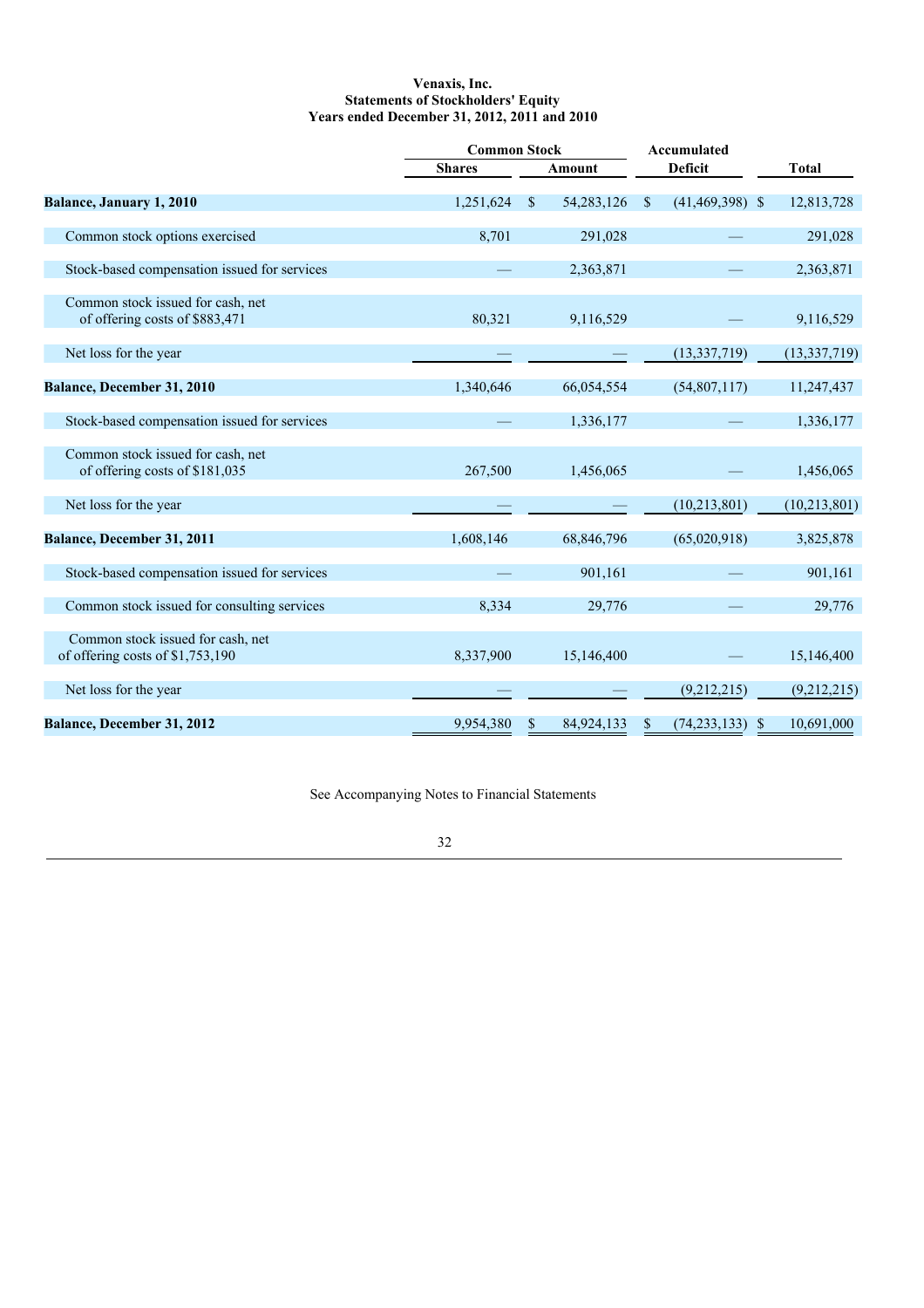## **Venaxis, Inc. Statements of Cash Flows Years ended December 31,**

|                                                            |               | 2012        | 2011                               |    | 2010           |
|------------------------------------------------------------|---------------|-------------|------------------------------------|----|----------------|
| Cash flows from operating activities:                      |               |             |                                    |    |                |
| Net loss                                                   | S             | (9,212,215) | $(10,213,801)$ \$<br><sup>\$</sup> |    | (13, 337, 719) |
| Adjustments to reconcile net loss to                       |               |             |                                    |    |                |
| net cash used by operating activities:                     |               |             |                                    |    |                |
| Stock-based compensation for services                      |               | 930,937     | 1,336,177                          |    | 2,363,871      |
| Depreciation and amortization                              |               | 430,228     | 490,515                            |    | 492,160        |
| Impairment charges                                         |               | 44,554      | 274,941                            |    | 107,443        |
| Amortization of license fee                                |               | (20, 571)   | (62, 179)                          |    | (68, 394)      |
| Gain on contract termination                               |               |             | (938, 896)                         |    |                |
| Loss on equipment disposals                                |               | 1,924       |                                    |    |                |
| (Increase) decrease in:                                    |               |             |                                    |    |                |
| Accounts receivable                                        |               | 35,016      | 38,160                             |    | (25, 217)      |
| Prepaid expenses and other current assets                  |               | 407,955     | 426,825                            |    | 403,271        |
| Increase (decrease) in:                                    |               |             |                                    |    |                |
| Accounts payable                                           |               | 32,212      | 284,543                            |    | (419, 377)     |
| Accrued expenses                                           |               | 273,649     | 210,721                            |    | (206, 737)     |
| Accrued compensation                                       |               | 405,256     | (179, 948)                         |    | (15,915)       |
| Deferred revenue                                           |               | 1,182,080   |                                    |    |                |
|                                                            |               |             |                                    |    |                |
| Net cash used in operating activities                      |               | (5,488,975) | (8, 332, 942)                      |    | (10,706,614)   |
|                                                            |               |             |                                    |    |                |
| Cash flows from investing activities:                      |               |             |                                    |    |                |
| Purchases of investment securities                         |               | (2,991,644) | (1,043,192)                        |    | (7,628,977)    |
| Sales of investment securities                             |               | 2,831,864   | 2,972,256                          |    | 5,206,909      |
| Purchases of property and equipment                        |               | (43,692)    | (90, 100)                          |    | (191, 509)     |
| Patent and trademark application costs                     |               | (112, 646)  | (228, 163)                         |    | (309, 898)     |
|                                                            |               |             |                                    |    |                |
| Net cash (used in) provided by investing activities        |               | (316, 118)  | 1,610,801                          |    | (2,923,475)    |
|                                                            |               |             |                                    |    |                |
| Cash flows from financing activities:                      |               |             |                                    |    |                |
| Repayment of notes payable and other obligations           |               | (1,331,437) | (673,900)                          |    | (236, 165)     |
| Net proceeds from issuance of common stock                 |               | 15,146,400  | 1,456,065                          |    | 9,116,529      |
| Proceeds from exercise of warrants and options             |               |             |                                    |    | 291,028        |
|                                                            |               |             |                                    |    |                |
| Net cash provided by financing activities                  |               | 13,814,963  | 782,165                            |    | 9,171,392      |
|                                                            |               |             |                                    |    |                |
| Net increase (decrease) in cash and cash equivalents       |               | 8,009,870   | (5,939,976)                        |    | (4,458,697)    |
|                                                            |               |             |                                    |    |                |
| Cash and cash equivalents, at beginning of year            |               | 2,968,104   | 8,908,080                          |    | 13,366,777     |
|                                                            |               |             |                                    |    |                |
|                                                            |               |             |                                    |    |                |
| Cash and cash equivalents, at end of year                  | \$            | 10,977,974  | 2,968,104                          | S  | 8,908,080      |
|                                                            |               |             |                                    |    |                |
| Supplemental disclosure of cash flow information:          |               |             |                                    |    |                |
| Cash paid during the year for:                             |               |             |                                    |    |                |
| Interest                                                   |               |             |                                    |    |                |
|                                                            | \$            | 244,737     | \$<br>180,915                      | \$ | 194,533        |
|                                                            |               |             |                                    |    |                |
| Schedule of non-cash investing and financing transactions: |               |             |                                    |    |                |
| Acquisitions of assets for installment obligations         | $\frac{1}{2}$ | 480,635     | 454,830<br>$\frac{1}{2}$           | \$ | 293,873        |

See Accompanying Notes to Financial Statements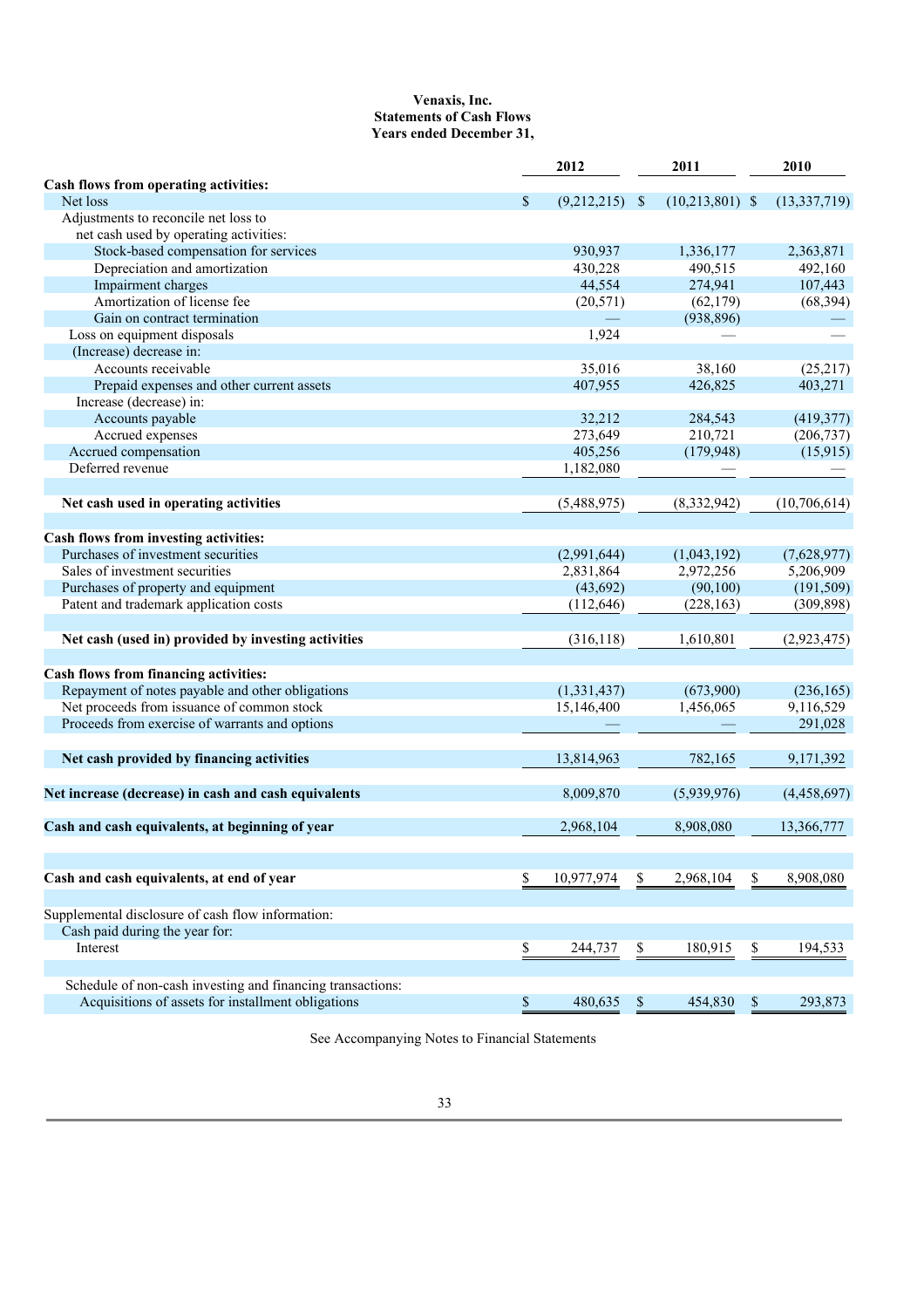### **Venaxis, Inc. Notes to Financial Statements**

### **Note 1. Organization and summary of significant accounting policies:**

### **Nature of operations:**

Venaxis, Inc. (the "Company" or "Venaxis") was organized on July 24, 2000, as a Colorado corporation. In December 2012, the Company's name was changed to Venaxis, Inc., from AspenBio Pharma, Inc. Venaxis' business is in the development and commercialization of innovative products that address unmet diagnostic and therapeutic needs. The Company's lead product candidate, APPY1, is designed to be a novel blood-based diagnostic test that, if successfully cleared to be marketed by the United States Food and Drug Administration ("FDA"), will aid, through the test's negative predictive value, in the evaluation of low risk patients initially suspected of having acute appendicitis, thereby helping address the difficult challenge of triaging possible acute appendicitis patients in the hospital emergency department or urgent care settings.

The Company's research and development activities are currently focused primarily on a human acute appendicitis blood-based test.

## **Management's plans and basis of presentation:**

The Company has experienced recurring losses and negative cash flows from operations. At December 31, 2012, the Company had approximate balances of cash and liquid investments of \$12,141,000, working capital of \$8,449,000, total stockholders' equity of \$10,691,000 and an accumulated deficit of \$74,233,000. To date, the Company has in large part relied on equity financing to fund its operations. The Company expects to continue to incur losses from operations for the near-term and these losses could be significant as product development, clinical and regulatory activities, contract consulting and other product development related expenses are incurred. The Company believes that its current working capital position will be sufficient to meet its estimated cash needs for the remainder of 2013 and at least into 2014. If the Company does not obtain additional capital, the Company would potentially be required to reduce the scope of its research and development activities or cease operations. The Company continues to explore obtaining additional financing. The Company is closely monitoring its cash balances, cash needs and expense levels. In addition the Company's first mortgage which is held by a commercial bank requires a balloon payment of approximately \$1.6 million due in July 2013.

Management's strategic plans include the following:

- continuing to advance development of the Company's principal product, APPY1;
- pursuing additional capital raising opportunities;
- continuing to explore prospective partnering or licensing opportunities with complementary opportunities and technologies;
- continuing to monitor and implement cost control initiatives to conserve cash; and
- refinance the portion of the mortgage payable in July 2013.

#### **Cash, cash equivalents and short-term investments:**

The Company considers all highly liquid investments with an original maturity of three months or less at the date of acquisition to be cash equivalents. From time to time, the Company's cash account balances exceed the balances as covered by the Federal Deposit Insurance System. The Company has never suffered a loss due to such excess balances.

The Company invests excess cash from time to time in highly-liquid debt and equity investments of highly-rated entities which are classified as trading securities. The purpose of the investments is to fund research and development, product development, FDA approval-related activities and general corporate purposes. Such amounts are recorded at market values using Level 1 inputs in determining fair value and are classified as current, as the Company does not intend to hold the investments beyond twelve months. Investment securities classified as trading are those securities that are bought and held principally for the purpose of selling them in the near term, with the objective of preserving principal and generating profits. These securities are reported at fair value with unrealized gains and losses reported as an element of other income (expense) in current period earnings. The Board of Directors has approved an investment policy covering the investment parameters to be followed with the primary goals being the safety of principal amounts and maintaining liquidity of the fund. The policy provides for minimum investment rating requirements as well as limitations on investment duration and concentrations. Based upon market conditions, the investment guidelines have been tightened to increase the minimum acceptable investment ratings required for investments and shorten the maximum investment term. As of December 31, 2012, 89% of the investment portfolio was in cash equivalents, which is presented as such on the accompanying balance sheet, and the remaining funds were invested in short-term marketable securities with none individually representing a material amount to the portfolio and none with maturities past November 2013. As of December 31, 2012, the Company's cumulative realized market loss from the investments has not been in excess of \$5,000. For the year ended December 31, 2012, there was \$11,192 in unrealized loss, \$102 in realized gain for the year and \$5,532 in management fees. For the year ended December 31, 2011, there was \$1,004 in unrealized loss, \$3,505 in realized loss, \$1,073 in realized gain for the year and \$9,248 in management fees. For the year ended December 31, 2010, there was \$1,065 in unrealized income, \$1,388 in unrealized loss, \$2,023 in realized gain for the year and \$17,959 in management fees.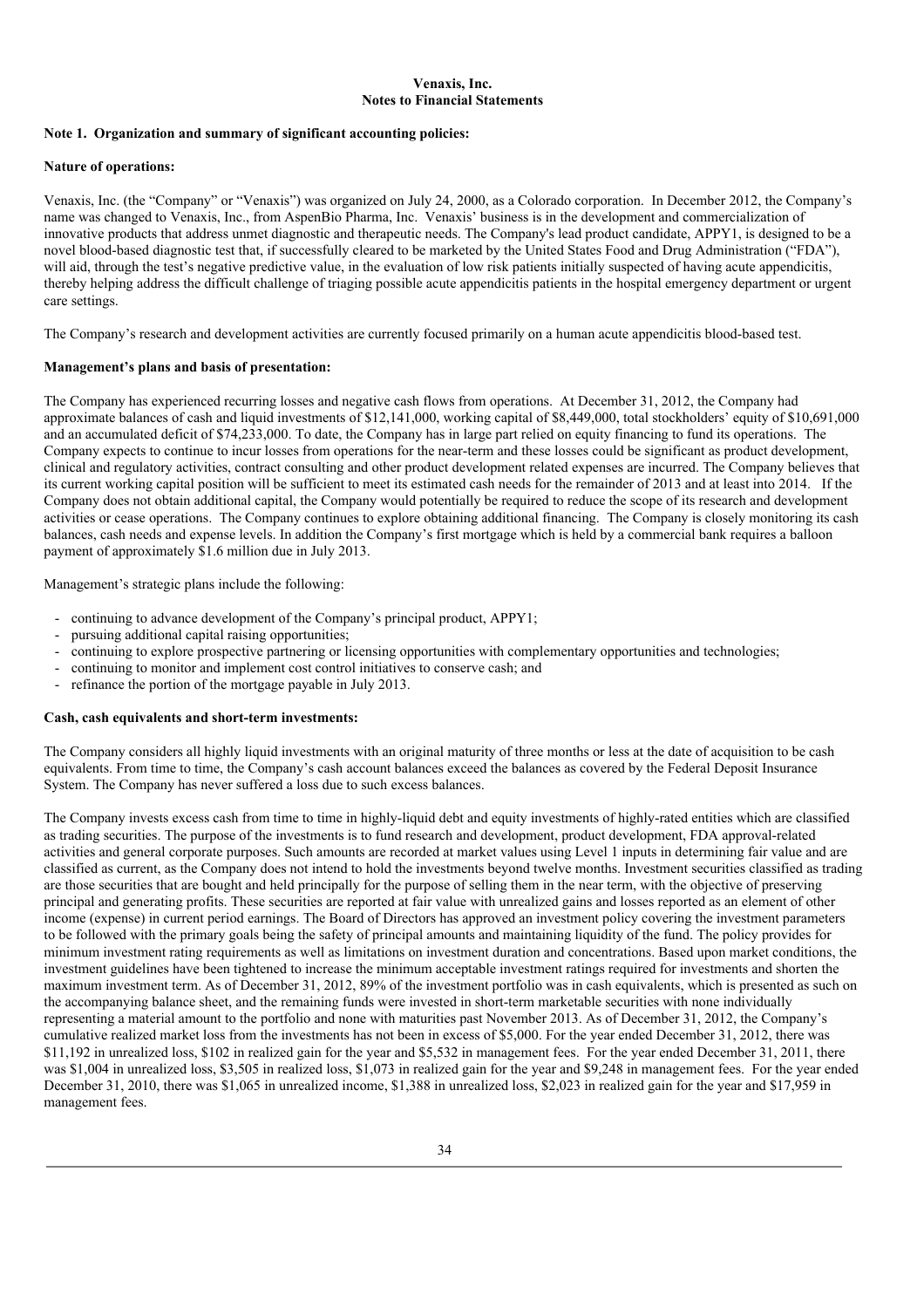### **Fair value of financial instruments:**

The Company accounts for financial instruments under Financial Accounting Standards Board (FASB) Accounting Standards Codification Topic (ASC) 820, *Fair Value Measurements*. This statement defines fair value, establishes a framework for measuring fair value in generally accepted accounting principles, and expands disclosures about fair value measurements. To increase consistency and comparability in fair value measurements, ASC 820 establishes a fair value hierarchy that prioritizes the inputs to valuation techniques used to measure fair value into three levels as follows:

Level  $1$  — quoted prices (unadjusted) in active markets for identical assets or liabilities;

Level 2 — observable inputs other than Level 1, quoted prices for similar assets or liabilities in active markets, quoted prices for identical or similar assets and liabilities in markets that are not active, and model-derived prices whose inputs are observable or whose significant value drivers are observable; and

Level 3 — assets and liabilities whose significant value drivers are unobservable.

Observable inputs are based on market data obtained from independent sources, while unobservable inputs are based on the Company's market assumptions. Unobservable inputs require significant management judgment or estimation. In some cases, the inputs used to measure an asset or liability may fall into different levels of the fair value hierarchy. In those instances, the fair value measurement is required to be classified using the lowest level of input that is significant to the fair value measurement. Such determination requires significant management judgment. There were no financial assets or liabilities measured at fair value, with the exception of cash, cash equivalents (level 1) and short-term investments (level 2) as of December 31, 2012 and December 31, 2011.

The carrying amounts of the Company's financial instruments (other than cash, cash equivalents and short-term investments as discussed above) approximate fair value because of their variable interest rates and / or short maturities combined with the recent historical interest rate levels.

### **Revenue recognition and accounts receivable:**

We recognize sales of goods under the provisions of the Financial Accounting Standards Board ("FASB") Accounting Standards Codification ("ASC") 605 ("ASC 605") and the U.S. Securities and Exchange Commission (SEC) Staff Accounting Bulletin (SAB) 104, *Revenue Recognition*. Future revenue is expected to be generated primarily from the sale of products. Product revenue primarily consists of sales of instrumentation and consumables.

Revenue is recognized when the following four basic criteria have been met: (i) persuasive evidence of an arrangement exists; (ii) delivery has occurred and risk of loss has passed; (iii) the seller's price to the buyer is fixed or determinable; and (iv) collectability is reasonably assured.

In international markets, the Company sells its products to distributors or re-sellers, who subsequently resell the products to hospitals. The Company has an agreement with the distributor which provides that title and risk of loss pass to the distributor upon shipment of the products, FOB to the distributor. Revenue is recognized upon shipment of products to the distributor as the products are shipped based on FOB shipping point terms.

Revenues are recorded less a reserve for estimated product returns and allowances which to date has not been significant. Determination of the reserve for estimated product returns and allowances is based on management's analyses and judgments regarding certain conditions. Should future changes in conditions prove management's conclusions and judgments on previous analyses to be incorrect, revenue recognized for any reporting period could be adversely affected.

The Company extends credit to customers generally without requiring collateral. Historically, the Company's base antigen business has sold products primarily throughout North America. At December 31, 2012, the Company did not have any accounts receivable. At December 31, 2011, two customers accounted for 73% and 19% of total accounts receivable. During the year ended December 31, 2012, three customers accounted for a total of 83% of net sales, each representing 40%, 30% and 13%, respectively. During the years ended December 31, 2011 and 2010, one European-based company, accounted for a total of 3% and 4%, respectively of our net sales. During the year ended December 31, 2011, two customers accounted for a total of 42% of net sales, each representing 28% and 14%, respectively. During the year ended December 31, 2010, four customers accounted for a total of 58% of net sales, each representing 19%, 18%, 11% and 10%, respectively.

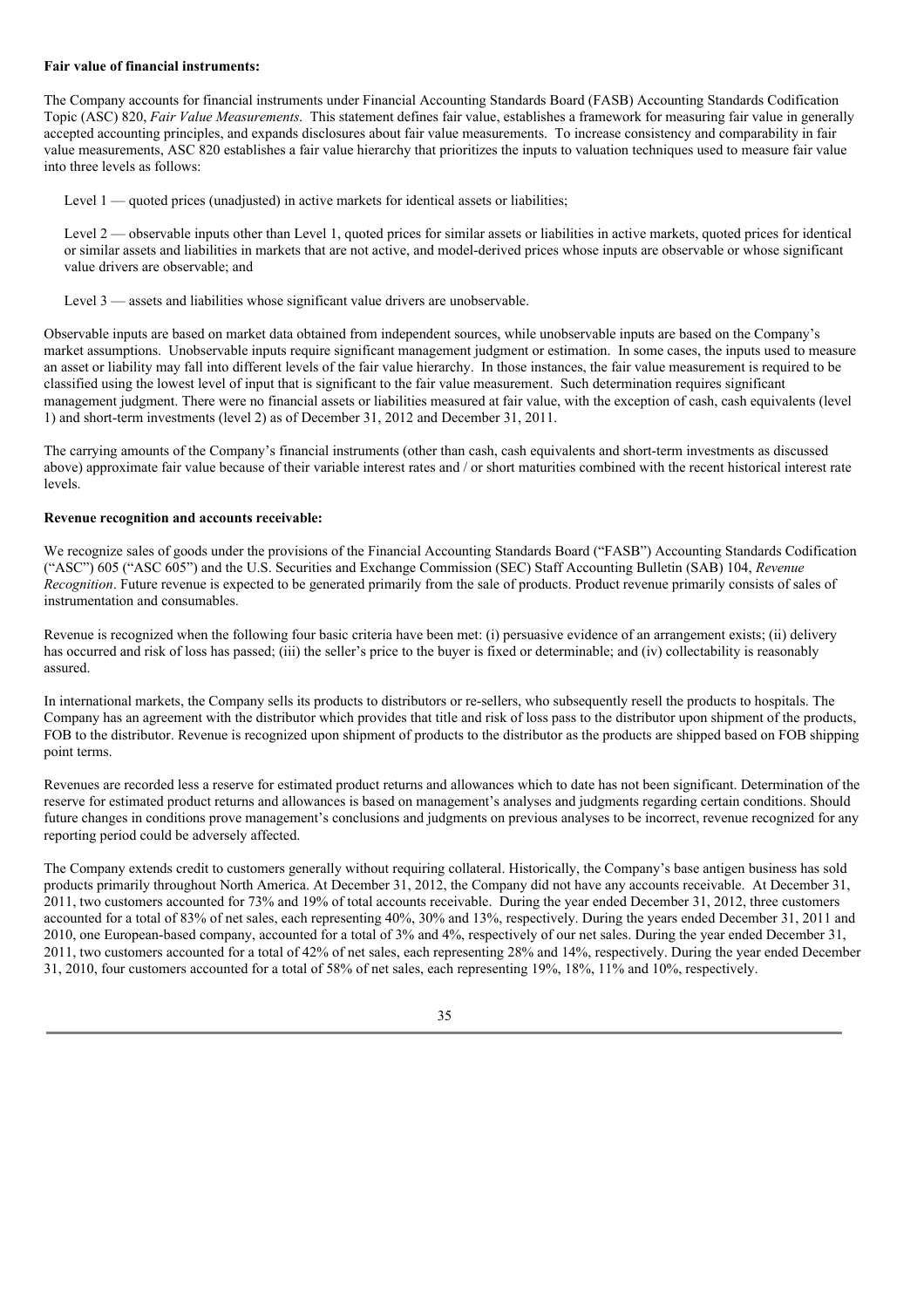### **Property and equipment:**

Property and equipment is stated at cost and depreciated using the straight-line method over the estimated useful lives of the assets, generally twenty-five years for the building, ten years for land improvements, five years for equipment and three years for computer related assets.

## **Goodwill:**

Goodwill, arose from the initial formation of the Company, and represents the purchase price paid and liabilities assumed in excess of the fair market value of tangible assets acquired. The Company performs a goodwill impairment analysis in the fourth quarter of each year, or whenever there is an indication of impairment. When conducting its annual goodwill impairment assessment, the Company initially performs a qualitative evaluation to determine if it is more likely than not that the fair value of its reporting unit is less than its carrying amount as a basis for determining whether it is necessary to perform a two-step goodwill impairment test. The Company has determined, based on its qualitative evaluation, that it was not necessary to perform the two-step goodwill impairment test and that no impairment had occurred as of December 31, 2012.

### **Impairment of long-lived assets:**

Management reviews long-lived assets for impairment whenever events or changes in circumstances indicate that the carrying amount of an asset may not be recoverable. Recoverability of assets to be held and used is measured by a comparison of the carrying amount of an asset to undiscounted future cash flows expected to be generated by the asset. If such assets are considered to be impaired, the impairment to be recognized is measured by the amount by which the carrying amount of the assets exceeds the fair value of the assets. Based on its review, including an updated assessment subsequent to year end, management determined that certain costs previously incurred for patents had been impaired during the years ended December 31, 2012, 2011 and 2010. Approximately \$45,000, \$275,000 and \$107,000 of such patent costs were determined to be impaired during the years ended December 31, 2012, 2011 and 2010, respectively resulting from management's decisions not to pursue patents based upon a cost benefit analysis of patent expenses and coverage protection in several smaller world markets that were determined to not have the economic or fiscal potential to make the patent pursuit viable. Impairment charges are included in research and development expenses in the accompanying statements of operations.

### **Research and development:**

Research and development costs are charged to expense as incurred.

### **Use of estimates:**

The preparation of financial statements in conformity with accounting principles generally accepted in the United States of America (GAAP) requires management to make estimates and assumptions that affect reported amounts of assets and liabilities and disclosure of contingent assets and liabilities at the date of the balance sheet and the reported amounts of revenue and expenses during the reporting periods. Actual results could differ significantly from those estimates.

#### **Income taxes:**

The Company accounts for income taxes under the asset and liability method, in which deferred tax assets and liabilities are recognized for the future tax consequences attributable to differences between the financial statement carrying amounts of existing assets and liabilities and their respective tax bases and operating loss and tax credit carry forwards. Deferred tax assets and liabilities are measured using enacted tax rates expected to apply to taxable income in the years in which those temporary differences are expected to be recovered or settled. The effect on deferred tax assets and liabilities of a change in tax rates is recognized in operations in the period that includes the enactment date. A valuation allowance is required to the extent any deferred tax assets may not be realizable.

The Company does not have an accrual for uncertain tax positions as of December 31, 2012 and 2011. The Company files corporate income tax returns with the Internal Revenue Service and the states where the Company determines it is required to do so, and there are open statutes of limitations for tax authorities to audit the Company's tax returns from 2009 through the current period.

The Company's policy is to recognize interest and penalties accrued on any unrecognized tax benefits as a component of income tax expense. At December 31, 2012, the Company did not have any accrued interest or penalties associated with any unrecognized tax benefits, nor was any interest expense recognized during the years ended December 31, 2012, 2011 or 2010.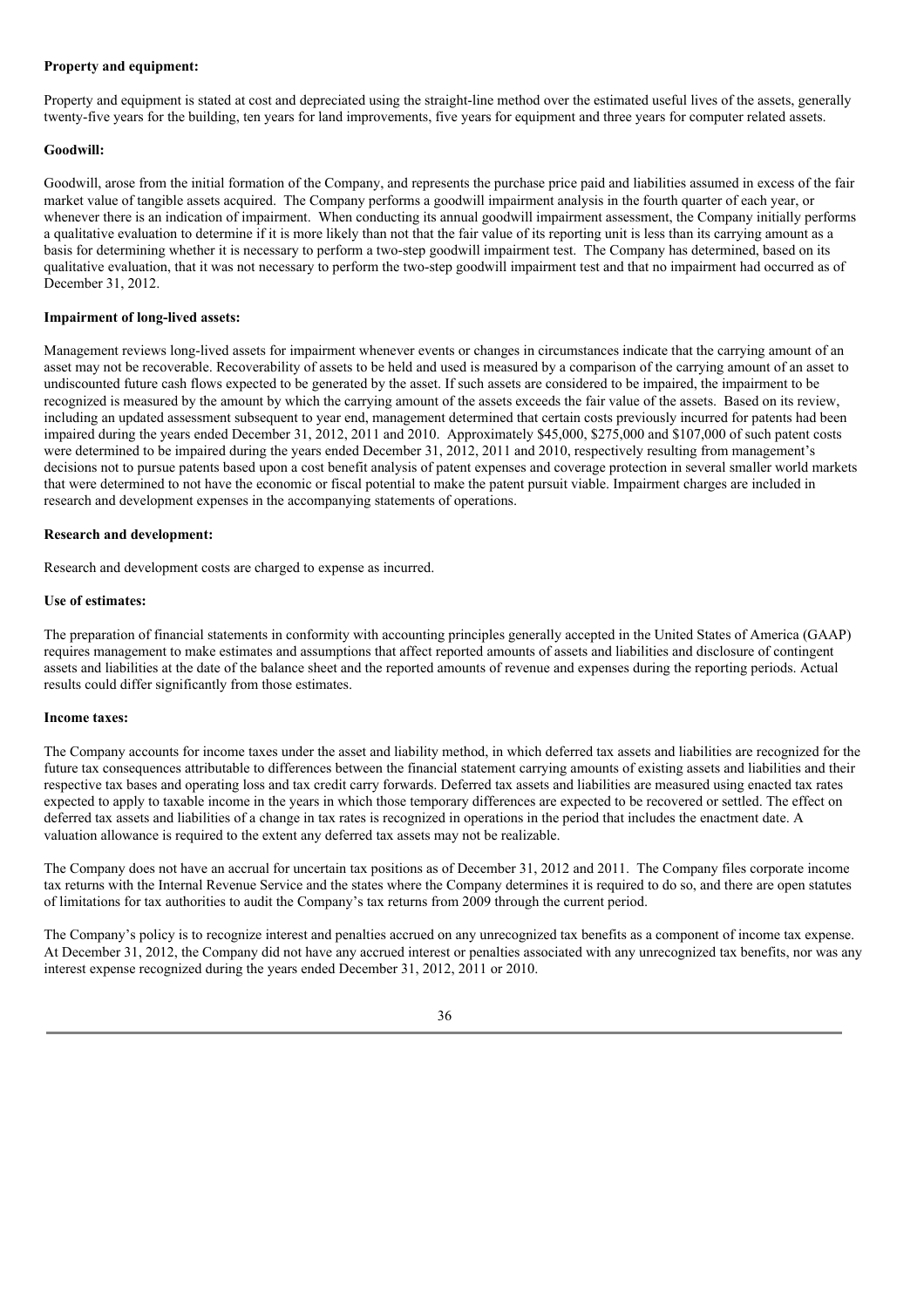### **Stock-based compensation:**

Venaxis recognizes the cost of employee services received in exchange for an award of equity instruments in the financial statements and is measured based on the grant date fair value of the award. Stock option compensation expense is recognized over the period during which an employee is required to provide service in exchange for the award (generally the vesting period). The Company estimates the fair value of each stock option at the grant date by using the Black-Scholes option pricing model.

### **Reclassifications:**

Certain prior period amounts in the accompanying financial statements have been reclassified to conform to the presentation used in 2012.

# **Income (loss) per share:**

ASC 260, *Earnings Per Share*, requires dual presentation of basic and diluted earnings per share (EPS) with a reconciliation of the numerator and denominator of the basic EPS computation to the numerator and denominator of the diluted EPS computation. Basic EPS excludes dilution. Diluted EPS reflects the potential dilution that could occur if securities or other contracts to issue common stock were exercised or converted into common stock or resulted in the issuance of common stock that then shared in the earnings of the entity.

Basic earnings (loss) per share includes no dilution and is computed by dividing net earnings (loss) available to stockholders by the weighted average number of common shares outstanding for the period. Diluted earnings per share reflect the potential dilution of securities that could share in the Company's earnings (loss). The effect of the inclusion of the dilutive shares would have resulted in a decrease in loss per share during the years ended December 31, 2012, 2011 and 2010. Accordingly, the weighted average shares outstanding have not been adjusted for dilutive shares. Outstanding stock options and warrants are not considered in the calculation, as the impact of the potential common shares (totaling approximately 1,306,000, 497,000 and 214,000 shares for each of the years ended December 31, 2012, 2011 and 2010, respectively) would be to decrease the net loss per share.

In May 2012, the Board of Directors authorized a reverse stock split of the Company's common stock at a ratio of one-for-six, whereby each six shares of common stock were combined into one share of common stock (the "2012 Reverse Stock Split"). All historical references to shares and share amounts in this report have been retroactively revised to reflect the 2012 Reverse Stock Split, the principal effects of which were to:

- 1. reduce the number of shares of common stock issued and outstanding by a factor of 6;
- 2. increase the per share exercise price of options and warrants by a factor of 6, and decrease the number of shares issuable upon exercise by a factor of 6, for all outstanding options and warrants entitling the holders to purchase shares of the Company's common stock; and
- 3. proportionately reduce the number of shares authorized and reserved for issuance under the Company's existing equity compensation plans.

A reconciliation of historical basic and diluted weighted average number of shares outstanding retroactively adjusted for the Reverse Stock Split follows:

|                                                                    | Year ended December 31, |           |  |
|--------------------------------------------------------------------|-------------------------|-----------|--|
|                                                                    | 2011                    | 2010      |  |
| Basic and diluted weighted average number of shares<br>outstanding |                         |           |  |
| Pre-split                                                          | 8.032.178               | 7,876,081 |  |
| Post-split                                                         | 1.341.379               | 1,310,956 |  |

#### **Recently issued and adopted accounting pronouncements:**

The Company has evaluated all recently issued accounting pronouncements and believes such pronouncements do not have a material effect on the Company's financial statements.

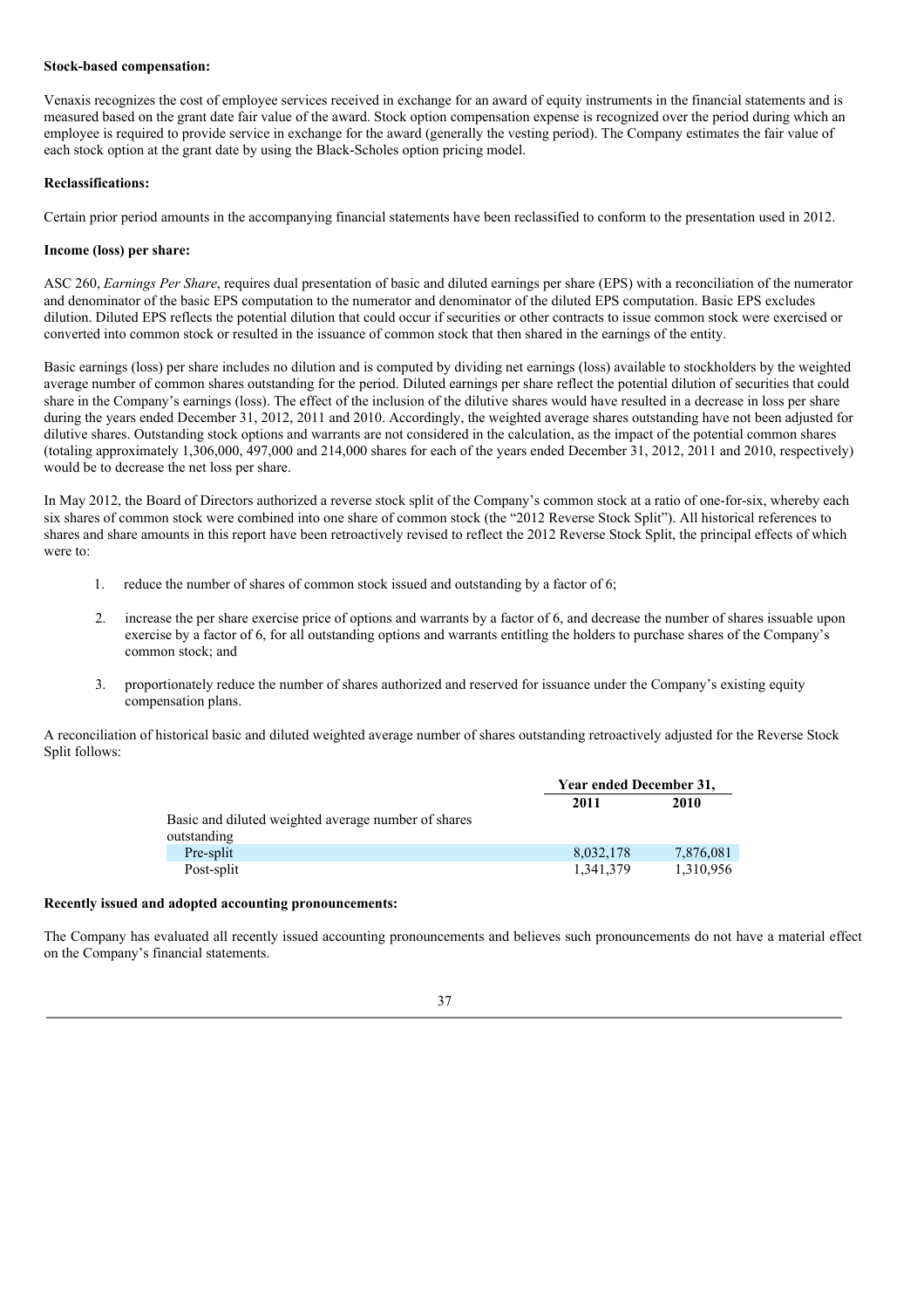## **Note 2. Property and equipment:**

Property and equipment consisted of the following as of December 31:

| 2012 |           | 2011           |  |
|------|-----------|----------------|--|
|      |           |                |  |
| S    |           | 1,107,508      |  |
|      | 2,589,231 | 2,589,231      |  |
|      | 251,049   | 251,049        |  |
|      | 1,211,418 | 1,175,047      |  |
|      | 403,692   | 398,295        |  |
|      |           |                |  |
|      | 5,562,898 | 5,521,130      |  |
|      | 3,078,359 | 2,725,981      |  |
|      |           |                |  |
| S    | 2,484,539 | 2,795,149      |  |
|      |           | $1,107,508$ \$ |  |

Depreciation expense totaled approximately \$352,000, \$402,000 and \$395,000 for each of years ended December 31, 2012, 2011 and 2010, respectively.

#### **Note 3. Other long-term assets:**

Other long-term assets consisted of the following as of December 31:

|                                              | 2012         | 2011      |
|----------------------------------------------|--------------|-----------|
|                                              |              |           |
| Patents, trademarks and applications, net of |              |           |
| accumulated                                  |              |           |
| amortization of \$345,692 and \$273,550      | 1,210,698 \$ | 1,214,748 |
| Goodwill                                     | 387,239      | 387,239   |
| Other                                        | 3,957        | 9,665     |
|                                              |              |           |
|                                              | 1,601,894    | 1,611,652 |

The Company capitalizes legal costs and filing fees associated with obtaining patents on its new discoveries. Once the patents have been issued, the Company amortizes these costs over the shorter of the legal life of the patent or its estimated economic life using the straight-line method. Based upon the current status of the above intangible assets, the aggregate amortization expense is estimated to be approximately \$75,000 for each of the next five fiscal years. The Company tests intangible assets with finite lives upon significant changes in the Company's business environment. The testing resulted in approximately \$45,000, \$275,000, and \$107,000 of patent impairment charges during the years ended December 31, 2012, 2011, and 2010, respectively.

# **Note 4. Notes and other obligations:**

Notes payable and installment obligations consisted of the following as of December 31:

|                                          |   | 2012      |              | 2011      |
|------------------------------------------|---|-----------|--------------|-----------|
|                                          |   |           |              |           |
| Mortgage notes                           |   | 2,435,073 | <sup>S</sup> | 2,545,312 |
| Termination obligation (Note 7)          |   | 397,588   |              | 1,152,753 |
| Other short-term installment obligations |   | 220,763   |              | 206,161   |
|                                          |   | 3,053,424 |              | 3,904,226 |
| Less current portion                     |   | 2,290,292 |              | 1,074,185 |
|                                          |   |           |              |           |
|                                          | S | 763,132   |              | 2,830,041 |

#### **Mortgage notes:**

The Company has a mortgage facility on its land and building. The mortgage is held by a commercial bank and includes approximately 35% that is guaranteed by the U. S. Small Business Administration (SBA). The loan is collateralized by the real property and is also personally guaranteed by a former officer of the Company. The interest rate on the bank portion is one percentage over the Wall Street Journal Prime Rate (minimum 7%), with 7% being the approximate effective rate for 2012 and 2011, and the SBA portion bears interest at the rate of 5.86%. The commercial bank portion of the loan requires total monthly payments of approximately \$14,200, which includes approximately \$9,500 per month in contractual interest, through July 2013 when the then remaining principal balance is due which is estimated to be approximately \$1.6 million at that time. The SBA portion of the loan requires total monthly payments of approximately \$9,200 through July 2023, which includes approximately \$3,900 per month in contractual interest and fees.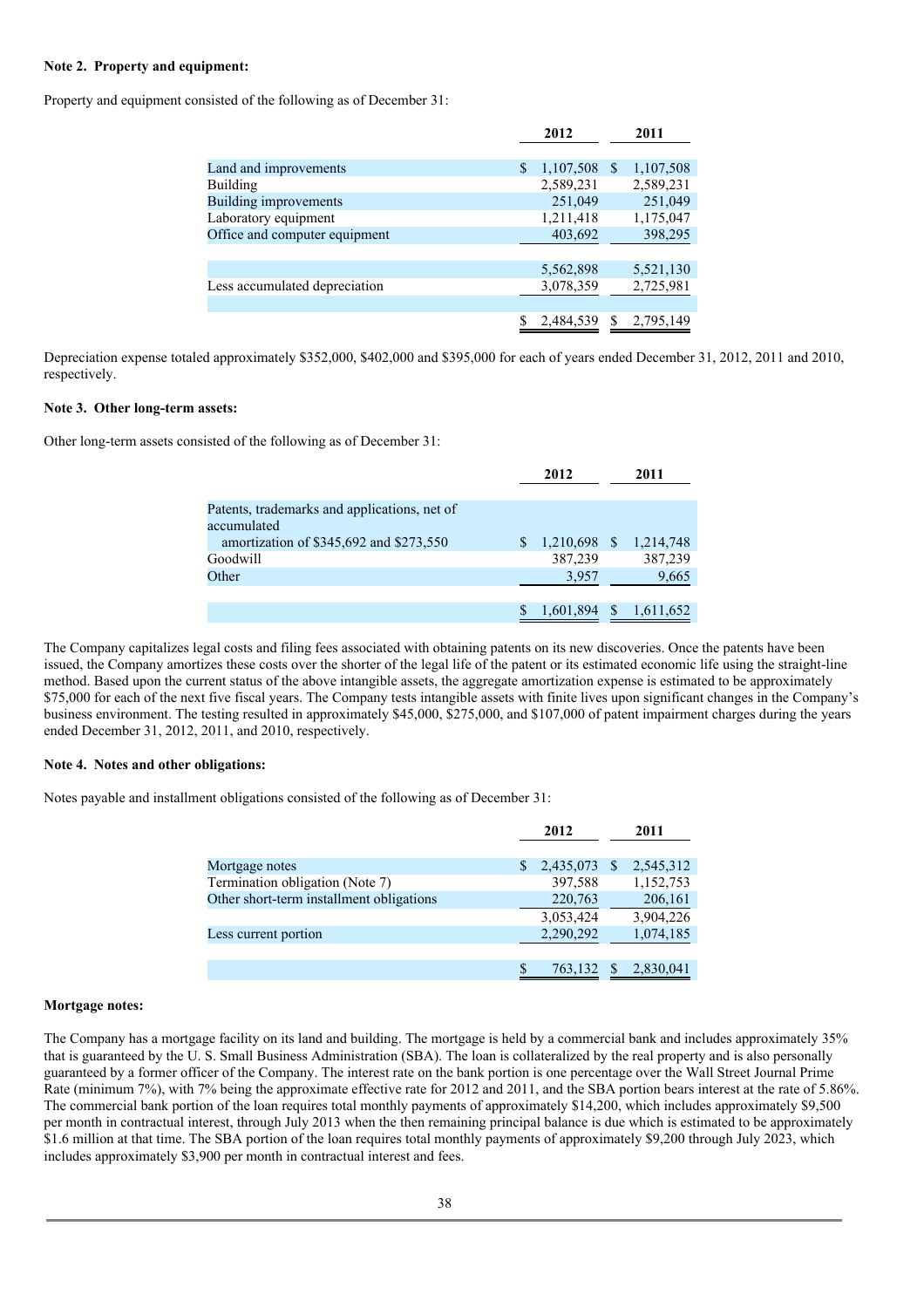# **Termination obligation:**

In November 2011, the Company entered into a Termination Agreement with Novartis Animal Health, Inc. (the "Novartis Termination Agreement") to terminate the Novartis License Agreement (Note 7). Under the Novartis Termination Agreement, the termination obligation originally totaled \$1,374,000, which was payable \$150,000 upon signing the Novartis Termination Agreement and in six equal subsequent quarterly installments of \$204,000 each. The Company discounted this obligation at an assumed interest rate of 7% (which represents the rate management believes it could have borrowed at for similar financings), which totaled \$1,303,000. At December 31, 2012, the remaining outstanding termination obligation totaled approximately \$398,000 which is due in 2013.

## **Other short-term installment obligations:**

The Company has executed financing agreements for certain of the Company's insurance premiums. At December 31, 2012, these obligations totaled \$220,763 all of which are due in 2013.

## **Future maturities:**

The Company's total debt obligations require minimum annual principal payments of approximately \$2,290,000 in 2013, \$65,000 in 2014, \$68,000 in 2015, \$72,000 in 2016, \$75,000 in 2017 and \$483,000 thereafter, through the terms of the applicable debt agreements. The Company's Exclusive License Agreement with The Washington University also requires minimum annual royalty payments of \$20,000 per year during its term (Note 7).

## **Note 5. Stockholders' equity:**

# **2012 Transactions:**

In June 2012, the Company completed a public offering of securities consisting of 6,100,000 shares of common stock at an offering price of \$2.00 per share, generating approximately \$12.2 million in total proceeds. Fees and other expenses totaled \$1,261,000, including an underwriter's fee of 7%. In connection with the offering, the underwriter received warrants to purchase a total of 305,000 shares of the Company's common stock. The exercise price of the warrants is \$2.50 per share; the warrants become exercisable in June 2013 and expire in June 2017.

In November 2012, the Company completed a public offering of securities consisting of 1,946,000 shares of common stock at an offering price of \$2.10 per share, generating approximately \$3.6 million in total proceeds. Fees and other expenses totaled \$445,000, including a underwriter's fee of 7%. In connection with the offering, the underwriter exercised an over-allotment option to purchase 291,900 additional shares of common stock at \$2.10 per share generating approximately \$566,000 net of expenses of approximately \$47,000.

Under the terms of an agreement for investor relations services, the Company issued a total of 8,334 shares of common stock; 4,167 shares of the total were issued in April 2012, at \$4.26 per share and the remaining 4,167 shares were issued in June 2012, at \$2.88 per share. The issuance resulted in a total of \$29,776 of stock-based compensation being recorded.

## **2011 Transactions:**

In July 2011 at the annual shareholders meeting the Board of Directors approved an amendment to the Company's Articles of Incorporation to reduce the authorized common shares from 60 million to 30 million.

In December 2011, the Company completed a registered direct offering of securities consisting of 267,500 units for a negotiated price of \$6.12 per unit, generating approximately \$1,456,000 in net proceeds to the Company. Fees and other expenses totaled \$181,000, including a placement fee of 6.79%. Each unit consisted of one share of the Company's no par value common stock and one warrant to purchase one share of common stock. The exercise price of each warrant is \$7.32 per share; the warrants are exercisable beginning June 30, 2012 and expire in June 2017.

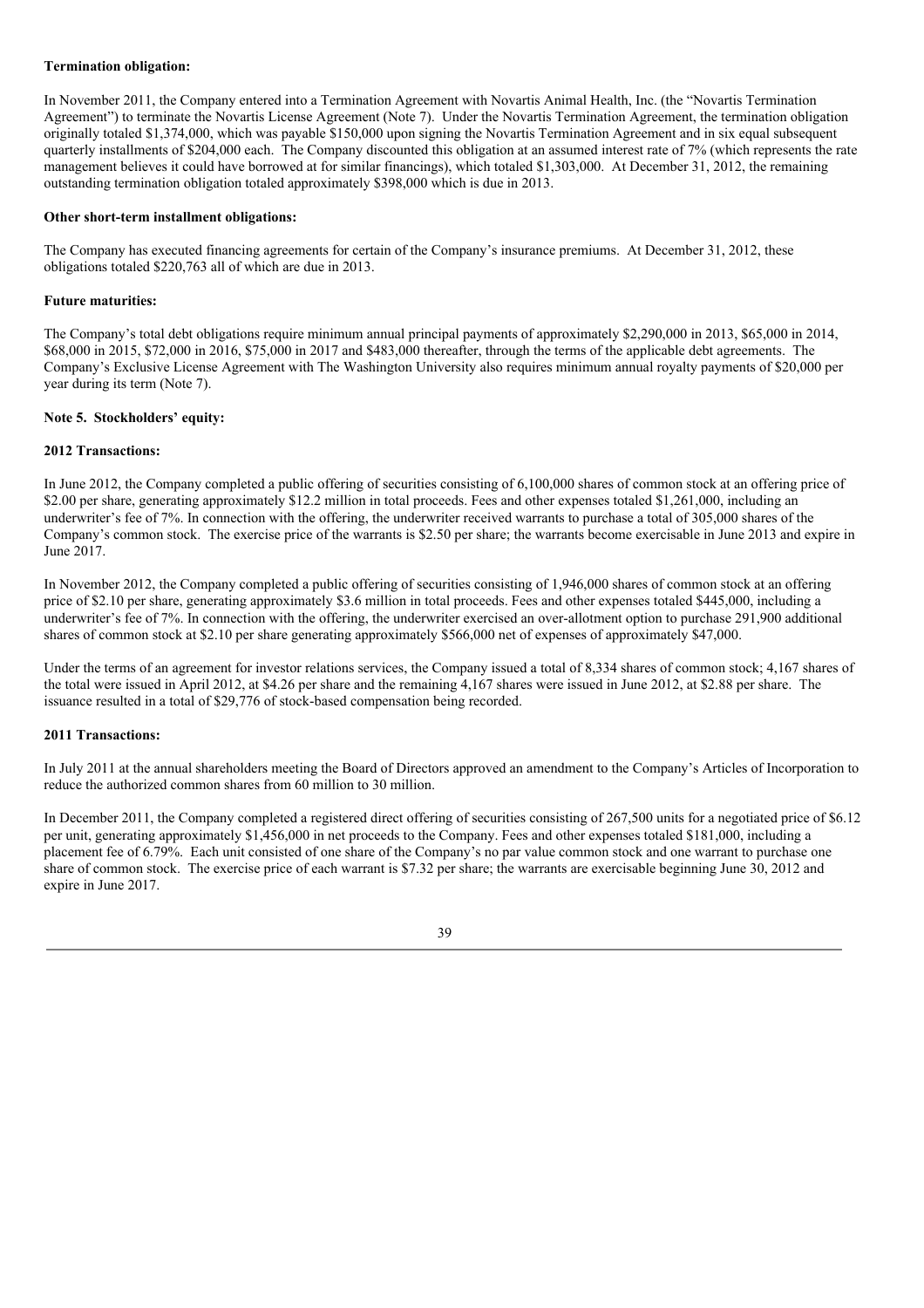### **2010 Transactions:**

In May 2010, the Company completed a registered direct offering of securities consisting of 80,321 units (Units) for a negotiated price of \$124.50 per Unit, generating approximately \$9,117,000 in net proceeds to the Company. Fees and other expenses totaled \$883,000, including a placement fee of 6.5%. Each Unit consisted of one share of the Company's no par value common stock and one warrant to purchase 0.285 shares of common stock. Accordingly, a total of 80,321 shares of common stock and warrants to purchase 22,892 shares of common stock were issued. The exercise price of the warrants was \$144.60 per share; the warrants were exercisable upon issuance for an eight month term and expired in January 2011.

During the year ended December 31, 2010, consultants exercised options outstanding under the Company's 2002 Stock Incentive Plan (the Plan) as amended and approved by the Company's shareholders, to purchase 8,702 shares of common stock generating \$291,028 in cash proceeds to the Company.

### **Note 6. Stock options and warrants:**

The Company currently provides stock-based compensation to employees, directors and consultants, both under the Company's 2002 Stock Incentive Plan, as amended (the "Plan") and non-qualified options and warrants issued outside of the Plan. In 2012, the Company's shareholders approved amendments to the Plan to increase the number of shares reserved under the Plan from 250,000 to 1,487,205. The Company estimates the fair value of the share-based awards on the date of grant using the Black-Scholes option-pricing model (the "Black-Scholes model"). Using the Black-Scholes model, the value of the award that is ultimately expected to vest is recognized over the requisite service period in the statement of operations. Option forfeitures are estimated at the time of grant and revised, if necessary, in subsequent periods if actual forfeitures differ from those estimates. The Company attributes compensation to expense using the straight-line single option method for all options granted.

The Company's determination of the estimated fair value of share-based payment awards on the date of grant is affected by the following variables and assumptions:

- The grant date exercise price the closing market price of the Company's common stock on the date of the grant;
- Estimated option term based on historical experience with existing option holders;
- Estimated dividend rates based on historical and anticipated dividends over the life of the option;
- Term of the option based on historical experience, grants have lives of approximately 3-5 years;
- Risk-free interest rates with maturities that approximate the expected life of the options granted;
- · Calculated stock price volatility calculated over the expected life of the options granted, which is calculated based on the daily closing price of the Company's common stock over a period equal to the expected term of the option; and
- · Option exercise behaviors based on actual and projected employee stock option exercises and forfeitures.

The Company recognized stock-based compensation during the years ended December 31, as follows:

|                                                     |   | 2012       | 2011                     | 2010      |
|-----------------------------------------------------|---|------------|--------------------------|-----------|
| Stock options to employees, officers, and directors | S | 833.351 \$ | $1,200,118$ \$ 2,103,276 |           |
| Stock options to consultants for:                   |   |            |                          |           |
| Investor relations activities                       |   | 23.598     | 57,309                   | 61,174    |
| <b>APPY1</b> activities                             |   | 38,460     | 54,304                   | 38,064    |
| Animal health activities                            |   | 5,752      | 24,446                   | 161,357   |
| Total stock-based compensation                      |   | 901.161    | 1.336.177                | 2,363,871 |

The above expenses are included in the accompanying Statements of Operations for the years ended December 31, in the following categories:

|                                              | 2012       | 2011         | 2010      |
|----------------------------------------------|------------|--------------|-----------|
| Selling, general and administrative expenses | 862.701 \$ | 1,281,873 \$ | 2.325.807 |
| Research and development expenses            | 38,460     | 54.304       | 38,064    |
| Total stock-based compensation               | 901.161    | 1.336.177    | 2,363,871 |

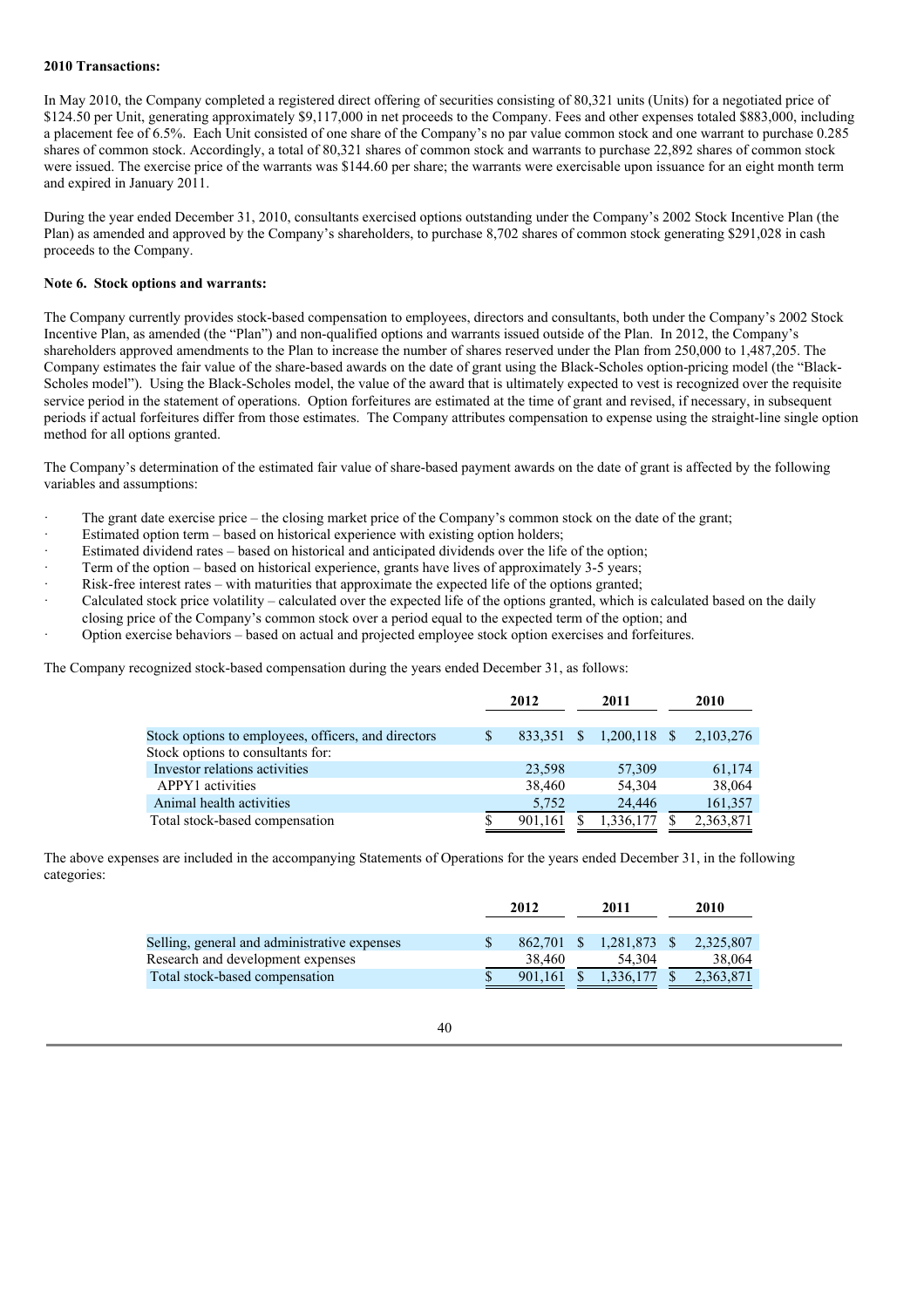### **Stock incentive plan options:**

The Company currently provides stock-based compensation to employees, directors and consultants under the Plan. The Company utilized assumptions in the estimation of fair value of stock-based compensation for the years ended December 31, as follows:

|                           | 2012              | 2011           | 2010           |
|---------------------------|-------------------|----------------|----------------|
|                           |                   |                |                |
| Dividend yield            | $0\%$             | $0\%$          | $0\%$          |
|                           | $121$ to          |                |                |
| Expected price volatility | 127%              | 119 to $120\%$ | 110 to $119\%$ |
|                           | .60 <sub>to</sub> | $1.32$ to      | $1.60$ to      |
| Risk free interest rate   | $1.03\%$          | 2.14%          | $2.62\%$       |
| Expected term             | 5 years           | 5 years        | 5 years        |

A summary of stock option activity under the Plan for options to employees, officers, directors and consultants, for the year ended December 31, 2012, is presented below:

|                                  | <b>Shares</b><br>Underlying<br><b>Options</b> | Weighted<br>Average<br><b>Exercise</b><br>Price | Weighted<br>Average<br>Remaining<br>Contractual<br><b>Term</b><br>(Years) | Aggregate<br><b>Intrinsic</b><br>Value |
|----------------------------------|-----------------------------------------------|-------------------------------------------------|---------------------------------------------------------------------------|----------------------------------------|
| Outstanding at January 1, 2012   | 215,321                                       | -S                                              | 53.94                                                                     |                                        |
| Granted                          | 540,378                                       |                                                 | 2.29                                                                      |                                        |
| Exercised                        |                                               |                                                 |                                                                           |                                        |
| Forfeited                        | (47, 759)                                     |                                                 | 61.79                                                                     |                                        |
|                                  |                                               |                                                 |                                                                           |                                        |
| Outstanding at December 31, 2012 | 707,940                                       | \$                                              | 8.8<br>13.98                                                              | \$<br>228,800                          |
| Exercisable at December 31, 2012 | 199,505                                       | \$                                              | 6.2<br>40.17                                                              | \$<br>16,250                           |

The aggregate intrinsic value in the table above represents the total intrinsic value (the difference between the Company's closing stock price on December 31, 2012 and the exercise price, multiplied by the number of in-the-money options) that would have been received by the option holders, had all option holders been able to, and in fact had, exercised their options on December 31, 2012.

During the year ended December 31, 2012, 540,378 options were granted under the Plan to employees, officers, directors and consultants with a weighted average exercise price at grant date of \$2.29 per option. Included in the 540,378 options issued, the independent directors were granted a total of 151,992 options at an average exercise price of \$2.28 per share; 12,502 of these director options were granted at an exercise price of \$4.26 per share, vesting over a three year period annually in arrears and 139,490 director options were granted at an exercise price of \$2.10 per share vesting after one year. Officers were granted a total of 301,362 options at an average exercise price of \$2.29 per share; 40,668 officer options were granted at an average exercise price of \$3.50 per share, vesting over a twelve month period following grant and 260,694 officer options were granted at an exercise price of \$2.10 per share, vesting after one year. Employees were granted a total of 62,024 options at an average exercise price of \$2.46 per share, 11,142 employee options at an average exercise price of \$4.11 per share which vest over a twelve month period following grant and 50,882 options were granted at an exercise price of \$2.10 per share, vesting after one year. Substantially all of the grants to officers and employees were awarded as retention incentive options. The Company also issued 25,000 options to a consultant at an exercise price of \$1.91 per share, vesting after ninety days. All options granted under the Company's 2002 Stock Incentive Plan expire ten years from the grant date.

During the year ended December 31 2012, a total of 47,759 options that were granted under the Plan to directors, employees, including an officer, and consultants were forfeited, 23,283 of which were vested and 24,476 were unvested. The options were exercisable at an average of \$61.79 per share and were forfeited upon the employees' termination from the Company. During the year ended December 31, 2012, no options were exercised.

During the year ended December 31, 2011, 52,267 stock options were granted under the Plan to employees, officers, directors, and consultants with a weighted average fair value at the grant date of \$19.14 per option. Included in the 52,267 options issued, existing directors and officers were granted a total of 40,834 options at an exercise price of \$19.02 per share and existing employees were granted 4,317 options at an exercise price of \$18.30 per share, all vesting over a three-year period annually in arrears and expiring in ten years. Four newly hired employees were granted a total of 450 options at \$19.86 per share, all vesting over a three-year period annually in arrears and expiring in ten years. The Company also issued 6,667 non-qualified options to a consultant at an exercise price of \$20.40 per share which expire in ten years. These non-qualified options are performance related with vesting tied to achieving specific APPY1 clinical and regulatory milestones. During the year ended December 31, 2011, no options were exercised.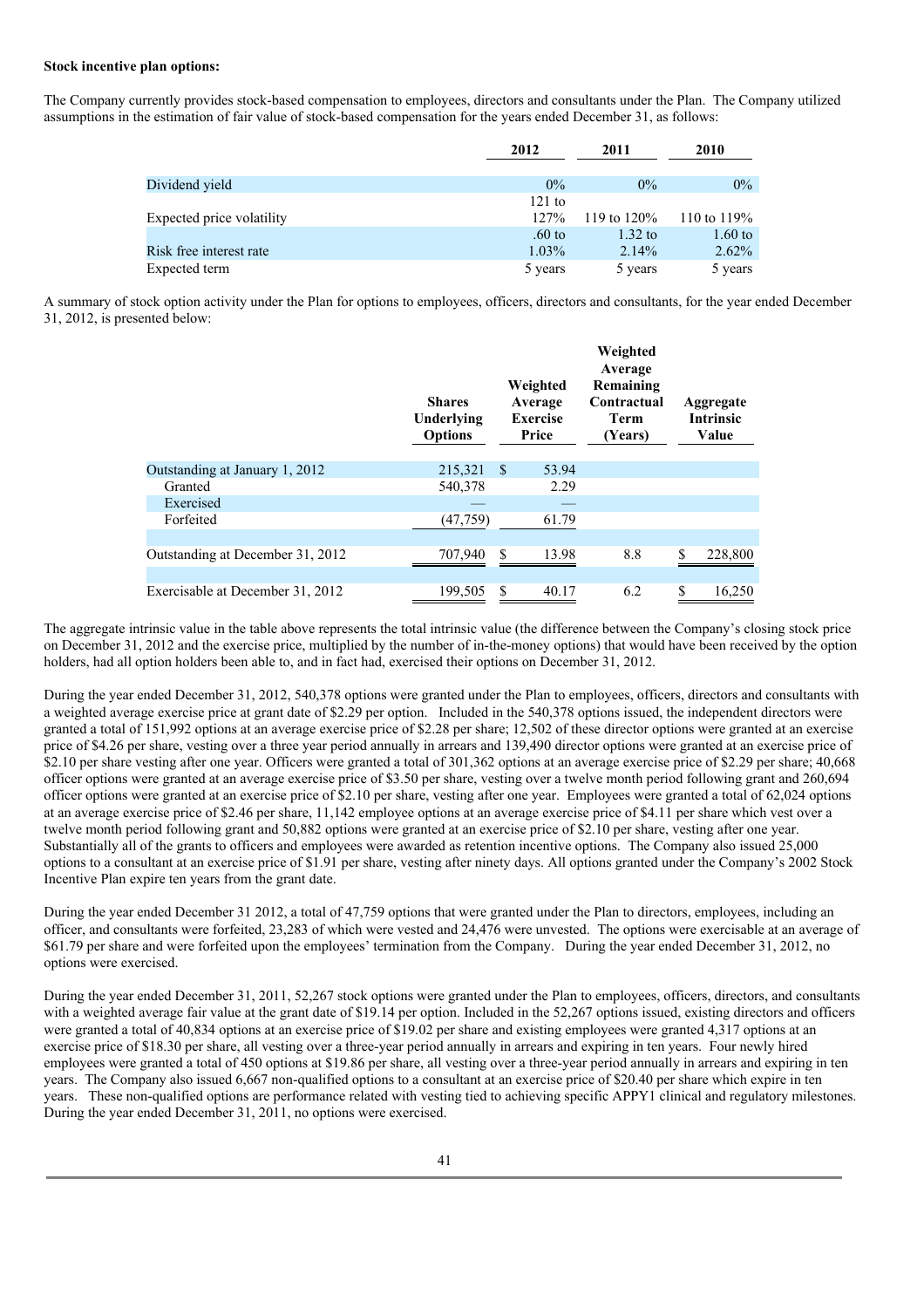During the year ended December 31, 2011, a total of 20,912 options granted under the Plan were forfeited, 11,402 of which were vested and 9,510 which were unvested. The options were exercisable at an average of \$52.50 per share and were forfeited upon the employees', officers and consultant's termination from the Company. During the year ended December 31, 2010, a total of 1,523 options were forfeited, 445 of which were vested and 1,078 were unvested. The options were exercisable at an average of \$79.50 per share and were forfeited upon the employees' terminations from the Company.

During the year ended December 31, 2010, 46,600 stock options were granted under the Plan to employees, officers, directors and consultants with a weighted average fair value at the grant date of \$51.30 per option. During the year ended December 31, 2010, consultants exercised 8,702 options outstanding under the Company's Plan generating \$291,028 in cash and which had an intrinsic value when exercised of \$371,130.

The total fair value of stock options granted to employees, directors and consultants that vested and became exercisable during the years ended December 31, 2012, 2011 and 2010, was \$1,486,000, \$2,063,000 and \$2,327,000, respectively. Based upon the Company's experience, approximately 85% of the outstanding stock options, or approximately 432,000 options, are expected to vest in the future, under their terms. A summary of the activity of non-vested options under the Company's Plan to acquire common shares granted to employees, officers, directors and consultants during the year ended December 31, 2012 is presented below:

| <b>Nonvested Shares</b>        | <b>Nonvested</b><br><b>Shares</b><br>Underlying<br><b>Options</b> | Weighted<br>Average<br><b>Exercise</b><br>Price | Weighted<br>Average<br><b>Grant Date</b><br><b>Fair Value</b> |
|--------------------------------|-------------------------------------------------------------------|-------------------------------------------------|---------------------------------------------------------------|
| Nonvested at January 1, 2012   | 88,986 \$                                                         | 35.64                                           | 28.98<br>- \$                                                 |
| Granted                        | 540,378                                                           | 2.29                                            | 1.92                                                          |
| Vested                         | (96, 453)                                                         | 18.92                                           | 15.40                                                         |
| Forfeited                      | (24, 476)                                                         | 28.58                                           | 23.35                                                         |
|                                |                                                                   |                                                 |                                                               |
| Nonvested at December 31, 2012 | 508,435                                                           | 3.70                                            | \$<br>3.07                                                    |

At December 31, 2012, based upon employee, officer, director and consultant options granted to that point, there was approximately \$914,000 additional unrecognized compensation cost related to stock options that will be recorded over a weighted average future period of approximately one year.

Effective as of January 1, 2013, in connection with the addition of a new director, 48,000 stock options were issued to the director, under the Plan, exercisable at \$2.56 per share. The options expire ten years from date of grant and vest as to 50% of the total over three years, annually in arrears and the remaining 50% commencing quarterly in advance upon the grant date over the following four quarters. During January 2013, in connection with its annual option grant award cycle, 426,270 options were issued under the Plan to directors, officers and employees, at an exercise price of \$2.04 per share. The options expire ten years from date of grant and vest as to non-employee directors quarterly in advance over four quarters and as to officers, and employees 50% upon the six month anniversary of grant date and the balance equally over the following six quarters in arrears. Subsequent to December 31, 2012, 6,582 options related to employee terminations expired which were exercisable at an average of \$2.42 per share.

## **Other common stock purchase options and warrants:**

As of December 31, 2012, in addition to the stock incentive plan options discussed above, the Company had 598,507 non-qualified options and warrants outstanding in connection with offering warrants, an officer's employment and investor relations consulting.

The Company utilized assumptions in the estimation of the fair value of stock-based compensation for the years ended December 31, as follows:

|                           | 2012<br>2011 |                    | 2010               |
|---------------------------|--------------|--------------------|--------------------|
| Dividend yield            | $0\%$        | $0\%$              | $0\%$              |
| Expected price volatility | 121%         | 119 to $145%$      | 128 to $130\%$     |
| Risk free interest rate   | $0.74\%$     | $1.20$ to<br>1.95% | $1.26$ to<br>1.70% |
| Contractual term          | 5 years      | 3 to 10 years      | 3 years            |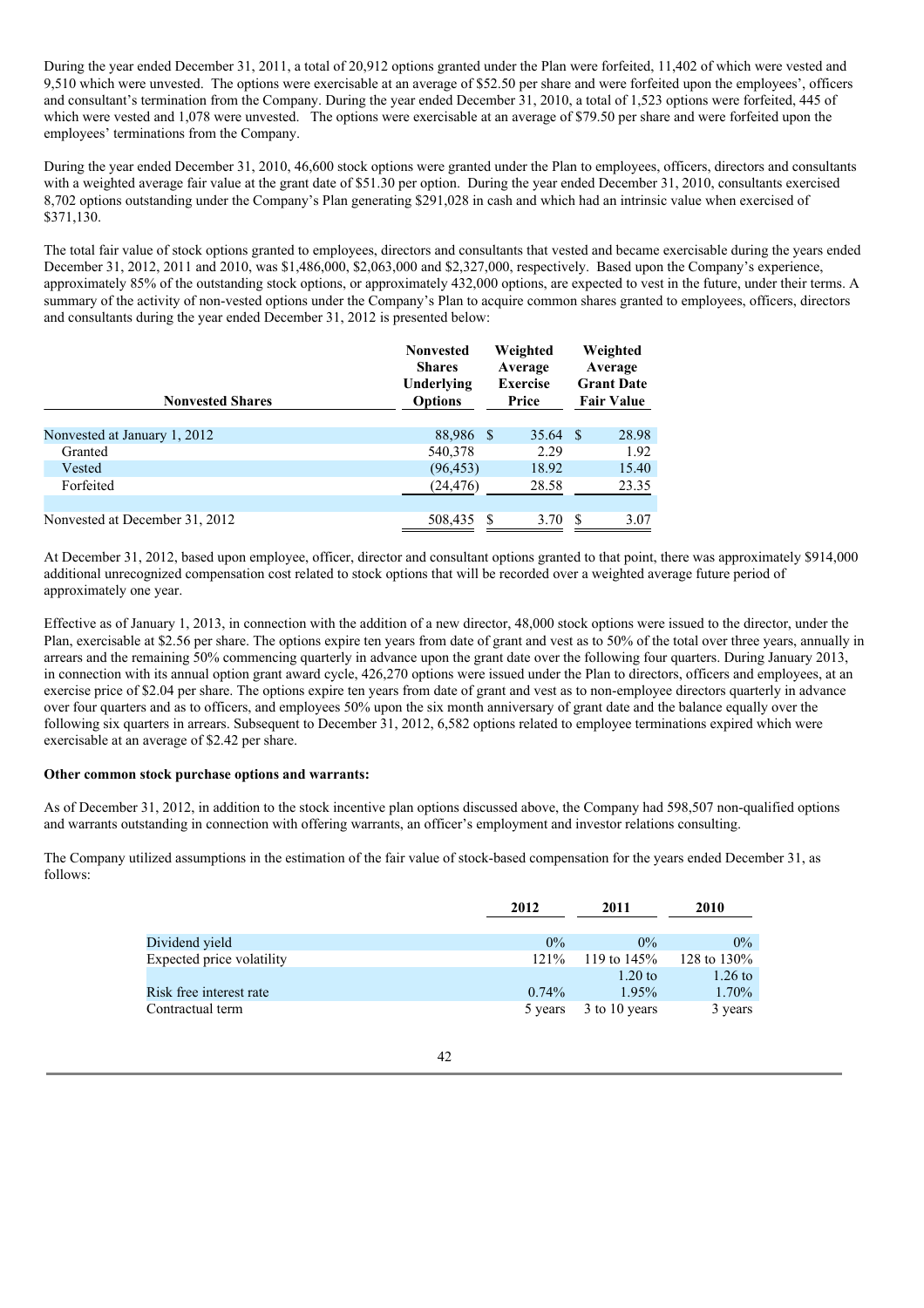Operating expenses for the years ended December 31, 2012, 2011 and 2010, include approximately \$71,000, \$92,000 and \$61,000, respectively, related to non-qualified options and warrants.

Following is a summary of outstanding options and warrants that were issued outside of the Plan for the year ended December 31, 2012:

|                                  | <b>Shares</b><br>Underlying<br>Options /<br>Warrants |     | Weighted<br>Average<br><b>Exercise</b><br>Price | Weighted<br>Average<br>Remaining<br>Contractual<br><b>Term</b><br>(Years) | Aggregate<br><b>Intrinsic</b><br>Value |
|----------------------------------|------------------------------------------------------|-----|-------------------------------------------------|---------------------------------------------------------------------------|----------------------------------------|
| Outstanding at January 1, 2012   | 282,178 \$                                           |     | 8.70                                            |                                                                           |                                        |
| Granted                          | 325,000                                              |     | 2.56                                            |                                                                           |                                        |
| Exercised                        |                                                      |     |                                                 |                                                                           |                                        |
| Forfeited                        | (8,671)                                              |     | 33.44                                           |                                                                           |                                        |
|                                  |                                                      |     |                                                 |                                                                           |                                        |
| Outstanding at December 31, 2012 | 598,507                                              | \$. | 5.01                                            | 4.6                                                                       | \$<br>18,300                           |
| Exercisable at December 31, 2012 | 285,174                                              | S   | 7.74                                            | 4.6                                                                       | \$                                     |

The aggregate intrinsic value in the table above represents the total intrinsic value (the difference between the Company's closing stock price on December 31, 2012 and the exercise price, multiplied by the number of in-the-money options) that would have been received by the option holders, had all option holders been able to, and in fact had, exercised their options on December 31, 2012.

In June 2012, the Company completed a \$12.2 million public offering of securities and in connection with that offering, granted the Underwriter warrants to purchase a total of 305,000 shares of common stock. These warrants which are included in the above table are not exercisable until June 2013 at an exercise price of \$2.50 per share, and expire in June 2017. Included at December 31, 2012 in the 598,507 total outstanding options and warrants are 572,505 non-compensatory rights granted in connection with public offerings and 26,002 rights issued under compensatory arrangements.

During the year ended December 31, 2012, the Company hired a Senior Vice President and Chief Commercial Officer who previously had a consulting relationship with the Company. As part of the employment arrangement, the Board of Directors approved an employmentinducement grant made outside of the Company's Plan, and granted 20,000 options which are exercisable at \$3.42 per share. The options vest as to 50% of the total on the six month anniversary following the grant date and the remaining 50% vesting one-sixth monthly over months seven through twelve following the grant date. The options expire ten years from the grant date. During the year ended December 31, 2012, 2,004 vested options previously granted to an investor relations firm expired.

During the year ended December 31, 2011, the Company hired a Vice President of Marketing and Business who previously had a consulting relationship with the Company. As part of the employment arrangement, the Board approved an employment-inducement grant made outside of the Company's Stock 2002 Incentive Plan, and he was granted 6,667 options for services which are exercisable at \$19.50 per share. The options were scheduled to vest equally over a three year period however they were forfeited upon the officer's termination from the Company in 2012. Also, during the year ended December 31, 2011, an investor relations firm was granted 5,000 warrants to purchase shares of common stock scheduled to vest equally over twelve months from the date of grant and are exercisable at \$30.00 per share and expire in three years. During the year ended December 31, 2011, 4,584 investor relations consultant options expired of which 1,500 were exercisable at \$360.00 per share, 1,251 options were exercisable at \$180.30 per share, 1,667 options were exercisable at \$167.10 per share and 166 options at \$ \$149.70 per share. In addition 22,892 warrants granted at \$144.60 per share in connection with the 2010 public registered direct offering expired.

During the year ended December 31, 2010, 23,892 stock options and warrants were granted to an investor relations firm and under a registered direct offering with a weighted average fair value at the grant date of \$141.00 per option.

During the years ended December 31, 2012, 2011 and 2010, no options granted outside of the Plan were exercised.

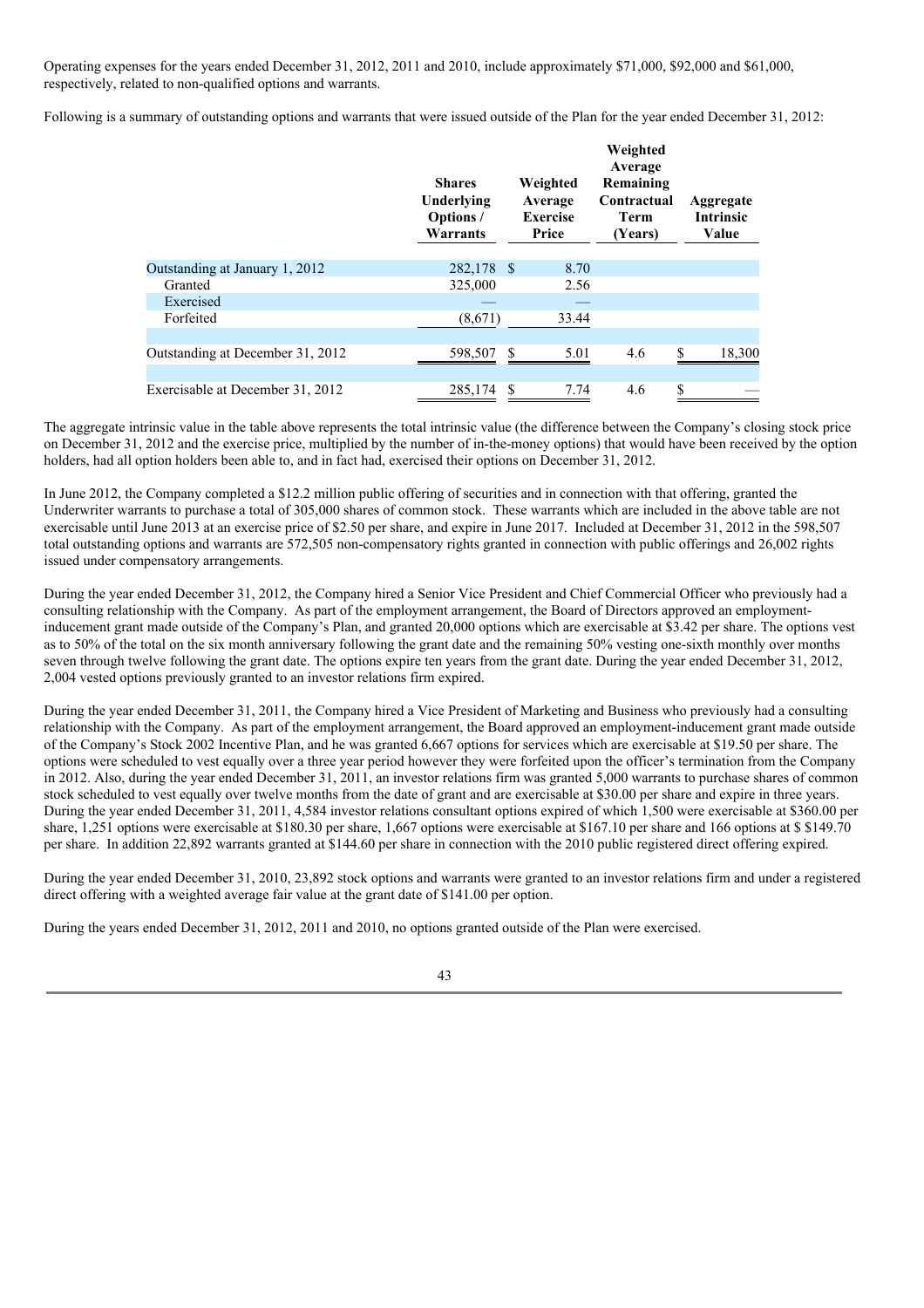The total fair value of stock options granted to an investor relations consulting firm that vested and became exercisable during the years ended December 31, 2012, 2011 and 2010, was \$89,000, \$61,000 and \$61,000, respectively.

A summary of the activity of nonvested, non-qualified options and warrants granted outside of the Plan in connection with employment and investor relations consulting services for the year ended December 31, 2012, is presented below:

| <b>Nonvested Shares</b>        | <b>Nonvested</b><br><b>Shares</b><br>Underlying<br><b>Options</b> | Weighted<br>Average<br><b>Exercise</b><br>Price | Weighted<br>Average<br><b>Grant Date</b><br><b>Fair Value</b> |
|--------------------------------|-------------------------------------------------------------------|-------------------------------------------------|---------------------------------------------------------------|
| Nonvested at January 1, 2012   | 7,917                                                             | 21.18<br>S                                      | 16.14<br>- \$                                                 |
| Granted                        | 20,000                                                            | 3.42                                            | 2.84                                                          |
| Vested                         | (15, 137)                                                         | 7.97                                            | 5.89                                                          |
| Forfeited                      | (4,447)                                                           | 19.50                                           | 16.11                                                         |
|                                |                                                                   |                                                 |                                                               |
| Nonvested at December 31, 2012 | 8,333                                                             | 3.42                                            | 2.84<br>-S                                                    |

At December 31, 2012, there was approximately \$22,000 in unrecognized cost for non-qualified options that will be recorded over a weighted average future period of less than one year.

Subsequent to December 31, 2012, 501 investor relations options which were exercisable at \$54.00 per share expired.

# **Note 7. Animal Health License Agreements:**

Effective May 1, 2004 Washington University in St. Louis (WU) and Venaxis entered into an Exclusive License Agreement (WU License Agreement) which grants Venaxis exclusive license and right to sublicense WU's technology (as defined under the WU License Agreement) for veterinary products worldwide, except where such products are prohibited under U.S. laws for export. The term of the WU License Agreement continues until the expiration of the last of WU's patents (as defined in the WU License Agreement) expire. Venaxis has agreed to pay minimum annual royalties of \$20,000 annually during the term of the WU License Agreement and such amounts are creditable against future royalties. Royalties payable to WU under the WU License Agreement for covered product sales by Venaxis carry a mid-single digit royalty rate and for sublicense fees received by Venaxis carry a low double-digit royalty rate. The WU License Agreement contains customary terms for confidentiality, prosecution and infringement provisions for licensed patents, publication rights, indemnification and insurance coverage. The WU License Agreement is cancelable by Venaxis with ninety days advance notice at any time and by WU with sixty days advance notice if Venaxis materially breaches the WU License Agreement and fails to cure such breach.

In July 2012, the Company entered into an Exclusive License Agreement (the "License Agreement") with a licensee ("Licensee"), under which the Company granted the Licensee an exclusive royalty-bearing license to the Company's intellectual property and other assets, including patent rights and know-how, relating to recombinant single chain reproductive hormone technology for use in non-human mammals (the "Company's Animal Health Assets"). The License Agreement includes a sublicense of the technology licensed to the Company by WU. Under the terms of the WU License Agreement, a portion of license fees and royalties Venaxis receives from sublicensing agreements will be paid to WU. The obligation for such license fees due to WU is included in accrued expenses at December 31, 2012.

Under the License Agreement, the Licensee obtained a worldwide exclusive license to develop, seek regulatory approval for and offer to sell, market, distribute, import and export luteinizing hormone ("LH") and/or follicle-stimulating hormone ("FSH") products for bovine (cattle), equine and swine in the field of the assistance and facilitation of reproduction in bovine, equine and swine animals. The Company also granted the Licensee an option and right of first refusal to develop additional animal health products outside of the licensed field of use or any diagnostic pregnancy detection tests for non-human mammals.

44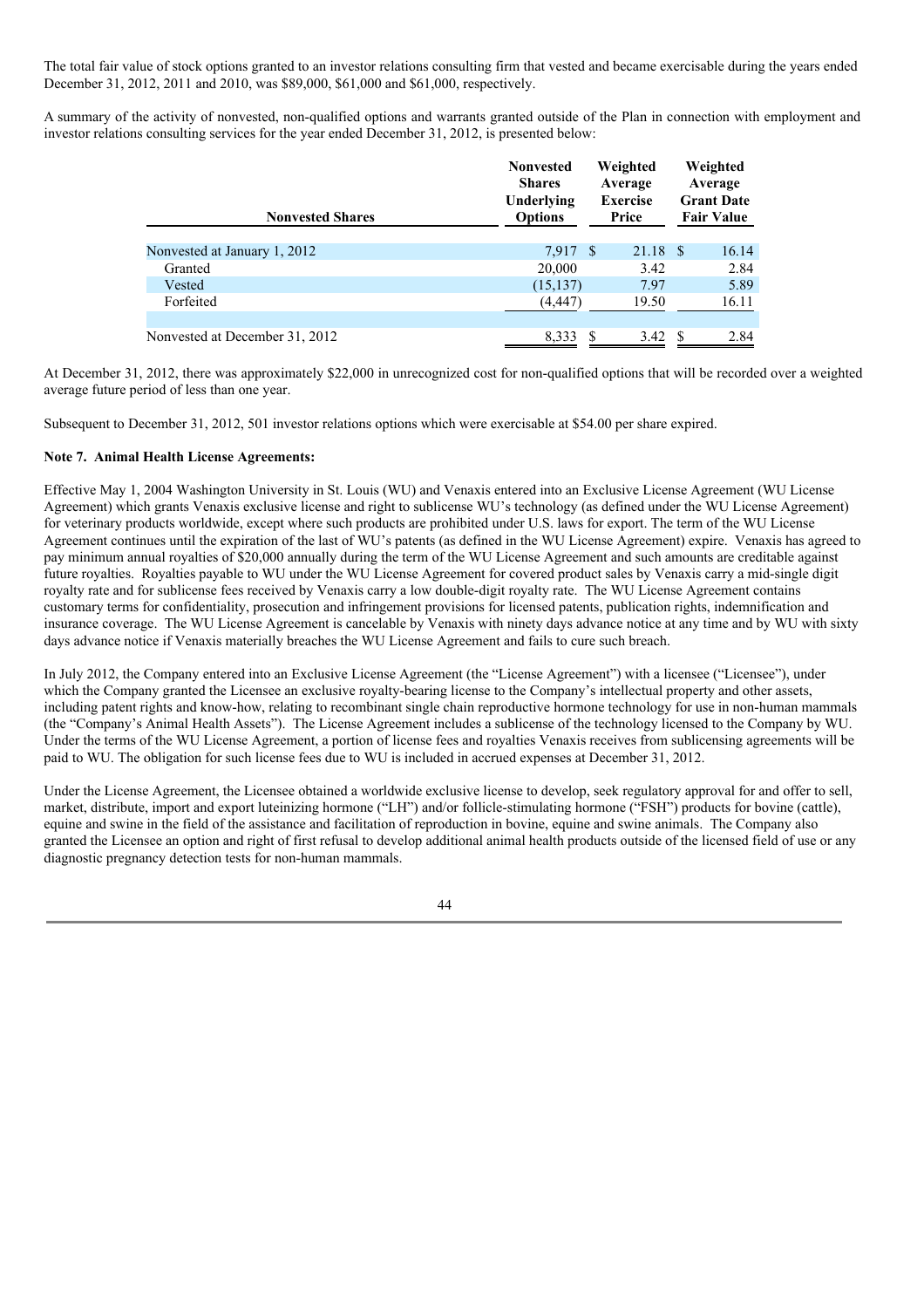Under the License Agreement as of December 31, 2012, the following future license fees and milestone payments are provided, assuming future milestones are successfully achieved:

- License fees of \$408,000 payable in quarterly installments of \$204,000;
- Milestone payments, totaling up to a potential of \$1.1 million in the aggregate, based on the satisfactory conclusion of milestones as defined in the License Agreement;
- · Potential for milestone payments of up to an additional \$2 million for development and receipt of regulatory approval for additional licensed products; and
- Royalties, at low double digit rates, based on sales of licensed products.

Revenue recognition related to the License Agreement and WU Agreement is based primarily on the Company's consideration of ASC No. 808-10-45, "*Accounting for Collaborative Arrangements*". For financial reporting purposes, the license fees and milestone payments received from the License Agreement, net of the amounts due to third parties, including WU, have been recorded as deferred revenue and are amortized over the term of the License Agreement. License fees and milestone revenue totaling a net of approximately \$1,182,000 commenced being amortized into income upon the July 2012 date of milestone achievement. As of December 31, 2012, deferred revenue of \$79,803 has been classified as a current liability and \$1,081,706 has been classified as a long-term liability. The current liability includes the next twelve months' portion of the amortizable milestone revenue. During the year ended December 31, 2012, \$20,571 was recorded as the amortized license fee revenue arising from the License Agreement.

A tabular summary of the revenue categories and amounts of revenue recognition associated with the License Agreement follows:

| Category                                           | Totals                                         |   |                         |
|----------------------------------------------------|------------------------------------------------|---|-------------------------|
| License fees and milestone amounts paid / achieved |                                                | S | 1,512,000               |
| Third party obligations recorded, including WU     |                                                |   | (329, 920)              |
| Deferred revenue balance                           |                                                |   | 1,182,080               |
| Revenue amortization to December 31, 2012          |                                                |   | (20, 571)               |
|                                                    |                                                |   |                         |
| Net deferred revenue balance at December 31, 2012  |                                                | ፍ | 1,161,509               |
|                                                    |                                                |   |                         |
| Commencement of license fees revenue recognition   |                                                |   | Upon signing or receipt |
| Commencement of milestone revenue recognition      | Upon milestone achievement over then remaining |   |                         |
|                                                    |                                                |   | life.                   |
| Original amortization period                       |                                                |   | 197 months              |

The animal health technology, licensed from WU in 2004 was sub-licensed in 2008 to Novartis Animal Health ("Novartis") under a long-term world-wide development and marketing agreement. In November 2011, the Company entered into a Termination Agreement with Novartis Animal Health, Inc. (the "Novartis Termination Agreement") to terminate the Novartis License Agreement. Under the Novartis termination Agreement, the original termination obligation totaled \$1,374,000, which was payable \$150,000 upon signing the Novartis Termination Agreement and six equal subsequent quarterly installments of \$204,000 each. At December 31, 2012, the remaining outstanding termination obligation totaled \$397,588 which is due in 2013. Between 2008 and 2011, the Company received up-front license fees which were recorded, net of the amounts due to WU, in accordance with ASC No. 808. The non-refundable net amount of \$810,000 was being amortized to license fee revenue over the 152 month original license period. During the years ended December 31, 2011 and 2010, \$62,179 and \$68,394, respectively, was recorded as the amortized license fee revenue arising from the Novartis License Agreement. Upon execution of the Termination Agreement with Novartis, the Company recorded a gain of \$938,896, arising from the elimination of both the \$900,000 in remaining deferred revenue and the net accounts payable to Novartis the total of which exceeded the net settlement obligation to Novartis. As of the date of termination, future amortization of the deferred revenue was terminated.

## **Note 8. Other income:**

In 2010, the Company received \$244,479 from the U.S. Department of Treasury under the qualifying therapeutic discovery project under Section 48D of the Internal Revenue Code which is included in other income for the year ended December 31, 2010.

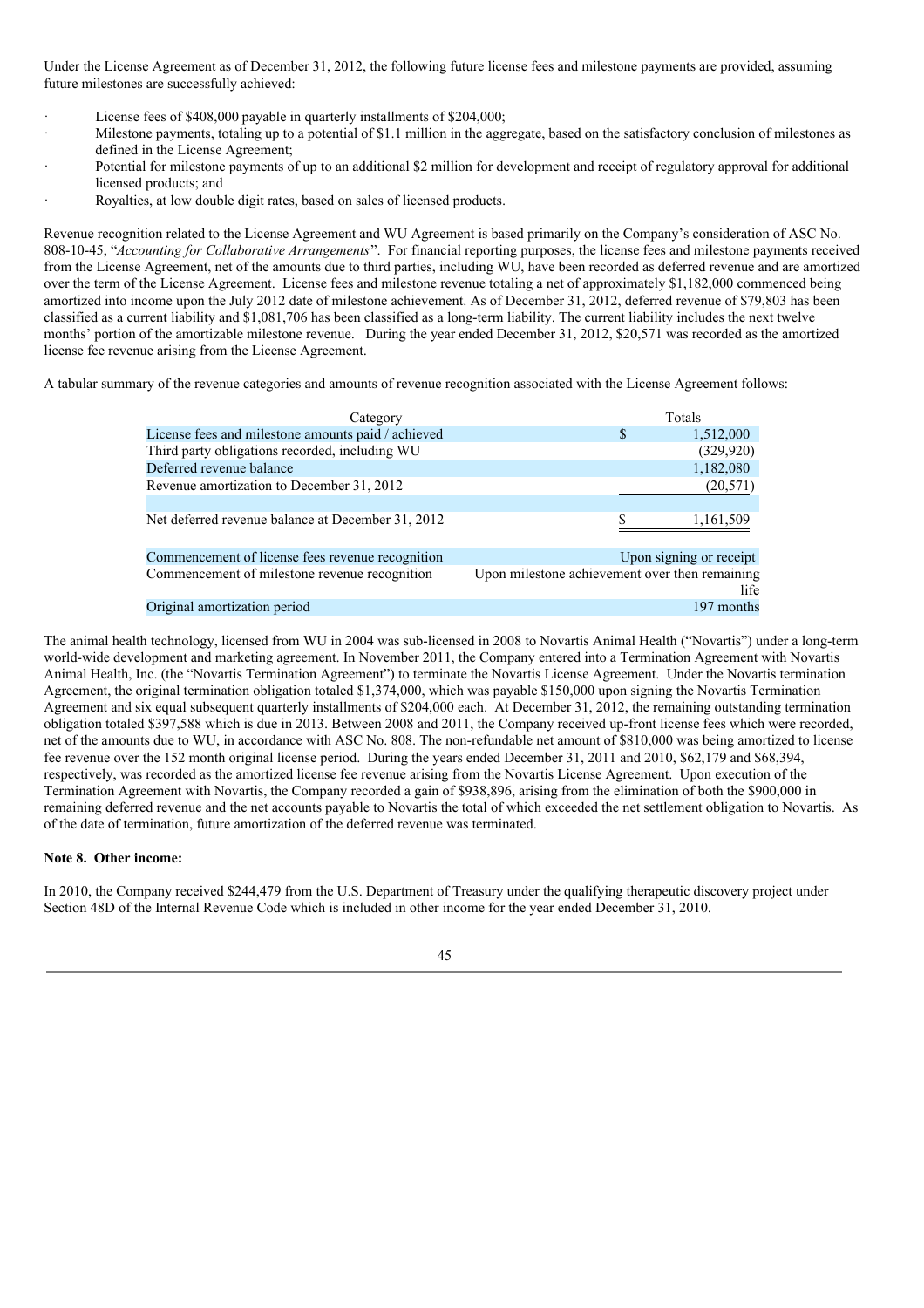## **Note 9. Income taxes:**

Income taxes at the federal statutory rate are reconciled to the Company's actual income taxes as follows:

|                                            | 2012             | 2011             | 2010        |
|--------------------------------------------|------------------|------------------|-------------|
| Federal income tax benefit at 34%          | $(3,132,000)$ \$ | $(3,473,000)$ \$ | (4,535,000) |
| State income tax net of federal tax effect | (276,000)        | (306,000)        | (400,000)   |
| Permanent items                            | 339,000          | 504,000          | 881,000     |
| Other                                      | 121,000          |                  |             |
| Valuation allowance                        | 2,948,000        | 3,275,000        | 4,054,000   |
|                                            |                  |                  |             |

As of December 31, 2012, the Company has net operating loss carry forwards of approximately \$68 million for federal and state tax purposes, which are available to offset future taxable income, if any, expiring through December 2032. A valuation allowance was recorded at December 31, 2012 due to the uncertainty of realization of deferred tax assets in the future.

The tax effects of temporary differences that give rise to significant portions of deferred tax assets and liabilities at December 31, 2012 and 2011 are as follows:

|                                     | 2012             |               | 2011         |
|-------------------------------------|------------------|---------------|--------------|
| Deferred tax assets (liabilities):  |                  |               |              |
| Net operating loss carry forwards   | \$<br>25,100,000 | <sup>\$</sup> | 22,767,000   |
|                                     |                  |               |              |
| Property and equipment              | 32,000           |               | 8,000        |
| Patents and other intangible assets | 17,000           |               | 23,000       |
| Other                               |                  |               | 15,000       |
| Deferred revenue                    | 551,000          |               |              |
| Research and development credit     | 753,000          |               | 692,000      |
|                                     |                  |               |              |
| Deferred tax asset                  | 26,453,000       |               | 23,505,000   |
| Valuation allowance                 | (26, 453, 000)   |               | (23,505,000) |
|                                     |                  |               |              |
|                                     | \$               |               |              |
|                                     |                  |               |              |

### **Note 10. Commitments and contingencies:**

#### **Commitments:**

## **Employment commitments:**

As of December 31, 2012, the Company has employment agreements with three officers providing aggregate annual minimum commitments totaling \$780,000. The agreements automatically renew at the end of each year unless terminated by either party and contain customary confidentiality and benefit provisions.

## **Contingencies:**

On September 1, 2010, the Company received a complaint, captioned Mark Chipman v. AspenBio Pharma, Inc. (now Venaxis, Inc.), Case No. 2:10-cv-06537-GW-JC ("Chipman Suit"). The complaint was filed in the U.S. District Court in the Central District of California by an individual investor. The complaint included allegations of fraud, negligent misrepresentation, violations of Section 10(b) of the Exchange Act and SEC Rule 10b-5, and violations of Sections 25400 and 25500 of the California Corporations Code, all related to the Company's bloodbased acute appendicitis test in development. On the Company's motion, the action was transferred to the U.S. District Court for the District of Colorado by order dated January 21, 2011. The action was assigned a District of Colorado Civil Case No. 11-cv-00163-REB-KMT.

On October 7, 2011, the Company filed a motion to dismiss the complaint. On September 17, 2012, the United States District Court for Colorado granted the Company's motion to dismiss, dismissing the plaintiff's claims against the Company without prejudice. On the same day, the court also entered final judgment without prejudice in favor of the Company and against the plaintiff in the Chipman Suit. The plaintiff in the Chipman Suit did not file a Notice of Appeal.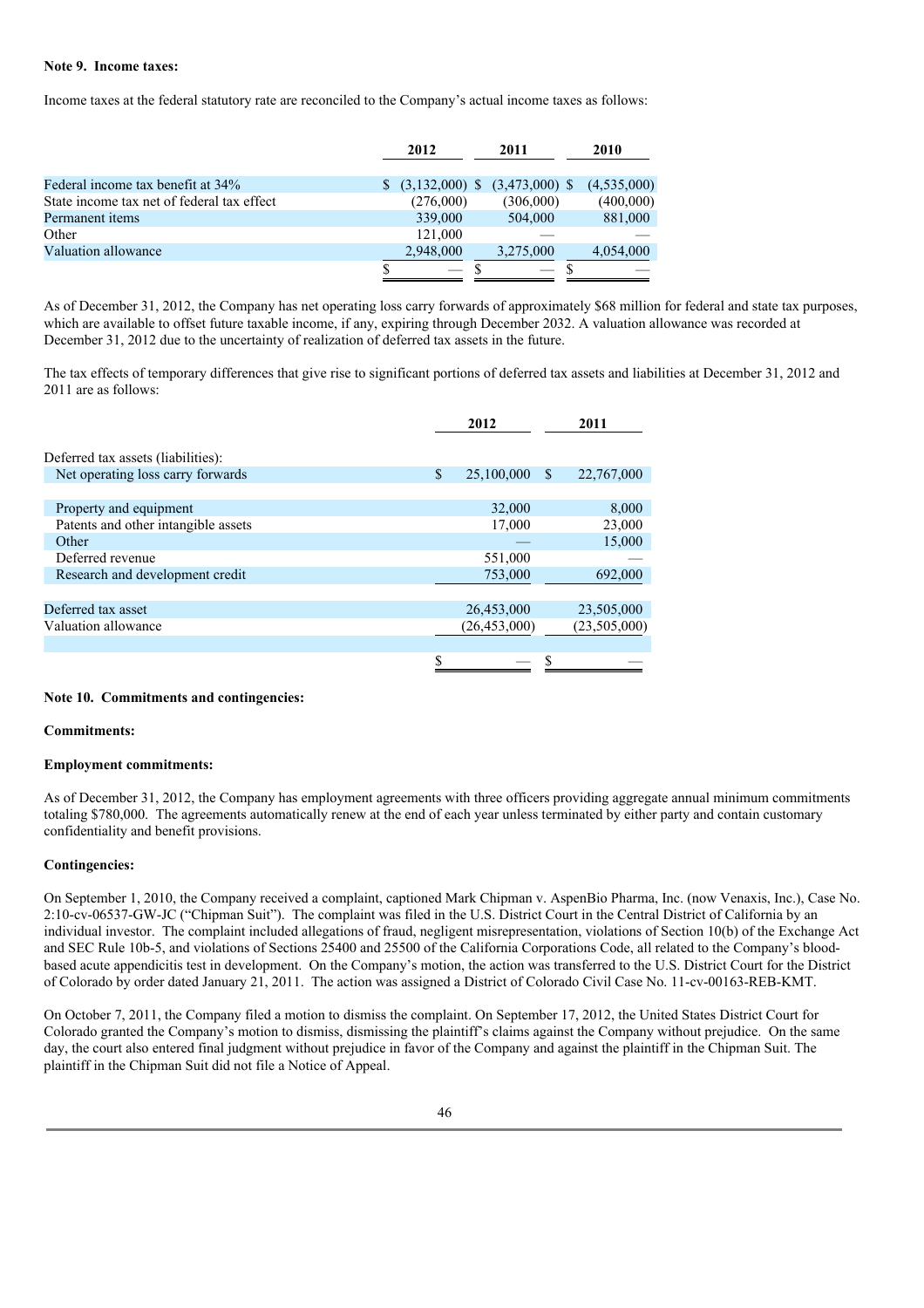On October 1, 2010, the Company received a complaint, captioned John Wolfe, individually and on behalf of all others similarly situated v. AspenBio Pharma, Inc. (now Venaxis, Inc.) et al., Case No. CV10 7365 ("Wolfe Suit"). This federal securities purported class action was filed in the U.S. District Court in the Central District of California on behalf of all persons, other than the defendants, who purchased common stock of the Company during the period between February 22, 2007 and July 19, 2010, inclusive. The complaint named as defendants certain officers and directors of the Company during such period. The complaint included allegations of violations of Section 10(b) of the Exchange Act and SEC Rule 10b-5 against all defendants, and of Section 20(a) of the Exchange Act against the individual defendants, all related to the Company's blood-based acute appendicitis test in development known as AppyScore. On the Company's motion, this action was also transferred to the U.S. District Court for the District of Colorado by order dated January 21, 2011. The action has been assigned a District of Colorado Civil Case No. 11-cv-00165-REB-KMT. On July 11, 2011, the court appointed a lead plaintiff and approved lead counsel. On August 23, 2011, the lead plaintiff filed an amended putative class action complaint, alleging the same class period. Based on a review of the amended complaint, the Company and the individual defendants believe that the plaintiffs' allegations are without merit, have vigorously defended against these claims, and intend to continue to do so.

On October 7, 2011, the Company filed a motion to dismiss the amended complaint, and the plaintiff's response and the Company's reply thereto were subsequently filed. On September 13, 2012, the United States District Court for Colorado granted the Company's motion to dismiss, dismissing the plaintiffs' claims against all defendants without prejudice. On September 14, 2012, the court entered Final Judgment without prejudice on behalf of all defendants and against all plaintiffs in the Wolfe Suit. The Order to dismiss the action found in favor of the company and all of the individual defendants. On October 12, 2012, the plaintiffs filed a Notice of Appeal of the Order granting the motion to dismiss and of the Final Judgment in the Wolfe Suit. The plaintiffs filed their opening brief with the Tenth Circuit Court of Appeals on March 1, 2013.

On January 4, 2011, a plaintiff filed a complaint in the U.S. District Court for the District of Colorado captioned Frank Trpisovsky v. Pusey, et al, Civil Action No. 11-cv-00023-PAB-BNB, that purports to be a shareholder derivative action on behalf of the Company against thirteen individual current or former officers and directors. The complaint also names the Company as a nominal defendant. The plaintiff asserts violations of Section 14(a) of the Exchange Act, SEC Rule 14a-9, breach of fiduciary duty, waste of corporate assets, and unjust enrichment. On motion of the Company and the individual defendants, the U.S. District Court has stayed this derivative action by order dated March 15, 2011, and this action continues to be stayed. On October 18, 2012, the parties filed a Joint Status Report, reporting on updates in the Chipman Suit and the Wolfe Suit and stating that the stay should remain in place at this time and that a further status report should be submitted after appeals in the Wolfe Suit have been resolved. On October 25, 2012, the magistrate judge issued a recommendation that the case be administratively closed, subject to reopening for good cause. The U.S. District Court on November 14, 2012, accepted the recommendation and ordered this action administratively closed, subject to reopening for good cause.

In the ordinary course of business and in the general industry in which the Company is engaged, it is not atypical to periodically receive a third party communication which may be in the form of a notice, threat, or 'cease and desist' letter concerning certain activities. For example, this can occur in the context of the Company's pursuit of intellectual property rights. This can also occur in the context of operations such as the using, making, having made, selling, and offering to sell products and services, and in other contexts. The Company makes rational assessment of each situation on a case-by-case basis as such may arise. The Company periodically evaluates its options for trademark positions and considers a full spectrum of alternatives for trademark protection and product branding.

|                                    |               |             |               |             |               | September   |               | December    |
|------------------------------------|---------------|-------------|---------------|-------------|---------------|-------------|---------------|-------------|
|                                    |               | March 31,   |               | June $30$ , |               | 30.         |               | 31,         |
| Fiscal 2012 quarters ended:        |               |             |               |             |               |             |               |             |
| Total revenues                     | \$            | 7,000       | <sup>\$</sup> | 27,000      | S             | 6,000       | <sup>\$</sup> | 2,000       |
| Gross margin                       | \$            | 7.000       | S             | 27,000      | S             | 6.000       | \$            | 1,000       |
| Net loss                           | S             | (1,938,000) | <sup>\$</sup> | (2,310,000) | <sup>\$</sup> | (2,460,000) | $\mathbb{S}$  | (2,504,000) |
| Loss per share - Basic and diluted | \$            | $(1.20)$ \$ |               | $(1.19)$ \$ |               | $(.32)$ \$  |               | (0.87)      |
| Market price of common stock       |               |             |               |             |               |             |               |             |
| High                               | \$            | 5.88        | -S            | 4.44        | <b>S</b>      | 2.77        | \$            | 2.93        |
| Low                                | \$            | 3.90        | <sup>\$</sup> | 1.88        | <sup>\$</sup> | 1.33        | -S            | 2.04        |
|                                    |               |             |               |             |               |             |               |             |
| Fiscal 2011 quarters ended:        |               |             |               |             |               |             |               |             |
| Total revenues                     | \$            | 97,000      | \$.           | 55,000      | \$            | 22,000      | \$            | 45,000      |
| Gross margin                       | \$            | 85,000      | $\mathbb{S}$  | 52,000      | \$            | 22,000      | \$            | 44,000      |
| Net loss                           | \$            | (2,806,000) | S             | (2,787,000) | \$            | (3,064,000) | S.            | (1,557,000) |
| Loss per share - Basic and diluted | $\mathcal{S}$ | (2.10)      | -S            | (2.10)      | - \$          | $(2.28)$ \$ |               | (0.96)      |
| Market price of common stock       |               |             |               |             |               |             |               |             |
| High                               | \$            | 25.50       | S             | 23.61       | S             | 22.50       | \$.           | 17.53       |
| Low                                | \$            | 16.80       | S             | 18.60       | S             | 14.40       | S             | 5.82        |

## **Note 11. Supplemental data: Selected quarterly financial information (unaudited)**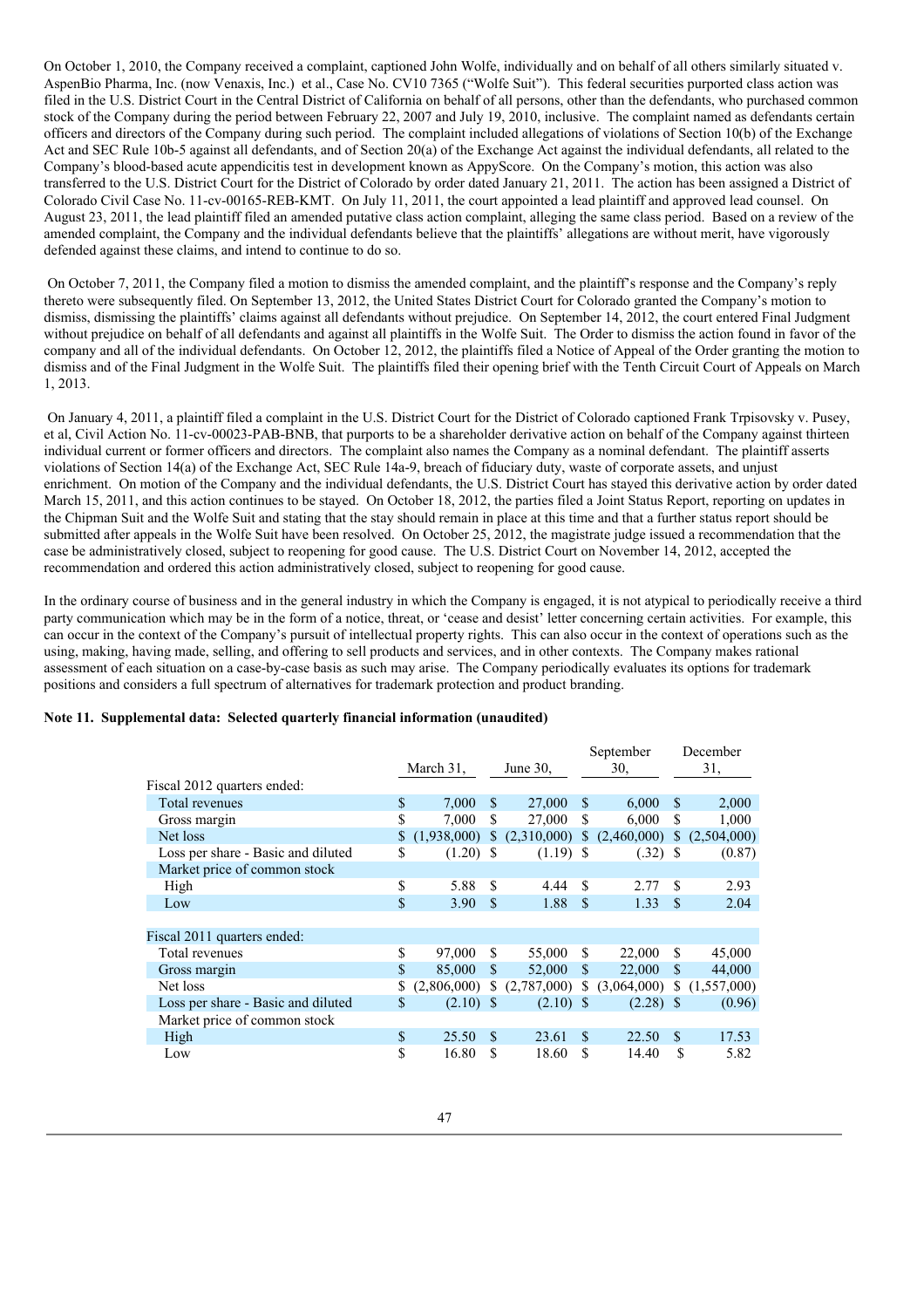## **ITEM 9. CHANGES IN AND DISAGREEMENTS WITH ACCOUNTANTS ON ACCOUNTING AND FINANCIAL DISCLOSURE**

There have been no disagreements between the Company and its independent accountants on any matter of accounting principles or practices, or financial statement disclosure.

# **ITEM 9A. CONTROLS AND PROCEDURES.**

## **Evaluation of Disclosure Controls and Procedures**

We maintain disclosure controls and procedures (as such term is defined in Rule 13a-15(e) of the Securities Exchange Act of 1934, as amended (the "Exchange Act")) that are designed to ensure that information required to be disclosed in our reports filed or submitted to the SEC under the Exchange Act is recorded, processed, summarized and reported within the time periods specified by the SEC's rules and forms, and that information is accumulated and communicated to management, including the principal executive and financial officer as appropriate, to allow timely decisions regarding required disclosures. The Chief Executive Officer and Chief Financial Officer evaluated the effectiveness of disclosure controls and procedures as of December 31, 2012, pursuant to Rule 13a-15(b) under the Exchange Act. Based on that evaluation, the Chief Executive Officer and Chief Financial Officer concluded that, as of the end of the period covered by this report, the Company's disclosure controls and procedures were effective. A system of controls, no matter how well designed and operated, cannot provide absolute assurance that the objectives of the system of controls are met, and no evaluation of controls can provide absolute assurance that all control issues and instances of fraud, if any, within a company have been detected.

## **Changes in Internal Control over Financial Reporting**

No changes were made to our internal control over financial reporting during our most recently completed fiscal quarter that have materially affected, or are reasonably likely to materially affect, our internal control over financial reporting.

## **Management's Report on Internal Control over Financial Reporting**

Management is responsible for establishing and maintaining adequate internal control over financial reporting as defined in Rules 13a-15(f) under the Exchange Act. The Exchange Act defines internal control over financial reporting as a process designed by, or under the supervision of, our executive and principal financial officers and effected by our board of directors, management and other personnel, to provide reasonable assurance regarding the reliability of financial reporting and the preparation of financial statements for external purposes in accordance with GAAP and includes those policies and procedures that:

- **•** Pertain to the maintenance of records that in reasonable detail accurately and fairly reflect the transactions and dispositions of our assets;
- **•** Provide reasonable assurance that transactions are recorded as necessary to permit preparation of financial statements in accordance with GAAP, and that our receipts and expenditures are being made only in accordance with authorizations of our management and our directors; and
- **•** Provide reasonable assurance regarding prevention or timely detection of unauthorized acquisition, use or disposition of our assets that could have a material effect on the financial statements.

All internal control systems, no matter how well designed, have inherent limitations. Therefore, even those systems determined to be effective can provide only reasonable assurance with respect to financial statement preparation and presentation. Also, projections of any evaluation of effectiveness to future periods are subject to the risk that controls may become inadequate because of changes in conditions or that the degree of compliance with the policies or procedures may deteriorate.

Management assessed the effectiveness of our internal control over financial reporting as of December 31, 2012. In making this assessment, we used the criteria set forth by the Committee of Sponsoring Organizations of the Treadway Commission (COSO) in Internal Control Integrated Framework. Based on our assessment, we determined that, as of December 31, 2012, our internal control over financial reporting was effective based on those criteria.

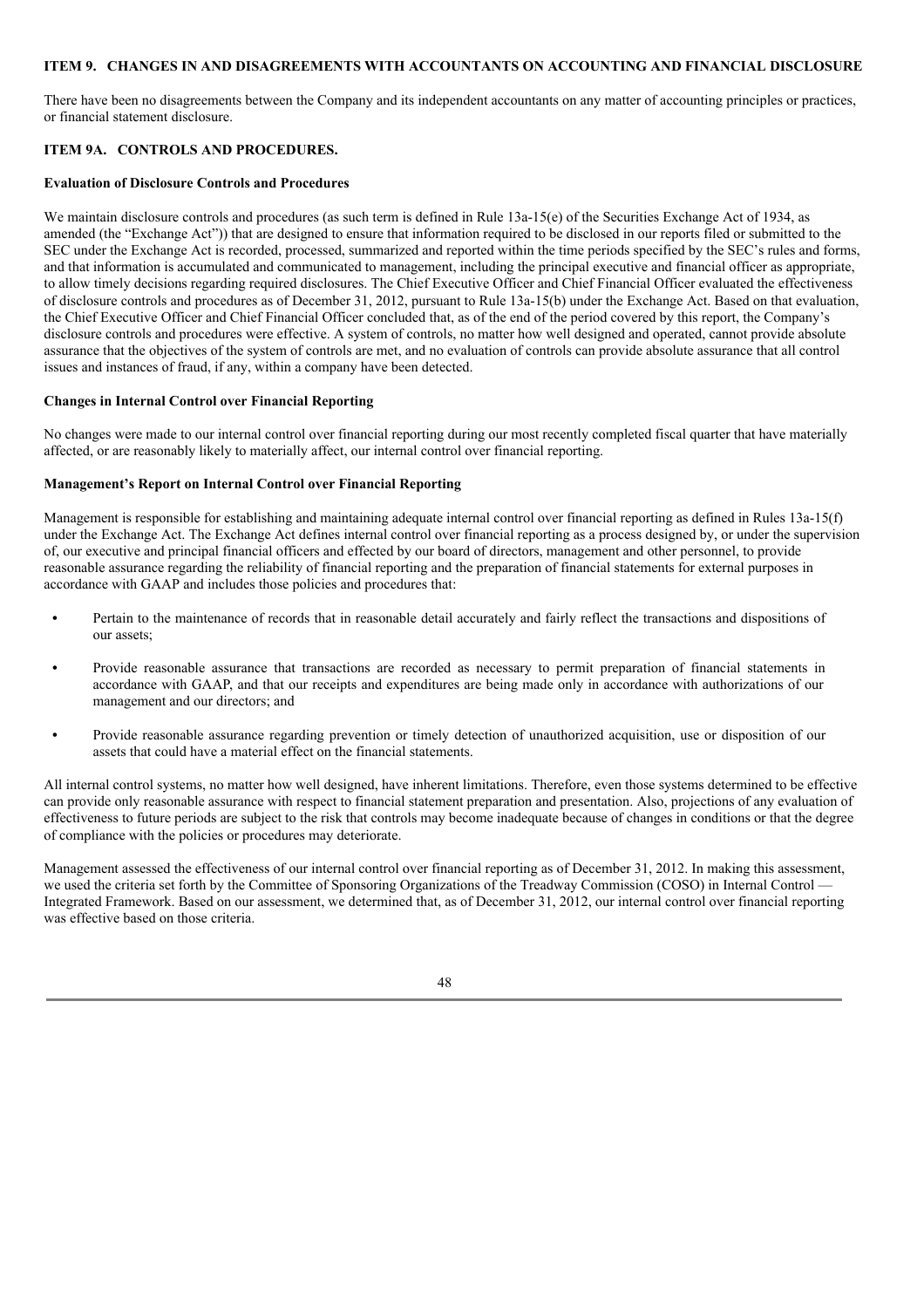# **ITEM 9B. OTHER INFORMATION.**

None.

## **PART III**

# **ITEM 10. DIRECTORS, EXECUTIVE OFFICERS AND CORPORATE GOVERNANCE.**

The information required by this Item is incorporated by reference to the Proxy Statement.

# **ITEM 11. EXECUTIVE COMPENSATION.**

The information required by this Item is incorporated by reference to the Proxy Statement.

# **ITEM 12. SECURITY OWNERSHIP OF CERTAIN BENEFICIAL OWNERS AND MANAGEMENT AND RELATED STOCK HOLDER MATTERS.**

The information required by this Item is incorporated by reference to the Proxy Statement.

# **ITEM 13. CERTAIN RELATIONSHIPS AND RELATED TRANSACTIONS, AND DIRECTOR INDEPENDENCE.**

The information required by this Item is incorporated by reference to the Proxy Statement.

# **ITEM 14. PRINCIPAL ACCOUNTANT FEES AND SERVICES.**

The information required by this Item is incorporated by reference to the Proxy Statement.

49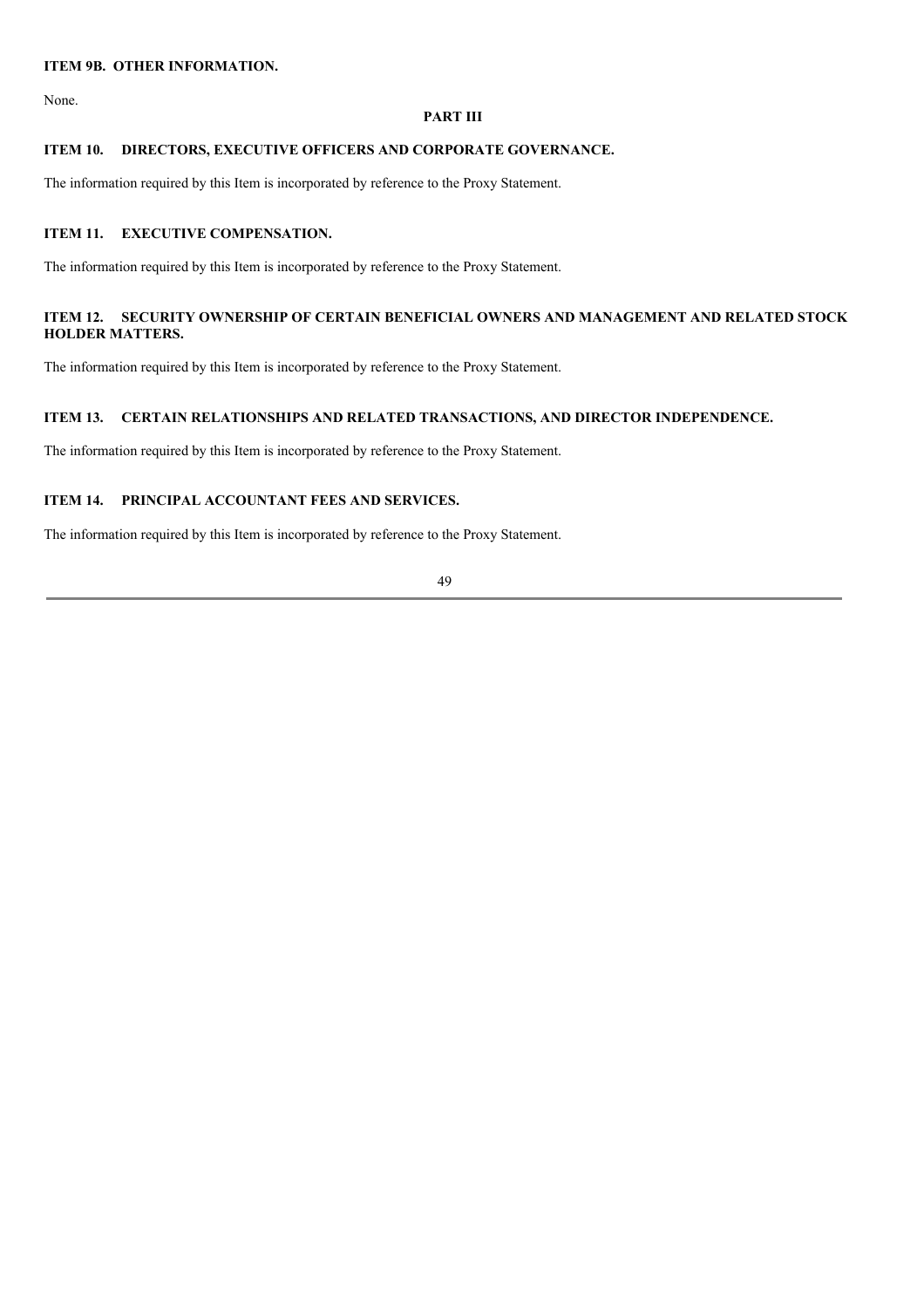### **PART IV**

### **ITEM 15. EXHIBITS, FINANCIAL STATEMENT SCHEDULES.**

- (a) Exhibits:
- 3.1 Articles of Incorporation filed July 24, 2000 (1)
- 3.1.1 Articles of Amendment to the Articles of Incorporation filed December 26, 2001 (1)
- 3.1.2 Articles of Amendment to the Articles of Incorporation filed November 9, 2005 (2)
- 3.1.3 Articles of Amendment to the Articles of Incorporation filed July 29, 2011 (15)
- 3.1.4 Articles of Amendment to the Articles of Incorporation filed June 19, 2012 (21)<br>3.1.5 Articles of Amendment to the Articles of Incorporation, as amended, of Venaxis
- 3.1.5 Articles of Amendment to the Articles of Incorporation, as amended, of Venaxis, Inc., dated and filed December 12, 2012. (23)
- 3.2 Amended and Restated Bylaws (3)
- 4.1 Specimen Certificate of Common Stock (22)
- 4.2 Form of Common Stock Warrant between Venaxis and Liolios Group, Inc. (10)
- 4.3 Form of Warrant between the Company and each of the investors signatories to the Securities Purchase Agreement dated December 23, 2011 (16)
- 4.4 Form of Warrant between the Company and the underwriter under each of an Underwriting Agreement dated June 19, 2012, November 14, 2012 and November 15, 2012, respectively (21)
- 10.1 2002 Stock Incentive Plan, as amended and restated effective July 1, 2007 (11)
- 10.1.1 Amendment to 2002 Stock Incentive Plan, dated June 9, 2008 (10)
- 10.1.2 Amendment to 2002 Stock Incentive Plan, dated November 20, 2009 (10)
- 10.1.3 Amendment to 2002 Stock Incentive Plan, dated November 22, 2010 (12) 10.1.4 Amendment to Amended and Restated 2002 Stock Incentive Plan, as ame
- 10.1.4 Amendment to Amended and Restated 2002 Stock Incentive Plan, as amended, dated July 8, 2011 (14)
- 10.1.5 Amendment to Amended and Restated 2002 Stock Incentive Plan, as amended, of Venaxis, Inc., effective May 22, 2012. (19)
- 10.1.6 Amendment to Amended and Restated 2002 Stock Incentive Plan, as amended, of Venaxis, Inc., effective December 11, 2012. (23) 10.2 Form of Underwriting Agreement (21)
- 10.3 Placement Agency Agreement, dated December 23, 2011, between the Company and Landenburg Thalmann & Co. Inc. (16)
- 10.3.1 Form of Securities Purchase Agreement between the Company and the investors signatories thereto. (16)
- 10.4 Exclusive License Agreement, dated May 1, 2004 between Venaxis and The Washington University, as amended. (9)
- 10.5 Debt Modification Agreement dated June 13, 2003 with FirstBank of Tech Center. (4)
- 10.5.1 Loan Agreement between Venaxis, Inc. and Front Range Regional Economic Development Corporation dated June 13, 2003 for \$1,300,000 regarding loan for physical plant or capital equipment acquisitions. (4)
- 10.5.2 Promissory Note dated June 13, 2003 by Venaxis, Inc. to Front Range Regional Economic Development Corporation in principal amount of \$1,300,000. (4)
- 10.5.3 Unconditional Guarantee dated June 13, 2003 by Venaxis, Inc. to Front Range Regional Economic Development Corporation in principal amount of \$1,300,000. (4)
- 10.6 Exclusive License Agreement with Novartis Animal Health, Inc., dated as of April 2, 2008. (5)
- 10.6.1 Amendment to Exclusive License Agreement with Novartis Animal Health, Inc., dated July 26, 2010 (13)
- 10.6.2 Termination and Settlement Agreement with Novartis Animal Health, Inc., dated November 15, 2011 (17)
- 10.7 Executive Employment Agreement with Jeffrey McGonegal, effective as of February 10, 2009. (6)
- 10.8 Assignment and Consultation Agreement, dated May 29, 2003, between Venaxis and John Bealer, M.D. (7)
- 10.9 Executive Employment Agreement with Greg Pusey effective as of January 1, 2010. (10)
- 10.10 Executive Employment Agreement with Stephen Lundy effective as of March 24, 2010. (8)
- 10.11 Form of Stock Option Agreement under the 2002 Stock Incentive Plan, as amended and restated and amended. (10)
- 10.12 Non-Employee Director Compensation. \*
- 10.13 Executive Employment Agreement between Venaxis, Inc. and Donald Hurd, dated May 23, 2012. (20)
- 10.14 Exclusive License Agreement, dated July 25, 2012, between Ceva Santé Animale S.A. and Venaxis, Inc. (20)
- 14 Form of Code of Ethics \*
- 23 Consent of GHP Horwath, P.C. \*
- 31.1 Rule 13a-14(a)/15d-14(a) Certification of Chief Executive Officer \*
- 31.2 Rule 13a-14(a)/15d-14(a) Certification of Chief Financial Officer. \*
- 32 Section 1350 Certification Pursuant to 18 U.S.C. Section 1350, as Adopted Pursuant to Section 906 of the Sarbanes-Oxley Act of 2002. \*
- 101 Interactive data files pursuant to Rule 405 of Regulation S-T: (i) the Balance Sheets, (ii) the Statements of Operations, (iii) Statements of Stockholders Equity, (iv) the Statement of Cash Flows and (v) the Notes to the Financial Statements (A)
- (A) Pursuant to Rule 106T for Regulation S-T, the XBRL related information in Exhibit 101 to this Annual Report on Form 10-K shall not be deemed to be filed by the Company for purposes of Section 18 or any other provision of the Exchange Act of 1934, as amended.
	- Filed herewith.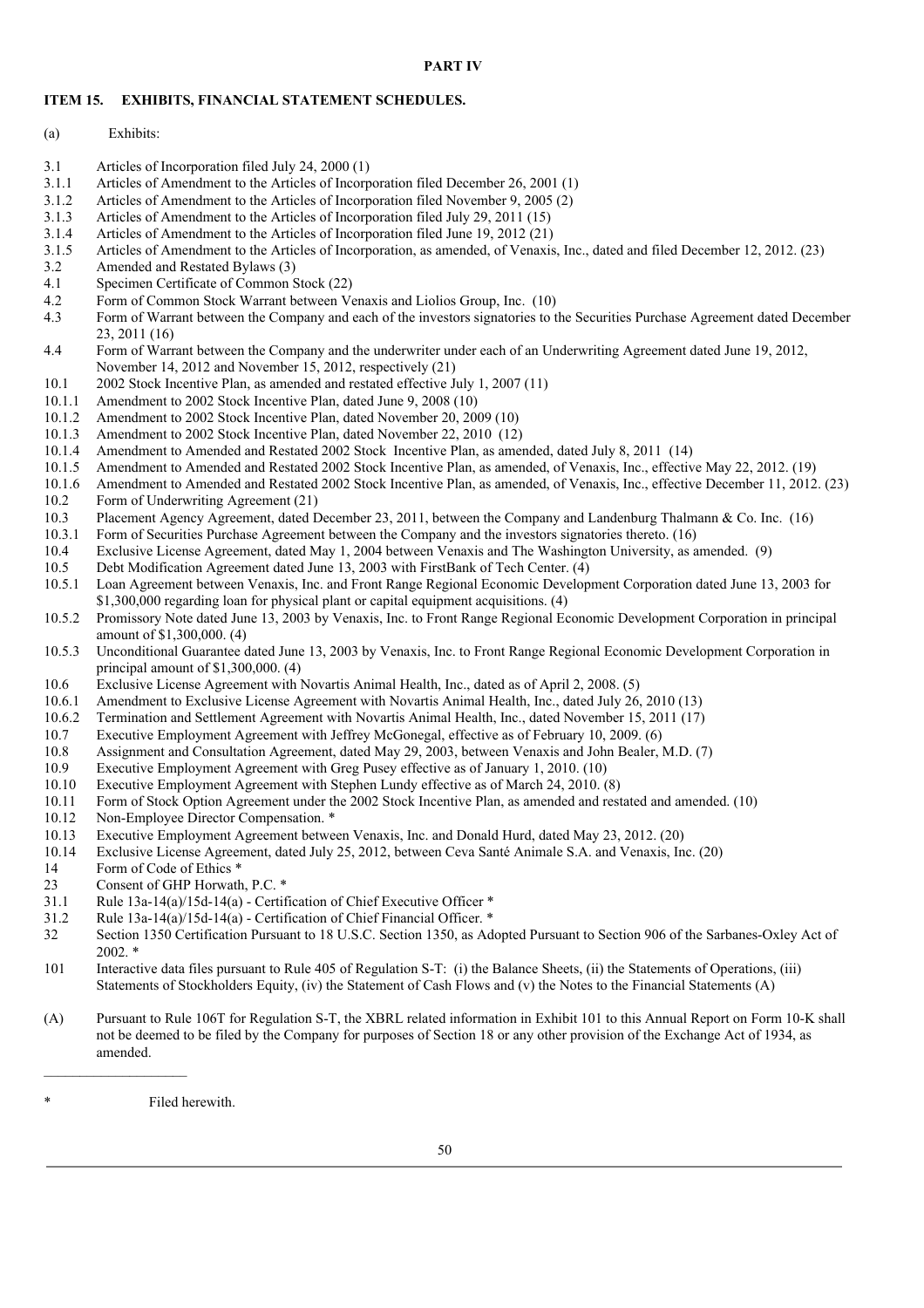- (1) Incorporated by reference from the registrant's Registration Statement on Form S-1 (File no. 333-86190), filed April 12, 2002.
- (2) Incorporated by reference from the registrant's Report on Form 10-QSB for the quarter ended October 31, 2005, filed November 10, 2005.
- (3) Incorporated by reference from the registrant's Report on Form 10-Q for the quarter ended March 31, 2008 filed on May 15, 2008.
- (4) Incorporated by reference from the registrant's Report on Form 10-KSB/A for the year ended December 31, 2004 (file no. 000- 50019), filed March 29, 2004.
- (5) Incorporated by reference from the registrant's Report on Form 10-Q for the quarter ended June 30, 2008, filed August 13, 2008.
- (6) Incorporated by reference from the registrant's Report on Form 8-K dated February 10, 2009, filed on February 17, 2009.
- (7) Incorporated by reference from the registrant's Report on Form 10-K for the year ended December 31, 2008, filed March 16, 2009.
- (8) Incorporated by reference from the registrant's Report on Form 8-K dated March 25, 2010, filed March 26, 2010.
- (9) Incorporated by reference from the registrant's Report on Form 10-Q for the quarter ended June 30, 2010, filed August 5, 2010.
- (10) Incorporated by reference from the registrant's Report on Form 10-K for the year ended December 31, 2009, filed March 9, 2010.
- (11) Incorporated by reference from the registrant's Registration Statement on Form S-8, filed June 22, 2007.
- (12) Incorporated by reference from the registrant's Report on Form 8-K, dated November 22, 2010 and filed November 29, 2010.
- (13) Incorporated by reference from the registrant's Report on Form 10-K for the year ended December 31, 2010, filed April 15, 2011.
- (14) Incorporated by reference from the registrant's Report on Form 8-K, dated July 8, 2011 and filed July 13, 2011.
- (15) Incorporated by reference from the registrant's Report on Form 8-K, dated and filed July 29, 2011.
- (16) Incorporated by reference from the registrant's Report on Form 8-K, dated December 23, 2011 and filed December 28, 2011.<br>(17) Incorporated by reference from the registrant's Report on Form 10-K/A for the year ended De
- (17) Incorporated by reference from the registrant's Report on Form 10-K/A for the year ended December 31, 2011, filed April 9, 2012.
- (18) Incorporated by reference from the registrant's Report on Form 8-K, dated May 23, 2012 and filed May 24, 2012.
- (19) Incorporated by reference from the registrant's Report on Form 8-K, dated May 22, 2012 and filed May 24, 2012.
- (20) Incorporated by reference from the registrant's Report on Form 8-K, dated July 25, 2012 and filed July 30, 2012.
- (21) Incorporated by reference from the registrant's Report on Form 8-K, dated June 19, 2012 and filed June 20, 2012.
- (22) Incorporated by reference from the registrant's Report on Form 8-K, dated and filed June 25, 2012.
- (23) Incorporated by reference from the registrant's Report on Form 8-K, dated December 11, 2012 and filed December 13, 2012.

51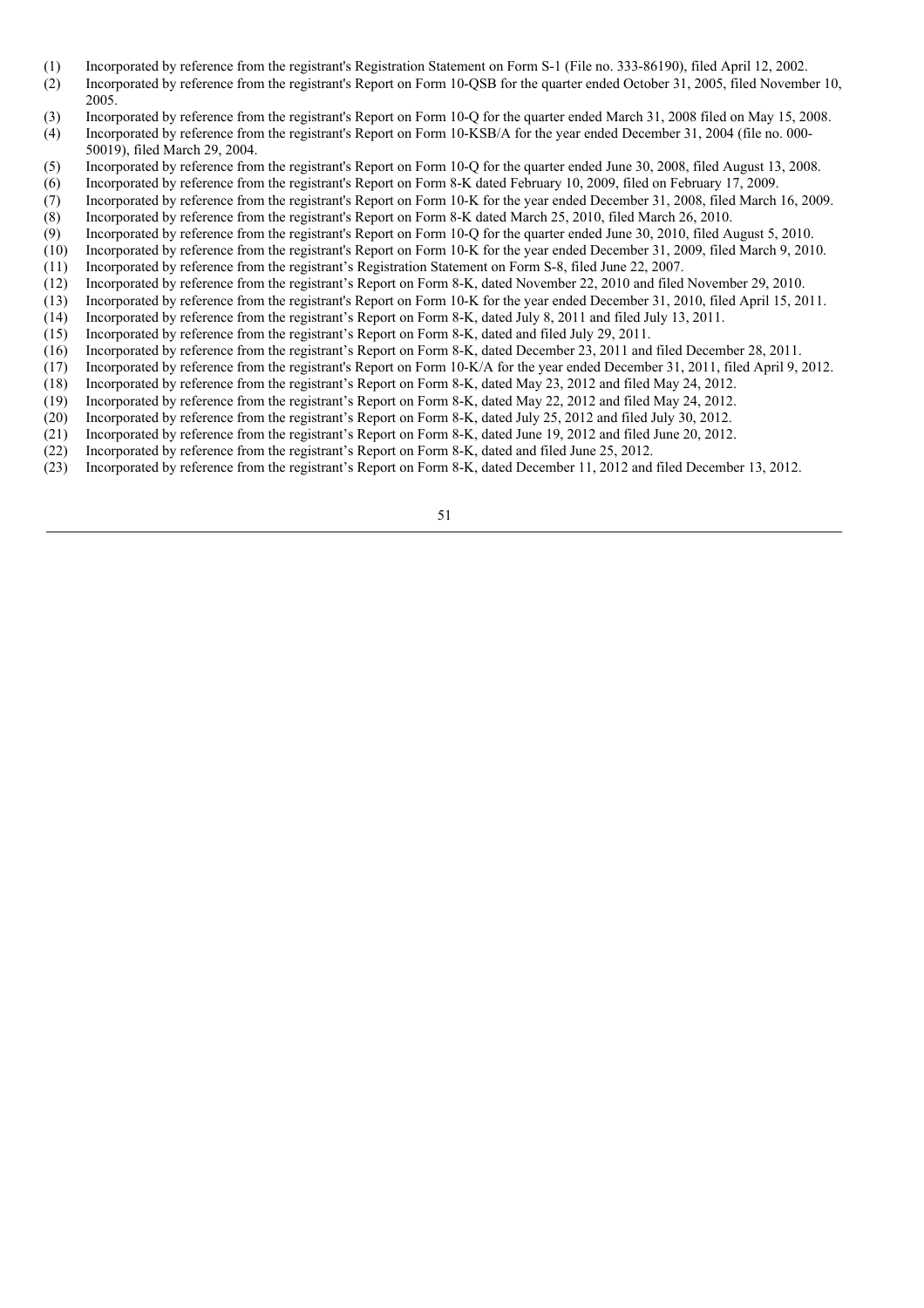## SIGNATURES

Pursuant to the requirements of Section 13 or 15(d) of the Securities Exchange Act of 1934, the registrant has duly caused this report to be signed on its behalf on March 26, 2013 by the undersigned thereunto duly authorized.

## **VENAXIS, INC.**

/s/ Stephen T. Lundy Stephen T. Lundy, Chief Executive Officer

Pursuant to the requirements of the Securities Exchange Act of 1934, this Report has been signed below by the following persons on behalf of the registrant on March 26, 2013 in the capacities indicated.

> /s/ Stephen T. Lundy Stephen T. Lundy, Chief Executive Officer and Director (principal executive officer) /s/ Jeffrey G. McGonegal Jeffrey G. McGonegal, Chief Financial Officer (principal financial officer and principal accounting officer) /s/ Gail S. Schoettler Gail S. Schoettler, Non-Executive Chair and Director /s/ Daryl J. Faulkner Daryl J. Faulkner, Director /s/ David E. Welch David E. Welch, Director /s/ John H. Landon John H. Landon, Director /s/ Susan A. Evans

Susan A. Evans, Director

52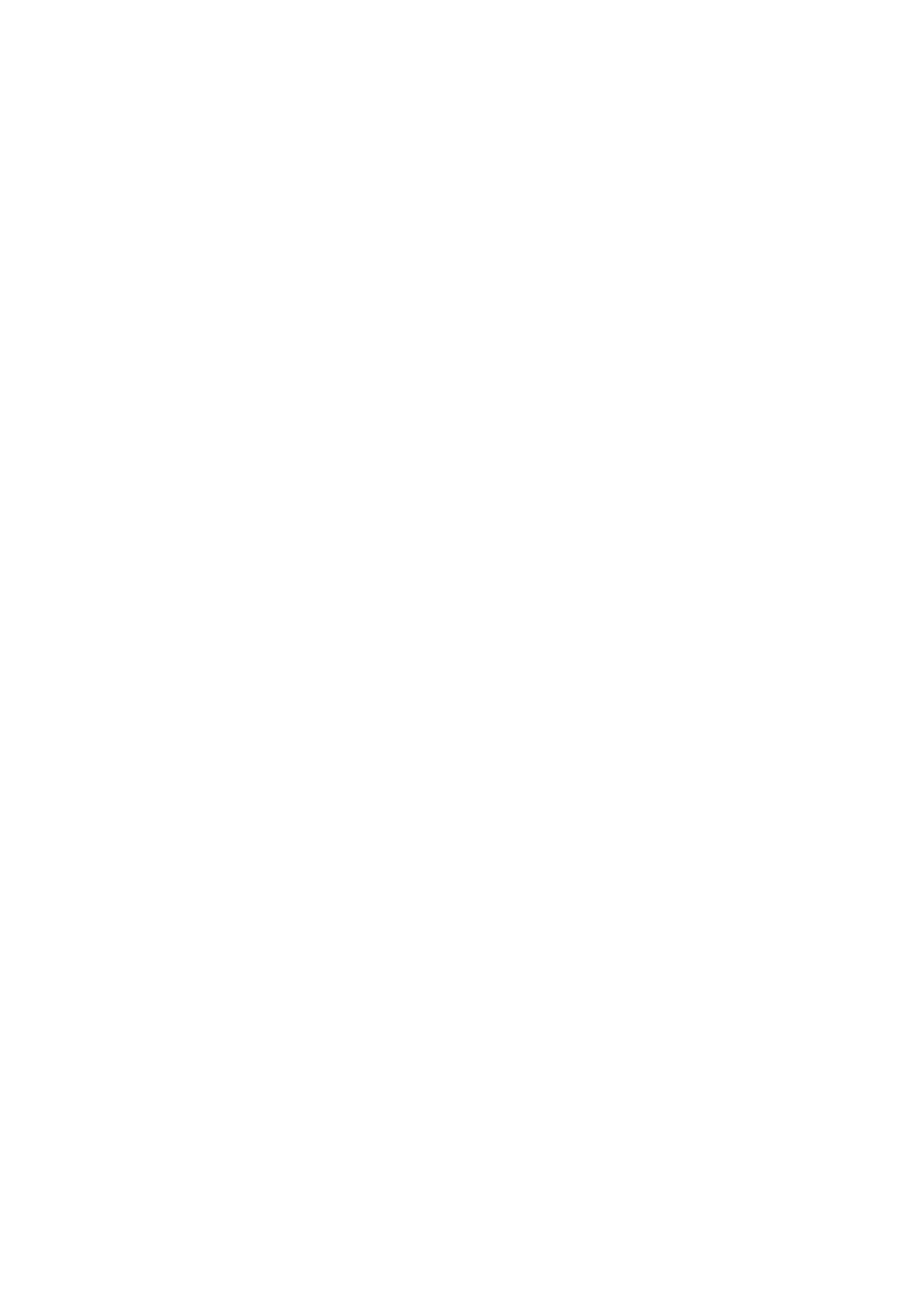# **Venaxis, Inc.**

# **Non-Employee Director Compensation**

| <b>Type of Compensation</b>                      | Amount  |
|--------------------------------------------------|---------|
| Monthly Cash Retainer for Non-Employee Directors | \$1.000 |
| <b>Stock Option Awards</b>                       | (1)     |
| <b>Other Compensation</b>                        | (2)     |

<sup>(1)</sup> Non-employee directors typically receive a stock option award upon joining the Board, that is two times the annual grant, and then typically receive annual grants, which may be pro-rated in the first year after joining the Board. In 2013, the annual grant was stock options to acquire 26,000 shares.

 $\mathcal{L}_\text{max}$ 

<sup>(2)</sup> Directors are reimbursed for out-of-pocket expenses.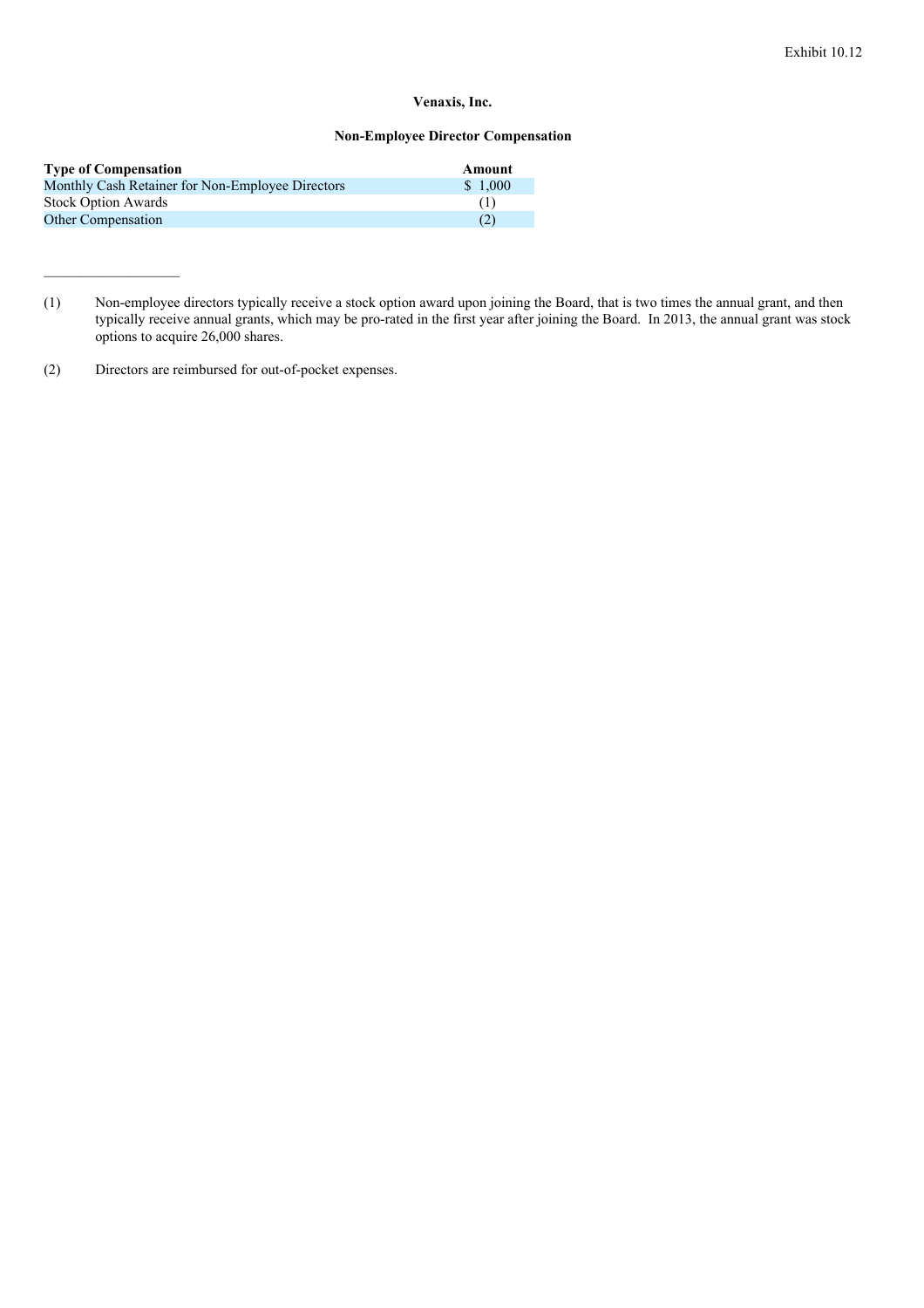### **VENAXIS, INC.**

## **CODE OF ETHICS**

### **Principles Governing Professional and Ethical Conduct**

It is the policy of Venaxis, Inc. (the "Company") that the Company's Board of Directors, Chief Executive Officer, Chief Financial Officer, principal accounting officer and controller (or persons performing similar functions) and all employees adhere to, advocate and promote the following principles:

- · Loyalty to the interests of our shareholders, customers, suppliers, fellow employees, strategic partners and other business associates;
- · Honest and ethical conduct in any action, practice or course of conduct within the Company or with its business partners;
- · Honest and ethical conduct, including the ethical handling of actual or apparent conflicts of interest between personal and professional relationships;
- · Full, fair, accurate, timely and understandable disclosure in reports and documents that the Company files with, or submits to, the Securities and Exchange Commission (the "SEC") and other public communications made by the Company; and
- · Compliance with laws, rules and regulations applicable to the Company.

### **Conflicts of Interest**

- · Insiders (directors, officers and employees of the Company) shall maintain a high degree of integrity in the conduct of the Company's business and maintain independent judgment. Each insider must avoid any activity or personal interest that creates, or reasonably appears to create, a conflict between his/her interests and the interests of the Company. A conflict of interest arises any time such a person has a duty or interest that may conflict with the proper and impartial fulfillment of such person's duties, responsibilities or obligations to the Company, such as:
	- ο Making an investment that may affect his/her business decisions;
	- ο Owning a meaningful financial interest in, or being employed by, an organization that competes with or whose interests could reasonably be expected to conflict with those of the Company;
	- ο Owning a meaningful interest in, or being employed by, an organization that does, or seeks to do, business with the Company;

Page 1 of 4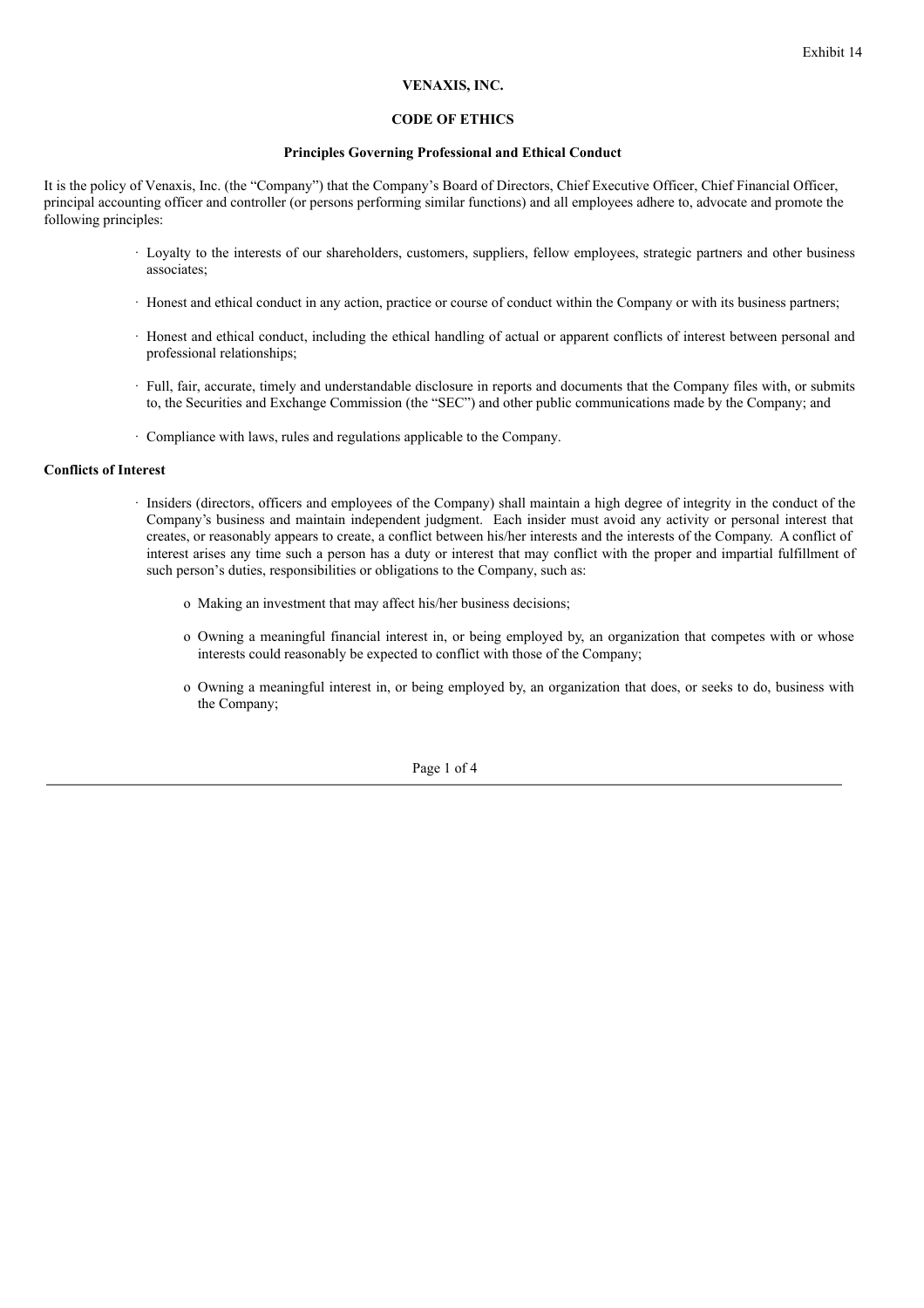- ο Making a decision on a matter where such person's self-interests may reasonably call into question the appropriateness of the decision;
- ο Being employed by or accepting compensation from any other person as a result of business activity or prospective business activity affecting the Company;
- · No insider shall direct, or seek to direct, any Company business to any business enterprise in which the insider or his or her family member has a meaningful ownership position or serves in a leadership capacity
- · No insider shall seek or accept for his or her self or for any family member any favors, preferential treatment, special benefits, gifts, loans or other consideration as a result of such insider's association with a business associate or with the company, except those customary and usual benefits directly provided by a business associate of the company. The foregoing, however, does not prohibit receipt of gifts from business associates that are of nominal value consistent with accepted business practices.

### **Corporate Opportunities and Transactions with Business Associates**

Insiders and their family members must not profit, directly or indirectly, due to their position in the Company to the detriment, or at the expense, of the Company or any of its business associates. No insider shall take for his or her own advantage any business opportunity for profit, which he or she learns about as a result of his or her position with the Company.

### **Confidentiality**

- · No insider or family member shall discuss with, or inform others about, any actual or contemplated business transaction by the Company or any business associate except as required in the performance of the insider's employment duties and then only for the benefit of the Company or the business associate, as appropriate, and in no event for personal gain or for the benefit of any other third party.
- · No insider or family member shall give any information to any third party about any pending or proposed business transaction of the Company or its business associates unless expressly authorized to do so by the Company's Chief Executive Officer.
- · No insider or family member other than the Company's Chief Executive Officer, Chief Financial Officer or Chair of the Board may discuss the Company or its business associates with any member of the press or media except with the prior authorization of the Compliance Officer.

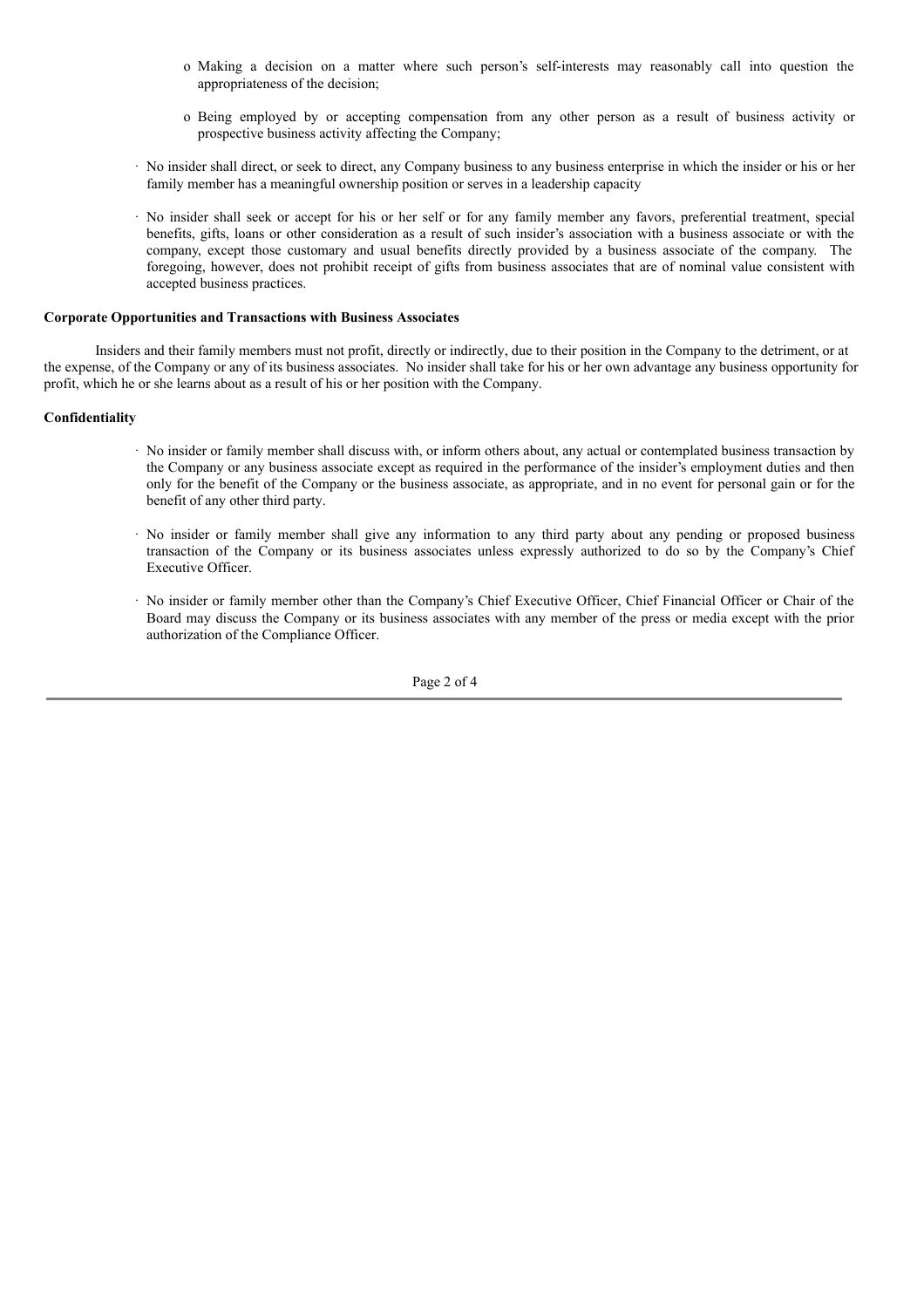### **Document Retention**

The Company will comply fully with all laws and regulations relating to the retention and preservation of records. All insiders shall comply fully with the Company's policies regarding the retention and preservation of records. Under no circumstances may Company records be destroyed selectively or maintained outside Company premises or designated storage facilities.

If the existence of a subpoena or impending government investigation becomes known to an insider, he or she must immediately contact the Chief Executive Officer and the Chair of the Audit Committee. Insiders must retain all records and documents that may be responsive to a subpoena or pertain to an investigation.

#### **Reporting and Treatment of Violations**

Persons who become aware of suspected violations of this Code should report such suspected violations promptly to the Chair of the Company's Audit Committee of the Board of Directors. To assist in the response to or investigation of the alleged violation, the report should contain as much specific information as possible to allow for proper assessment of the nature, extent and urgency of the alleged violation. Without limiting the foregoing, the report should, to the extent possible, contain the following information:

- · the alleged event, matter or issue that is the subject of the alleged violation;
- · the name of each person involved;
- · if the alleged violation involves a specific event or events, the approximate date and location of each event; and
- · any additional information, documentation or other evidence available relating to the alleged violation.

The Audit Committee shall have the power to monitor, investigate, make determinations and recommend action to the Board of Directors with respect to violations of this Code. In determining whether a violation of this Code has occurred, the Audit Committee may take into account:

- · the nature and severity of the violation;
- · whether the violation was a single occurrence or involved repeated occurrences;
- · whether the violation appears to have been intentional or inadvertent;
- · whether the person in question had been advised prior to the violation as to the proper course of action;
- · whether the person in question had committed other violations in the past; and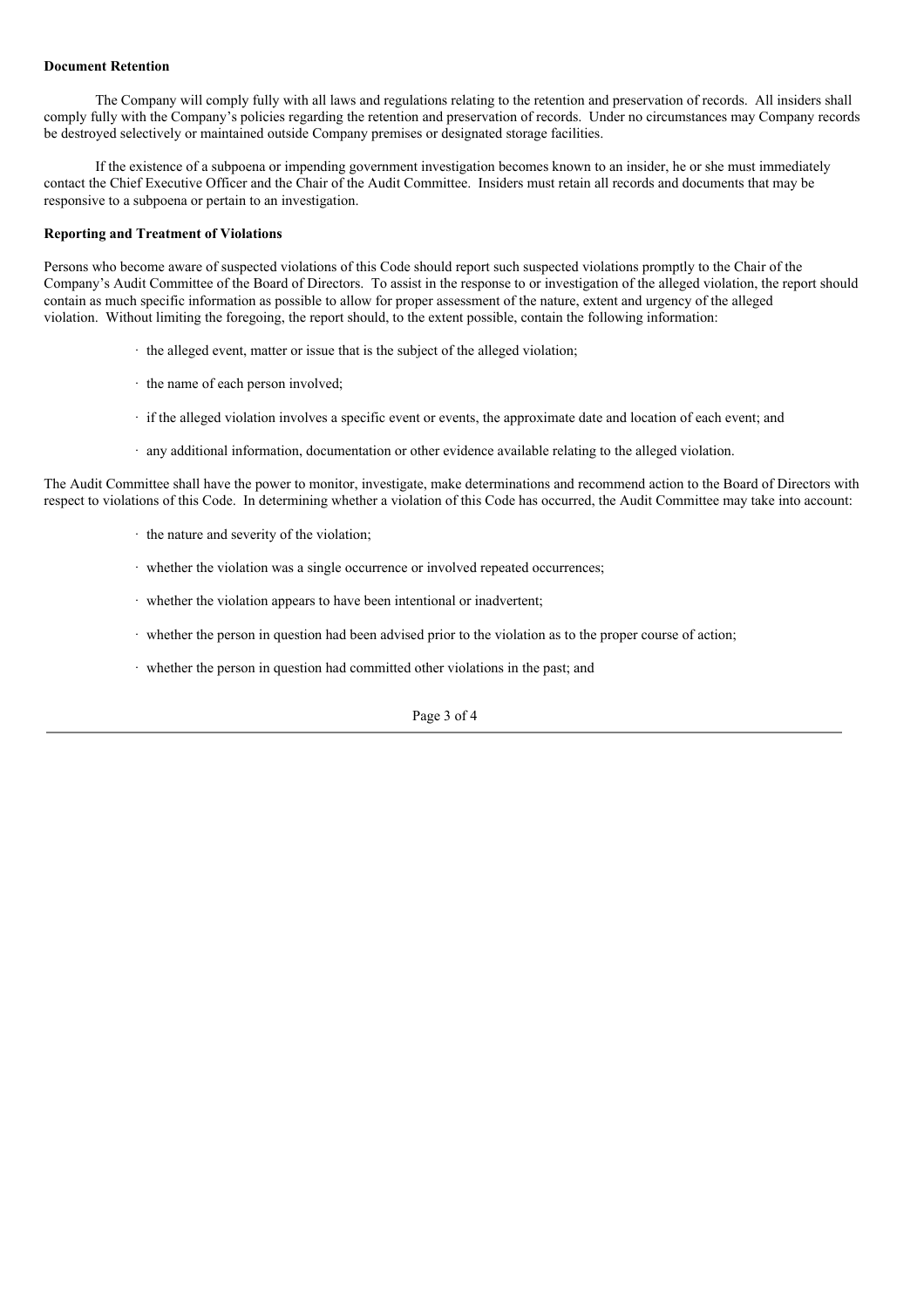· such other facts and circumstances as the Audit Committee shall deem advisable in the context of the alleged violation.

### **Consequences of Violations**

If a violation is substantiated, the Board of Directors, upon the recommendation of the Audit Committee, may impose such sanctions or take such actions as it deems appropriate, including, but not limited to, the following:

- · Disciplinary action (including censure, re-assignment, demotion, suspension or termination);
- · Pursuit of any and all remedies available to the Company for any damages or harm resulting from a violation, including injunctive relief; and
- · Referral of matters to appropriate legal or regulatory authorities for investigation and prosecution.

### **Requests for Waivers and Changes in Code**

A waiver of a provision of this Code shall be requested whenever there is reasonable likelihood that a contemplated action will violate the Code. Any waiver (including an implicit waiver) that constitutes a material departure from a provision of this Code shall be publicly disclosed on a timely basis, to the extent required by applicable rules and regulations of the SEC. In addition, any amendments to this Code (other than technical, administrative or other non-substantive amendments) shall be publicly disclosed on a timely basis, to the extent required by applicable rules and regulations of the SEC.

Every director and employee is required to sign this Code.

I have received, read and understand this Code:

Signed \_\_\_\_\_\_\_\_\_\_\_\_\_\_\_\_\_\_\_\_\_\_\_\_\_\_\_\_\_\_\_\_\_, Date \_\_\_\_\_\_\_\_\_\_\_\_\_\_\_\_\_\_\_\_\_\_\_\_\_

Name Employee [ ] Director [ ]

Page 4 of 4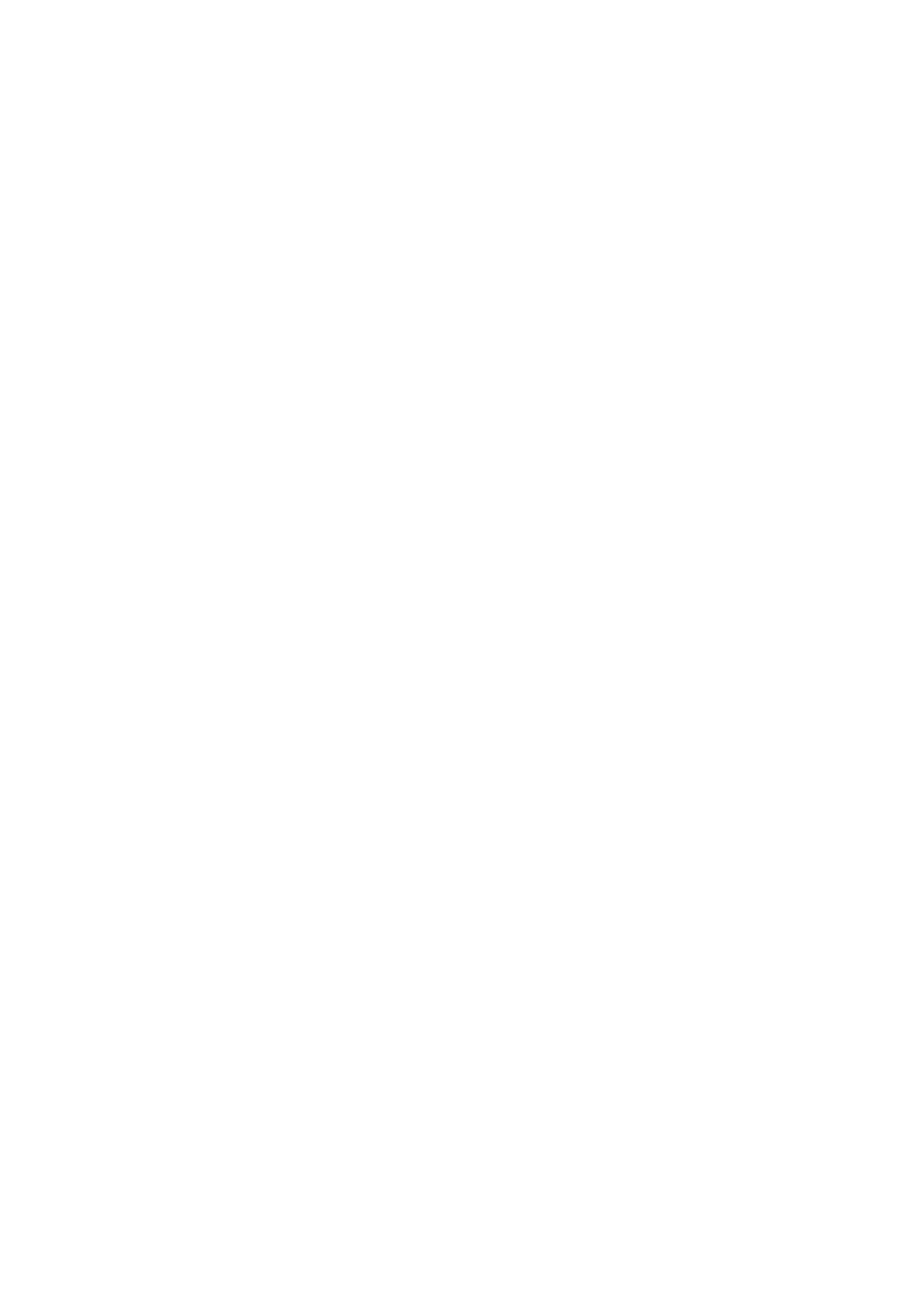## **CONSENT OF INDEPENDENT REGISTERED PUBLIC ACCOUNTING FIRM**

We consent to the incorporation by reference in the Registration Statement on Form S-3 (No. 333-174213) and the Registration Statements on Form S-8 (Nos. 333-143959, 333-165841, 333-171251 and 333-183133) of our report dated March 26, 2013, on the financial statements of Venaxis, Inc., which report appears on page 29 in this Annual Report on Form 10-K for the year ended December 31, 2012.

/s/GHP HORWATH, P.C.

Denver, Colorado March 26, 2013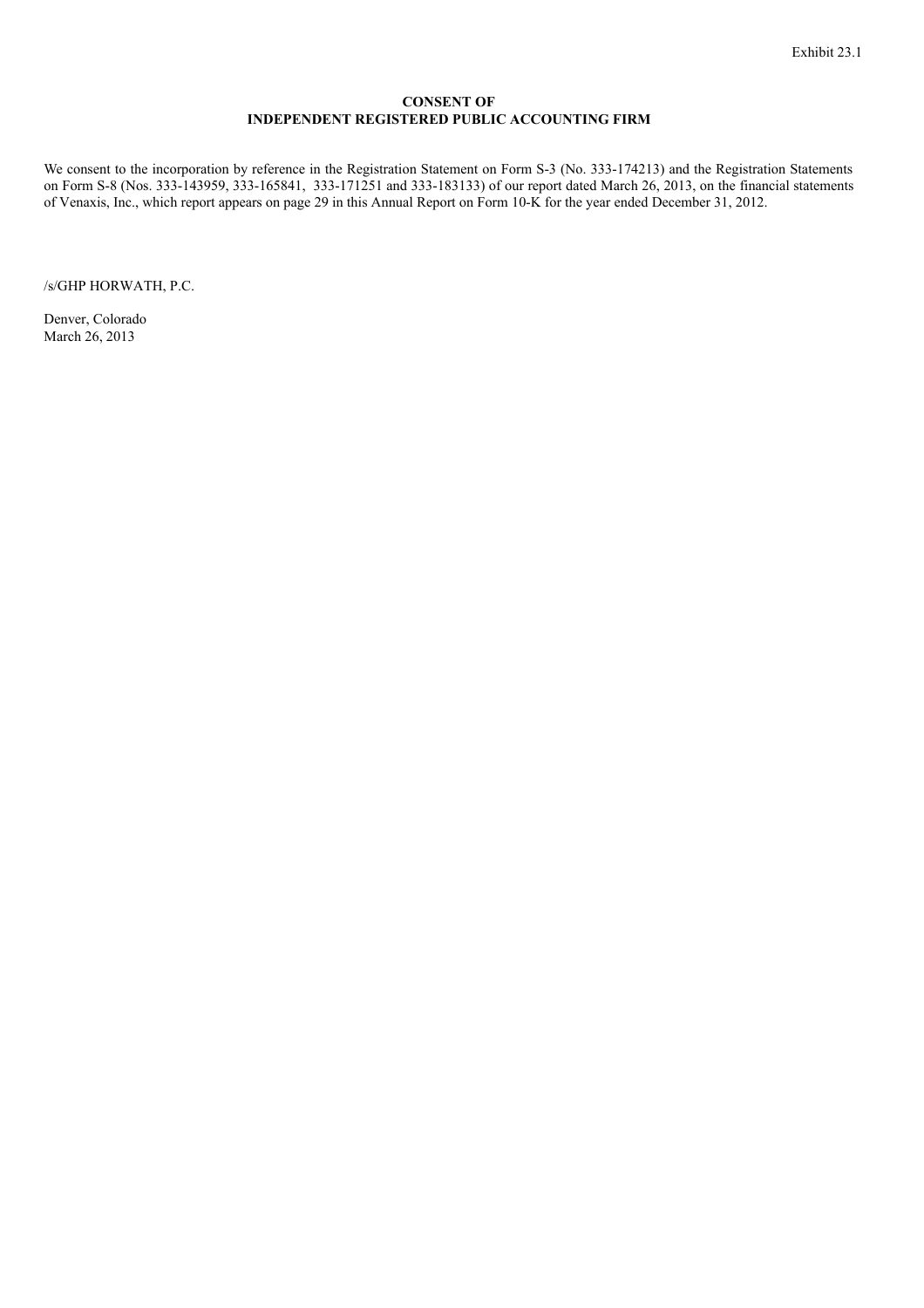I, Stephen T. Lundy certify that:

- 1. I have reviewed this annual report on Form 10-K of Venaxis, Inc.;
- 2. Based on my knowledge, this report does not contain any untrue statement of a material fact or omit to state a material fact necessary to make the statements made, in light of the circumstances under which such statements were made, not misleading with respect to the period covered by this report;
- 3. Based on my knowledge, the financial statements, and other financial information included in this report, fairly present in all material respects the financial condition, results of operations and cash flows of the registrant as of, and for, the periods presented in this report.
- 4. The registrant's other certifying officers and I are responsible for establishing and maintaining disclosure controls and procedures (as defined in Exchange Act Rules 13a-15(e) and 15d-15(e)) and internal control over financial reporting (as defined in Exchange Act Rules 13a-15(f) and 15d-15(f)) for the registrant and have:
	- a) Designed such disclosure controls and procedures, or caused such disclosure controls and procedures to be designed under our supervision, to ensure that material information relating to the registrant, including its consolidated subsidiaries, is made known to us by others within those entities, particularly during the period in which this report is being prepared;
	- b) Designed such internal control over financial reporting, or caused such internal control over financial reporting to be designed under our supervision, to provide reasonable assurance regarding the reliability of financial reporting and the preparation of financial statements for external purposes in accordance with generally accepted accounting principles;
	- c) Evaluated the effectiveness of the registrant's disclosure controls and procedures and presented in this report our conclusions about the effectiveness of the disclosure controls and procedures, as of the end of the period covered by this report based on such evaluation; and
	- d) Disclosed in this report any change in the registrant's internal control over financial reporting that occurred during the registrant's most recent fiscal quarter (the registrant's fourth fiscal quarter in the case of an annual report) that has materially affected, or is reasonably likely to materially affect, the registrant's internal control over financial reporting; and
- 5. The registrant's other certifying officers and I have disclosed, based on our most recent evaluation of internal control over financial reporting, to the registrant's auditors and the audit committee of the registrant's board of directors (or persons performing the equivalent functions):
	- (a) All significant deficiencies and material weaknesses in the design or operation of internal control over financial reporting which are reasonably likely to adversely affect the registrant's ability to record, process, summarize and report financial information; and
	- (b) Any fraud, whether or not material, that involves management or other employees who have a significant role in the registrant's internal control over financial reporting.

March 26, 2013

/s/ Stephen T. Lundy Stephen T. Lundy, Chief Executive Officer and President PRINCIPAL EXECUTIVE OFFICER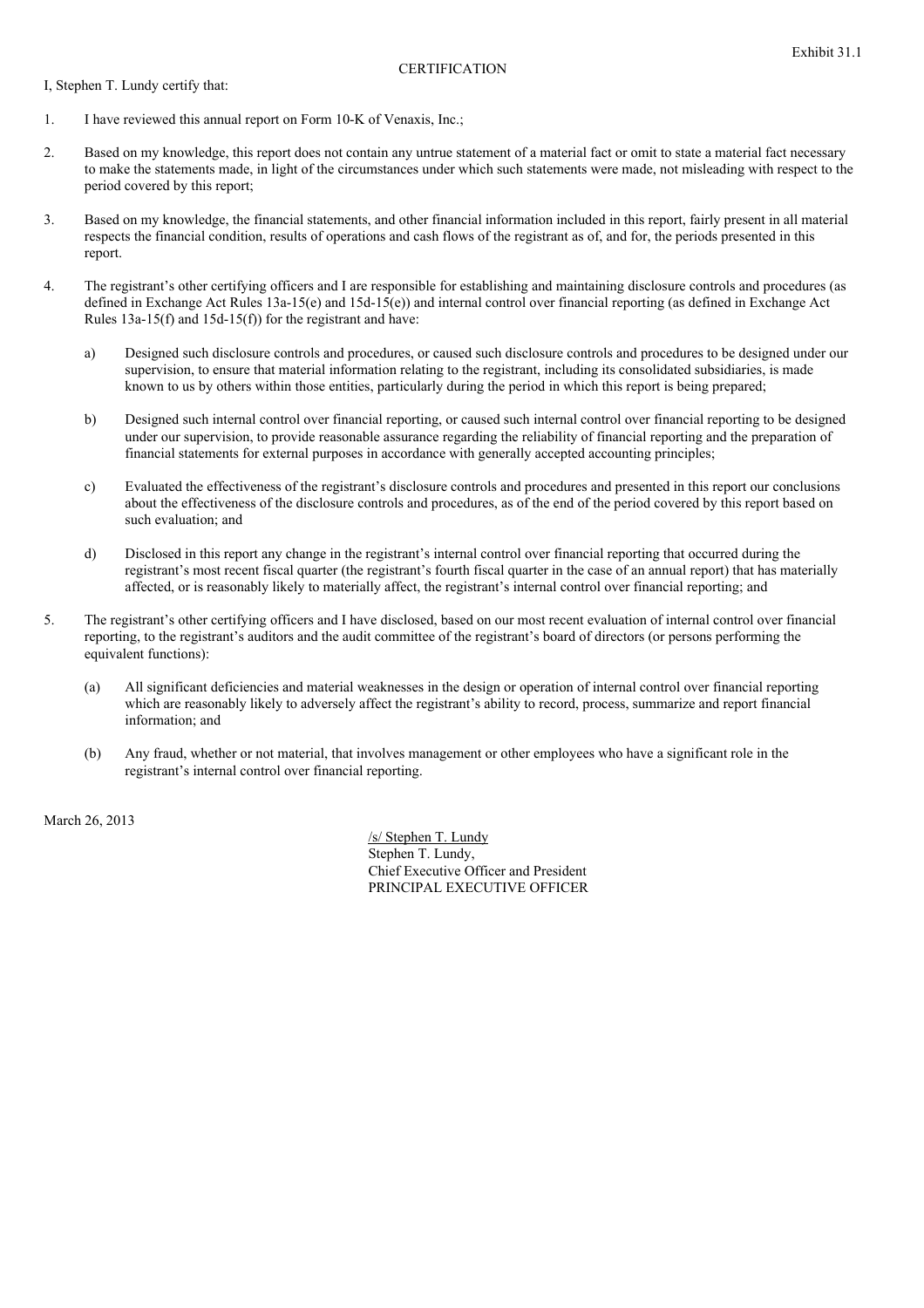I, Jeffrey G. McGonegal certify that:

- 1. I have reviewed this annual report on Form 10-K of Venaxis, Inc.;
- 2. Based on my knowledge, this report does not contain any untrue statement of a material fact or omit to state a material fact necessary to make the statements made, in light of the circumstances under which such statements were made, not misleading with respect to the period covered by this report;
- 3. Based on my knowledge, the financial statements, and other financial information included in this report, fairly present in all material respects the financial condition, results of operations and cash flows of the registrant as of, and for, the periods presented in this report.
- 4. The registrant's other certifying officers and I are responsible for establishing and maintaining disclosure controls and procedures (as defined in Exchange Act Rules 13a-15(e) and 15d-15(e)) and internal control over financial reporting (as defined in Exchange Act Rules 13a-15(f) and 15d-15(f)) for the registrant and have:
	- a) Designed such disclosure controls and procedures, or caused such disclosure controls and procedures to be designed under our supervision, to ensure that material information relating to the registrant, including its consolidated subsidiaries, is made known to us by others within those entities, particularly during the period in which this report is being prepared;
	- b) Designed such internal control over financial reporting, or caused such internal control over financial reporting to be designed under our supervision, to provide reasonable assurance regarding the reliability of financial reporting and the preparation of financial statements for external purposes in accordance with generally accepted accounting principles;
	- c) Evaluated the effectiveness of the registrant's disclosure controls and procedures and presented in this report our conclusions about the effectiveness of the disclosure controls and procedures, as of the end of the period covered by this report based on such evaluation; and
	- d) Disclosed in this report any change in the registrant's internal control over financial reporting that occurred during the registrant's most recent fiscal quarter (the registrant's fourth fiscal quarter in the case of an annual report) that has materially affected, or is reasonably likely to materially affect, the registrant's internal control over financial reporting; and
- 5. The registrant's other certifying officers and I have disclosed, based on our most recent evaluation of internal control over financial reporting, to the registrant's auditors and the audit committee of the registrant's board of directors (or persons performing the equivalent functions):
	- (a) All significant deficiencies and material weaknesses in the design or operation of internal control over financial reporting which are reasonably likely to adversely affect the registrant's ability to record, process, summarize and report financial information; and
	- (b) Any fraud, whether or not material, that involves management or other employees who have a significant role in the registrant's internal control over financial reporting.

March 26, 2013

/s/ Jeffrey G. McGonegal Jeffrey G. McGonegal, Chief Financial Officer PRINCIPAL FINANCIAL AND ACCOUNTING OFFICER